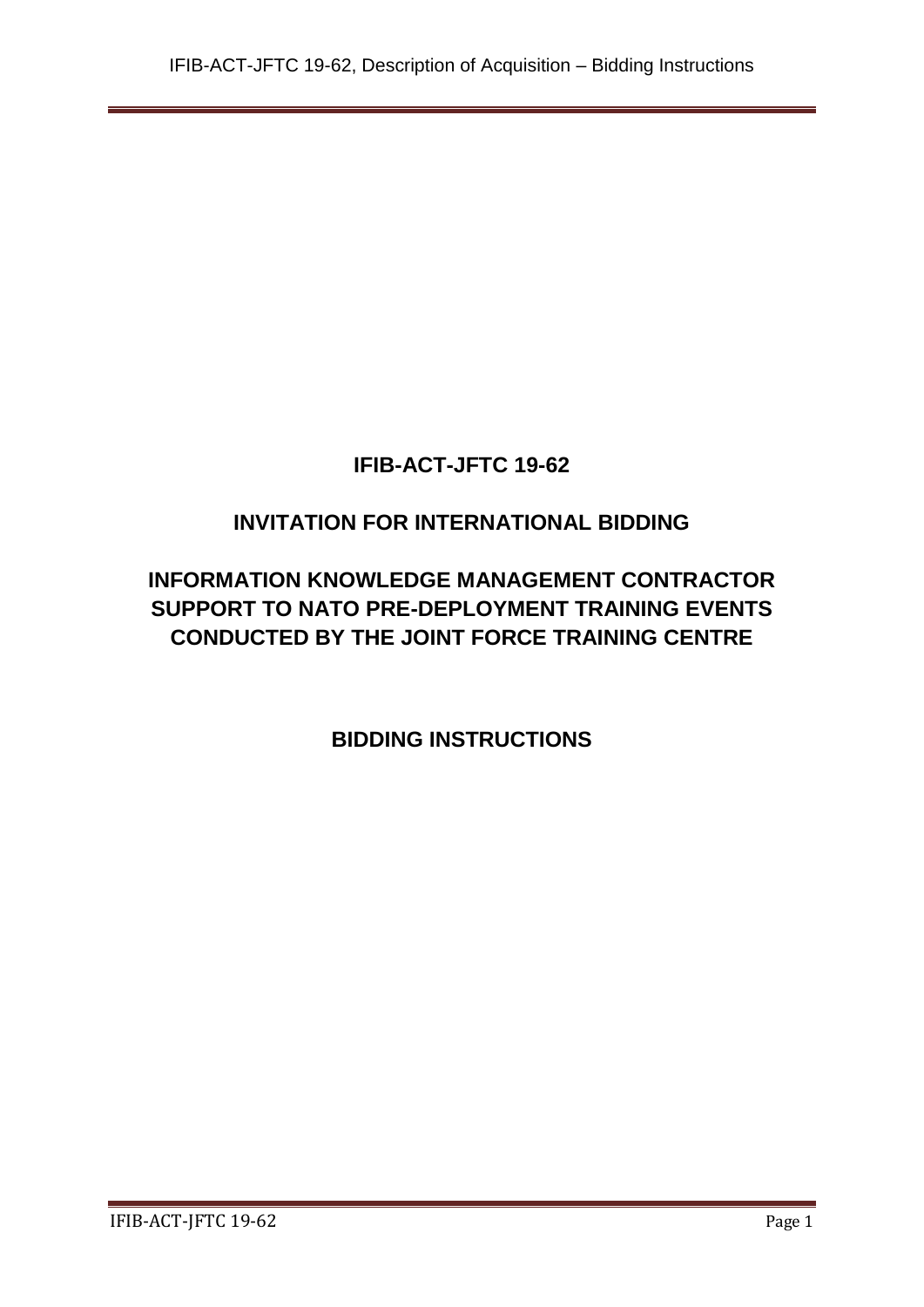## **PART I – BIDDING INSTRUCTIONS**

## **TABLE OF CONTENTS**

- 1. General
- 2. Classification
- 3. Definitions
- 4. Eligibility
- 5. Exemption of Taxes
- 6. Terms and Conditions of the Bid
- 7. Amendments or Cancellation
- 8. Clarifications to the Solicitation
- 9. Bid Closing Date
- 10. Bid Validity
- 11. Contents of Proposal
- 12. Proposal Submission
- 13. Late Proposals
- 14. Bid Withdrawal
- 15. Bid Evaluation
- 16. Clarifications of Proposals
- 17. Award
- 18. Communication
- 19. Points of Contact

#### **ENCLOSURES:**

- 1. Proposal Checklist
- 2. Address Label
- 3. Compliance Statement
- 4. Technical Evaluation Matrix
- 5. Mandatory Price Proposal Format
- 6. Certification of Security Clearance
- 7. Certificate of Bid Validity
- 8. Certificate of Independent Determination
- 9. Certificate of Exclusion of Taxes and Charges
- 10. Statement of Absence of Conflict of Interest
- 11. Certificate of Legal Name of Bidder

## **PART II – GENERAL CONTRACT TERMS AND PROVISIONS**

JFTC General Contract Terms and Conditions

#### **PART III – SPECIAL PROVISIONS AND TECHNICAL INFORMATION**

Section A - JFTC Special Terms and Conditions for Commercial Personnel Services **Contracts** 

Section B – Statement of Work

IFIB-ACT-JFTC 19-62 Page 2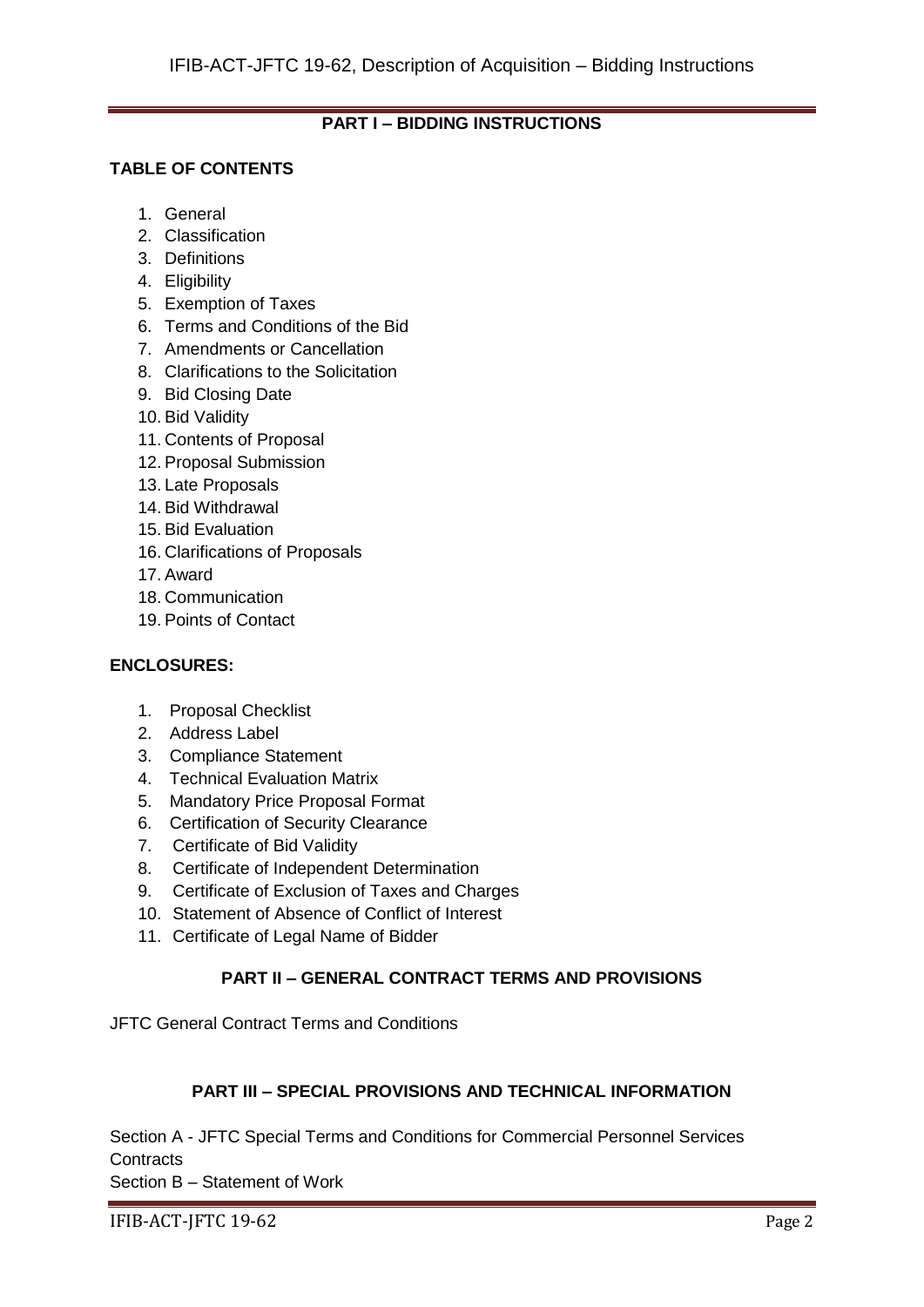## **PART I - BIDDING INSTRUCTIONS**

## **1. General**

The purpose of this Invitation for International Bidding (IFIB) is the competitive selection of the lowest compliant bidder offering services for Information Knowledge Management Contractor Support to NATO Pre-Deployment Training Events conducted by the Joint Force Training Centre. The result of this IFIB will be the Short Term Operational Commercial Personnel Services Contract in Support of Training Events in accordance with the JFTC Special Contract Terms and Conditions. As such, it will be Firm Fixed Price (FFP), Level of Effort contract.

## **2. Classification**

This IFIB is an UNCLASSIFIED document.

## **3. Definitions**

- a) The term "Potential Bidder", shall refer to the entity that intents, without commitment, to participate in this IFIB.
- b) The term "Bidder", shall refer to the bidding entity that has completed a bid in response to this IFIB.
- c) The term "Compliance" as used herein means strict conformity to the requirements and standards specified in this IFIB.
- d) The term "Contractor" shall refer to the bidding entity to which the contract is awarded.
- e) The term "Contracting Officer" or "CO" designates the official who is executing this IFIB and awarding the contract on behalf of the JFTC.
- f) "Contracting Officer Technical Representative" or "COTR" is the official who is appointed for the purpose of determining compliance of the successful bid, per the technical specifications.
- g) The term "Key Personnel" shall refer to certain experienced, professional and/or technical personnel essential for successful accomplishment of the work to be performed under the contract that are listed in Technical Evaluation Matrix and whose resumes were submitted by the bidding entity for evaluation of the proposal/ bid.
- h) The term "Statement of Work" (hereinafter referred to as SOW) refers to the technical requirements defined by JFTC
- i) The term "JFTC" shall refer to the Joint Force Training Centre.
- j) The term "ACT" shall refer to the Allied Command Transformation.
- k) The term "NATO", shall refer to the North Atlantic Treaty Organisation.
- l) The term "days" as used in this IFIB shall, unless otherwise stated, be interpreted as meaning calendar days.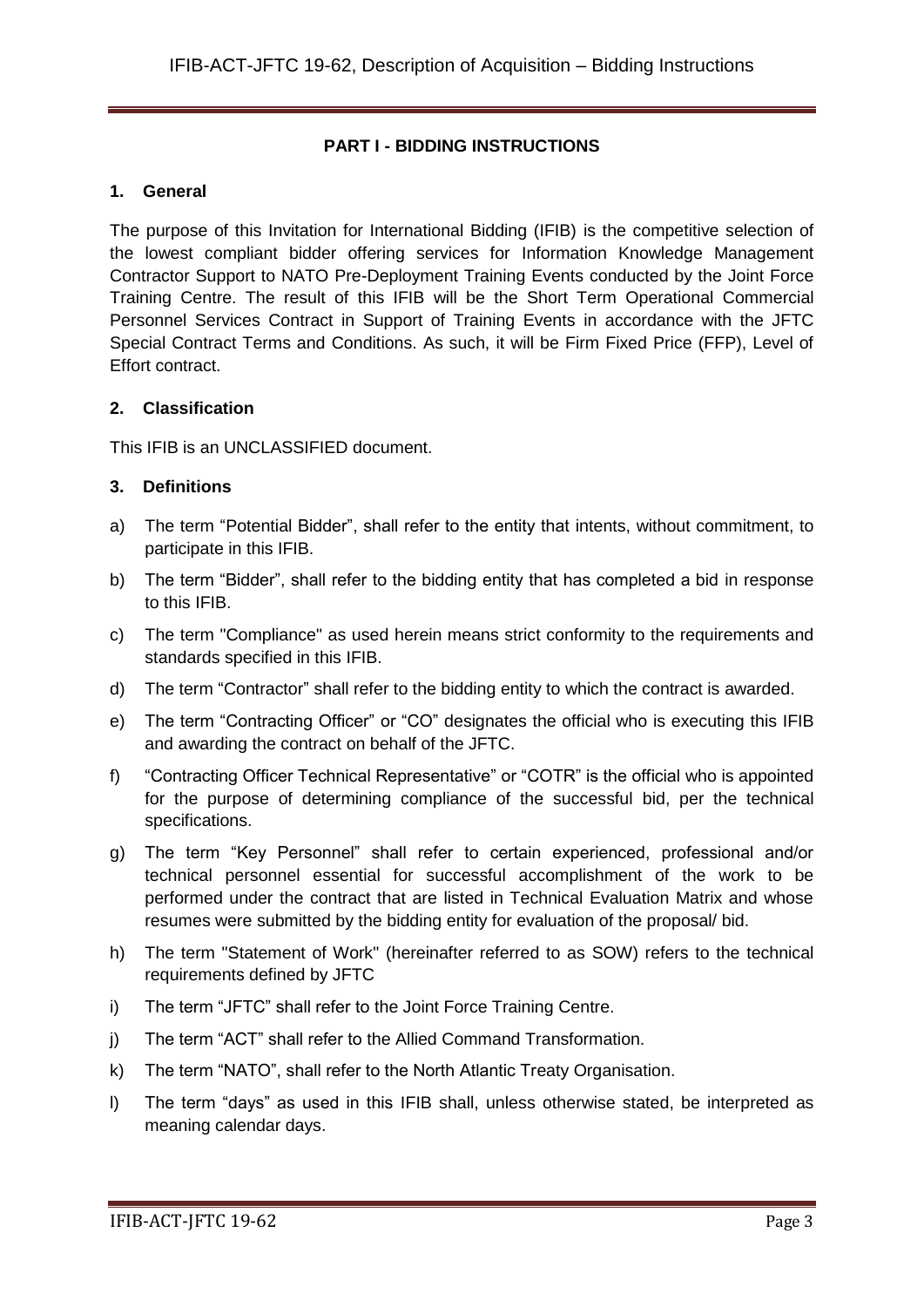## **4. Eligibility**

This IFIB is opened to governmental or commercial entities that:

- a) Originate and are chartered/incorporated within NATO member nations.
- b) Contractor personnel performing services under the contract must be citizens of a NATO nation, having appropriate professional training and experience in related field(s), and meet applicable criteria for personal security clearance.

## **5. Exemption of taxes**

In accordance with Article VIII of the Paris Protocol dated 28 August 1952 and Art. 17 of the Supplementary Agreement between the Government of the Republic of Poland and Headquarters, Supreme Allied Commander Transformation and the Supreme Headquarters Allied Powers Europe to the Protocol on the status of International Military Headquarters set up pursuant to the North Atlantic Treaty, dated 9 July 2016, goods and services under this Contract are exempt from taxes, duties and similar charges.

## **6. Terms and Conditions of the Bid**

All the terms and conditions of a bid are deemed to be accepted by the Bidder and incorporated into the Bidder's proposal submission. It is the JFTC's intention that the General and Special Terms and Conditions stated in this bid and the successful Bidder's response to this bid will form the contract between the JFTC and the successful Bidder.

#### **7. Amendment or Cancellation**

- a) The JFTC reserves the right to amend or delete any one or more of the requirements, terms, conditions or provisions of the IFIB prior bid opening. A solicitation amendment or amendments shall announce such action.
- b) Amendments issued before the established time and date for receipt of offers shall be issued to all parties receiving the solicitation.
- c) Amendments issued after the established time and date for receipt of offers shall be issued to all bidders that have not been eliminated from the competition, provided that the reasons for the elimination are not material in the changes.
- d) The JFTC reserves the right to cancel, suspend or withdraw for re-issue at a later date, at any time, this IFIB either partially of in its entirety. No legal liability on the part of the JFTC shall be considered for recovery of costs in connection to bid preparation. All efforts undertaken by any bidder shall be done considering and accepting, that no costs shall be recovered from the JFTC. If this IFIB is cancelled prior to the bid opening, the bids already received shall be returned, unopened to the senders upon their request.

#### **8. Clarifications to the Solicitation**

a) Potential Bidders should seek clarification at their earliest convenience. Any explanation regarding the meaning or interpretation of terms, clause, provision or specifications of this IFIB, shall be requested in writing, from the Contracting Officer. The Contracting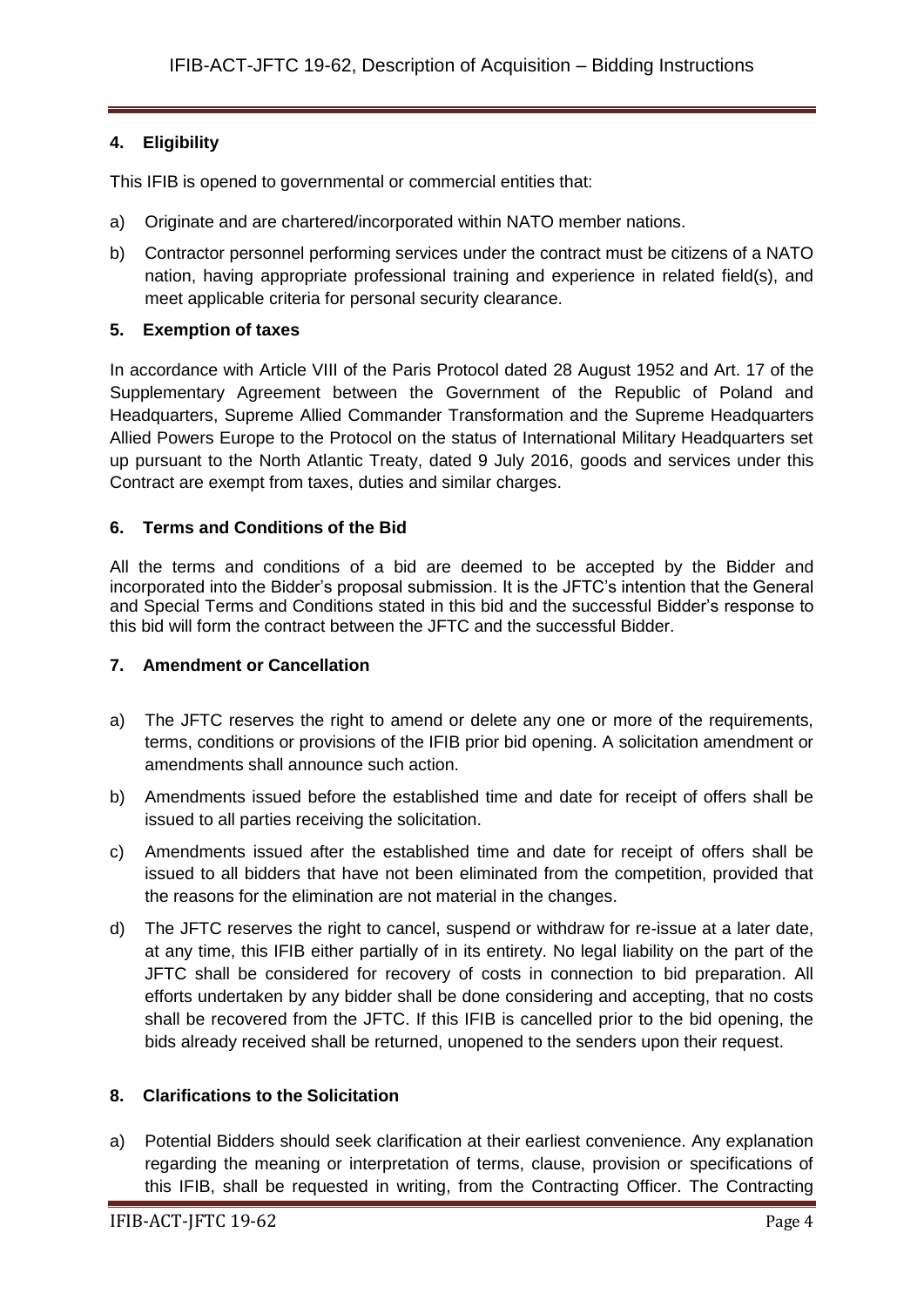Officer must receive such requests for clarification no later than 28 calendar days before bid closing date. The Contracting Officer is under no obligation to answer questions submitted after this time.

- b) Information in response to a request for clarification to a potential bidder shall be furnished to all potential Bidders as a Question and Answer (Q&A) amendment (except for the identity of the questioner) not later than 28 calendar days before the closing date for bids. All such amendments shall be incorporated into this IFIB and published on the JFTC website as part of this solicitation. The published answers issued by the Contracting Officer shall be regarded as the authoritative interpretation of the IFIB. Oral interpretations shall not be binding unless confirmed in writing by the Contracting Officer.
- c) The [Frequently Asked Questions](http://www.jftc.nato.int/organization/contracting) (FAQ) published on the JFTC official website contain answers to some of the commonly asked questions. The aim of FAQ is to help the potential bidders to understand bidding process. Please peruse them first.

## **9. Bid Closing Date**

- a) Bids shall be received at the JFTC Contracting Office, no later than 22 November 2019, 13:00 hours, Central European Time. No bids shall be accepted after this time and date.
- b) Written and duly justified requests for extensions of the bid closing date shall be submitted directly to the Contracting Officer, and may be granted at his discretion. Such requests must reach the Contracting Officer not later than 14 calendar days prior bid closing date. When extensions of the bid closing date are granted, the Contracting Officer will immediately advise all the potential offerors by publishing it on the JFTC website, and when possible, by sending the notification via email.

## **10. Bid Validity**

- a) Bids shall be irrevocable for a period of ninety days (90) from the applicable closing date set forth within this IFIB.
- b) In order to comply with this requirement, the bidder shall complete the Certificate of Bid Validity set forth in Enclosure 7. Bids offering less than the period of time referred to above for acceptance by the Contract Award Committee (CAC) may be determined to be non-compliant.
- c) The CAC will endeavor to complete the evaluation and make an award within the period referred to above. However, should that period of time prove insufficient to render an award, the CAC reserves the right to request an extension of the period of validity.
- d) Upon notification by the Contracting Officer of such a request for a time extension, the bidders shall have the right to:
	- a. accept this extension of time in which case bidders shall be bound by the terms of their offer for the extended period of time and Certificate of Bid Validity extended accordingly; or
	- b. refuse this extension of time and withdraw the Bid.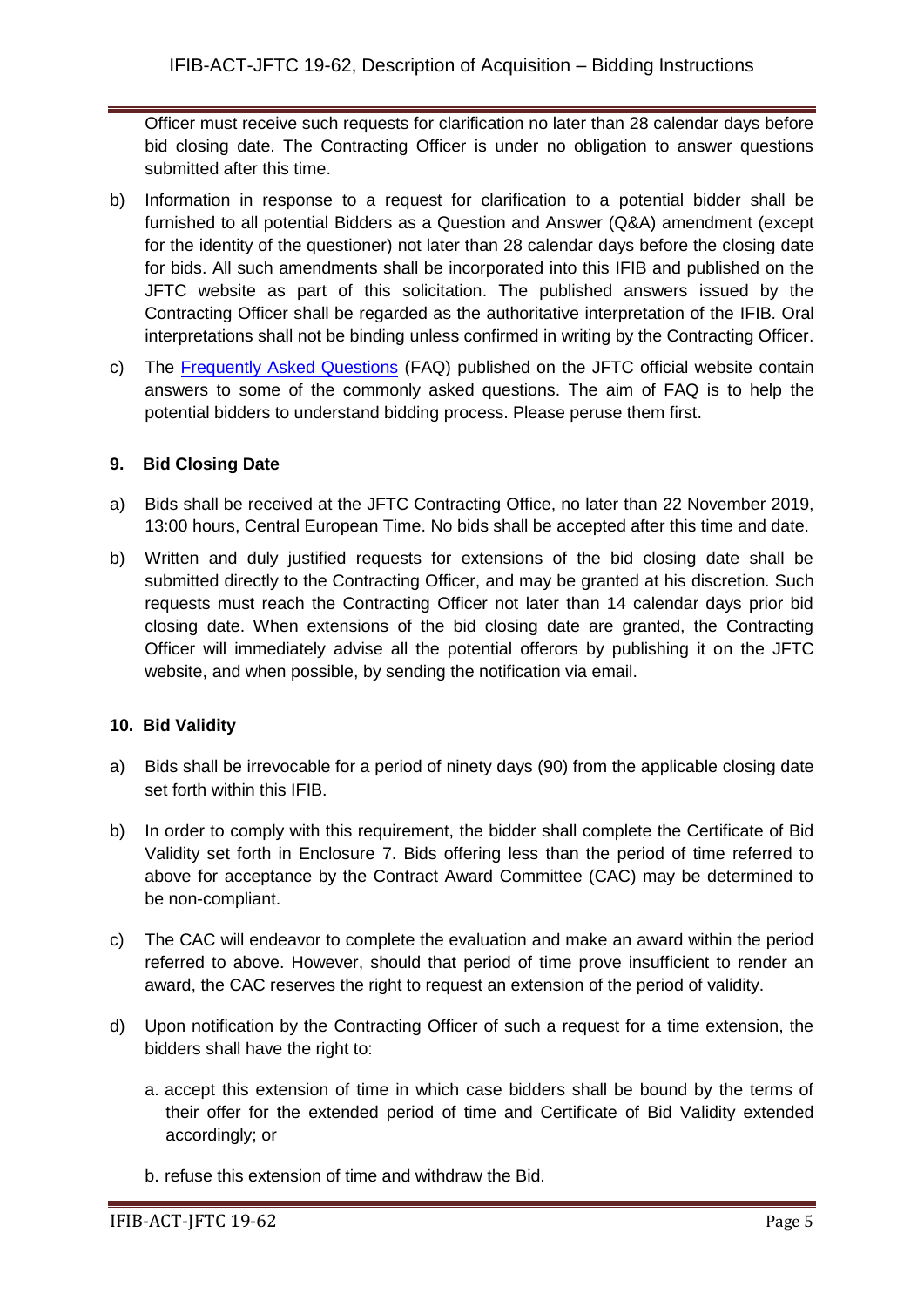e) Bidders shall not have the right to modify their Bids due to Contracting Officer request for extension of the Bid validity unless expressly stated in such request.

#### **11. Contents of Proposal**

The proposal **shall consist of 4 (four) copies** of the following minimum paper documents (clipped – neither binding nor prong folders please):

- a) A table of contents for the entire proposal (Enclosure #1).
- b) The Bidder's full name, address, Points of Contact (POC), telephone number and e-mail address.
- c) Compliance Statement (Enclosure #3).
- d) Appropriate technical documentation to determine whether proposed services, terms and conditions unequivocally comply with all the requirements of this IFIB, including Technical Evaluation Matrix (TEM) for the Key Personnel (Enclosure #4). The TEM **must** be supported with Curriculum Vitae **and** copies of certificates, diplomas, letters of reference, letters of appreciation, etc. that would support to ascertain whether the individual have adequately demonstrated that he/she possess the required education, qualifications, experience, skills and knowledge.
- e) The Bidder must provide the index of supporting technical documentation (including document title, page number and reference to TEM criteria #).
- f) Company Price Proposal in sealed format (Enclosure #5).
- g) Certification of Security Clearance (Enclosure #6).
- h) Certificate of Bid Validity (Enclosure #7).
- i) Certificate of Independent Determination (Enclosure #8).
- j) Certificate of Exclusion of Taxes and Charges (Enclosure #9).
- k) Statement of Absence of Conflict of Interest (Enclosure #10).
- l) Certificate of Legal Name of Bidder (Enclosure #11).

#### **12. Proposal Submission**

- a) The proposal shall be made in English language.
- b) Bids must be submitted in accordance with the **DOUBLE ENVELOPE SYSTEM**. The **Outer Envelope** or parcel should be duly sealed and carry the following information as presented in the Enclosure #2. The outer envelope must contain **two (2) inner envelopes**, namely:
	- **- Inner Envelope A –** containing **Technical and Administrative Proposal**
	- **Inner Envelope B –** containing **Price Proposal**

#### **each of them separately sealed and identified (including bidder name).**

c) It is strictly required that bids are presented in the correct format and include all documents necessary to enable the Contract Award Committee to assess them. Failure to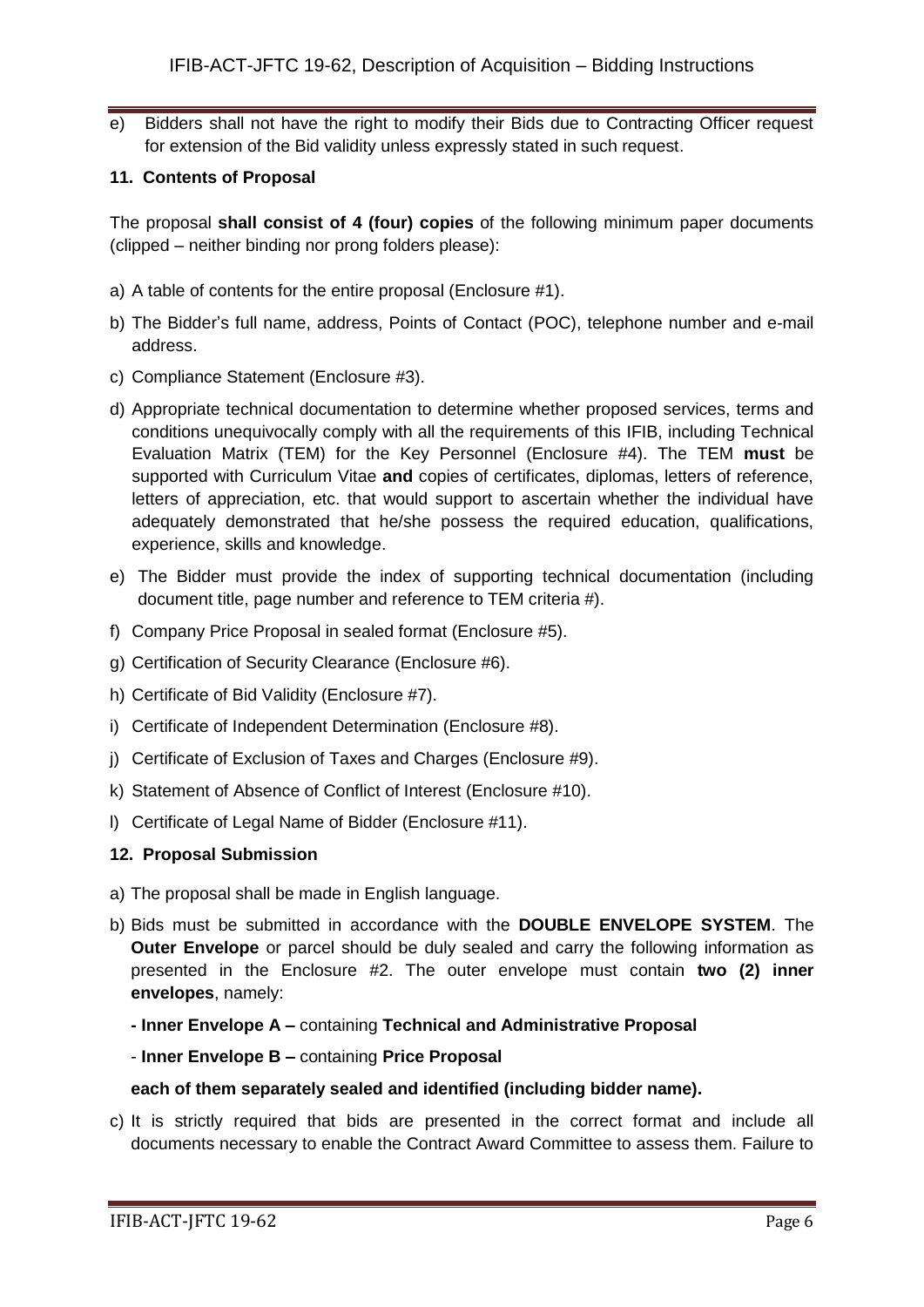respect these requirements will constitute a formal error and may result in the rejection of the tender.

- d) An electronic copy (via e-mail) of the Technical and Administrative proposal of maximum 2 PDF files (not exceeding 8MB) is required to the Contracting Officer, prior to the established Bid Closing Date. The Bidders shall not include the Price Proposal.
- e) Partial bidding is not permitted.
- f) Proposal packages may be made by mail, courier or hand carried.
- g) Proposal packages are to be handed to a member of Contracting Office or other member of the Budget and Finance Branch, who shall endorse the package with a time date and delivery official shall counter sign, as to the accuracy of the recording. The delivery shall be scheduled between 08:00 and 15:00 CET (between Monday and Friday only).
- h) Quotations shall be made as net price in the National Currency of the Bidder.
- i) For the purpose of the price comparison all quoted prices will be converted by the Contract Award Committee into PLN on the basis of the Bank Pekao S.A. selling exchange rates at close of business of the last working day preceding the Bid Closing Day.
- j) It is the sole responsibility of the interested company to review any Q&A that may be issued in support of this solicitation, prior to bid submission.
- k) No oral bids or oral modifications or telephonic bids shall be considered.
- l) It is the ultimate responsibility prior to submission that all proposal submissions are reviewed to ensure they meet the technical and administrative specifications and that offers meet the limitations and expressed conditions.

#### **13. Late Proposals**

- a) It is solely the bidder`s responsibility that every effort is made to ensure that the proposal reaches the JFTC prior to the established closing date and time. All late bids shall be returned to the offering company unopened. Only if it can be unequivocally demonstrated that the late arrival of the bid package was the result of the NATO staff negligence (mishandling) shall the bid be considered.
- b) A delay in a commercial courier service does not constitute a delay by the NATO or government channels.

## **14. Bid Withdrawal**

A bidder may withdraw their bid up to the date and time specified for bid closing. Such withdrawal must be completed in writing, with attention to the JFTC Contracting Officer. The proposal shall be returned to the bidder, at the expense of the Company.

## **15. Bid Evaluation**

a) The evaluation of bids and determination as to the responsiveness and technical adequacy or technical compliance, of the products or services requested, shall be the responsibility of the JFTC. The contract shall be awarded to the bidder submitting the admissible bid offering the lowest priced technically compliant offer. Such determinations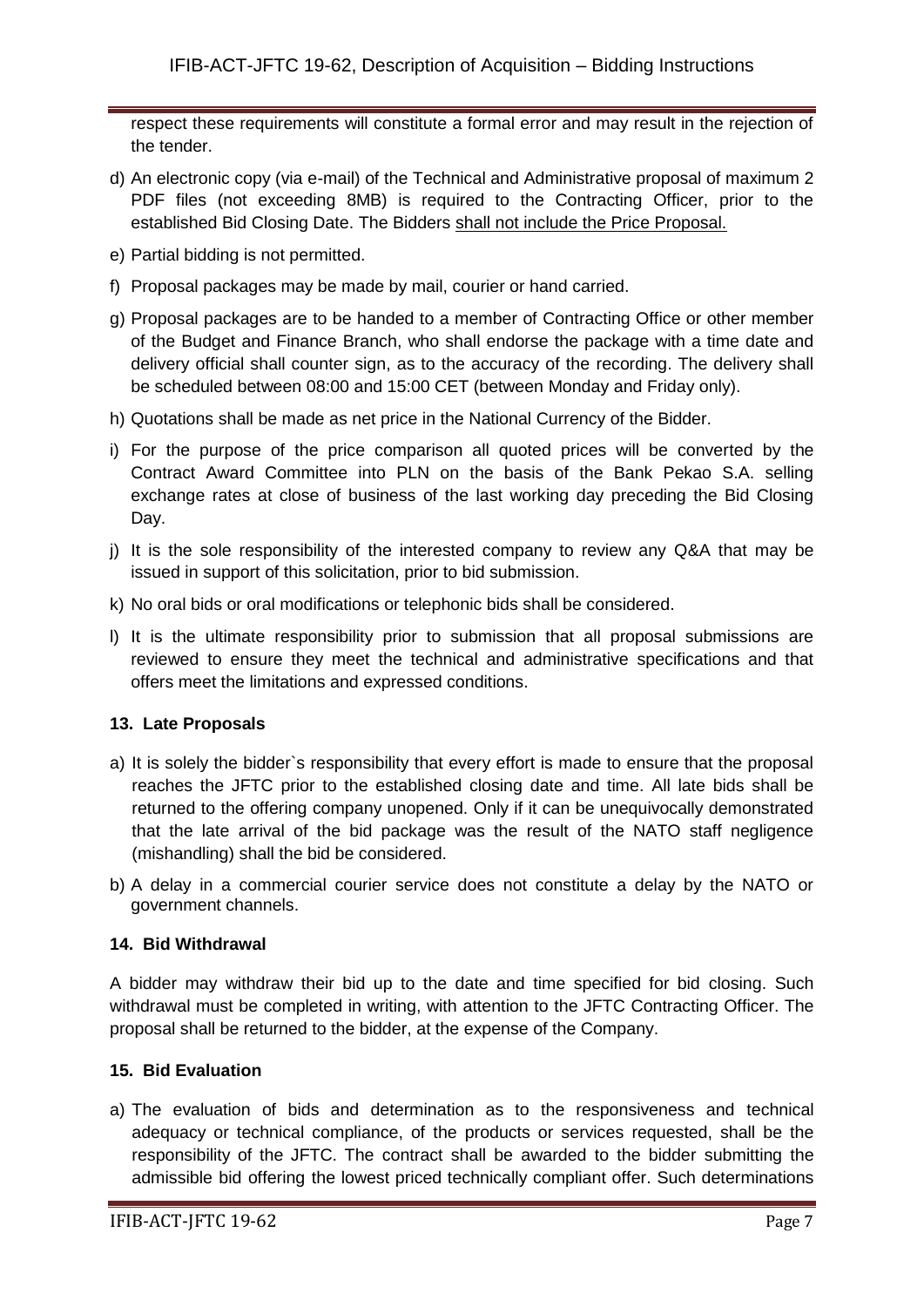shall be consistent with the evaluation criteria specified in the IFIB. The JFTC is not responsible for any content that is not clearly identified in any proposal package.

- b) Prior to the commencement of the Technical and Price Evaluation, Bids will be reviewed for administrative compliance with the Bid Submission Requirements of this IFIB. These are as follows:
	- (1) The Bid was received by the Bid Closing Date and Time.
	- (2) The Bid is complete, i.e. contains a separate price and separate technical Bid, and it comes in two separate and closed envelopes as described in point 12.b).
	- (3) The bidder has submitted originally signed copies of the required Certificates and Statements and provided all other required Enclosures.
	- (4) The Bid is made in English language. Any documents supporting the bid that are not translated into English language (self-translation will be accepted) shall not be considered eligible.
	- (5) The Technical Proposal is complete and meets the purpose of this IFIB (for details please see point 11. d).

A Bid that fails to conform to one or more of the above requirements will be declared noncompliant and shall not be evaluated further by JFTC (selection criteria: pass or fail).

- c) Determination of Technical Compliance (selection criteria: pass or fail), to include appropriate technical documentation (as specified in point 11. d)).
- d) Upon determination that the technical volume is responsive and technically compliant, such offers shall be approved to the next phase (price) of the two-step bidding process.
- e) Successful cost price criteria (Lowest Price Technical Compliant Offer). The CAC shall open and record the price proposals of the Technically Compliant Offers only. No deviation from proposed pricing is authorised.

## **16. Clarifications of Proposals**

During the entire evaluation process the JFTC reserves the right to discuss any bid with the order to clarify what is offered and interpretation of language within the bid, to resolve in potential areas of noncompliance. Clarifications should not cause prices to change or technical offering to materially change. Following receipt of bids/proposals, clarification requests should be limited to resolving likely administrative errors (e.g., clerical mistakes, as in the obvious misplacement of a decimal point).

## **17. Award**

- a) The JFTC contemplates to award a contract to a single source.
- b) The JFTC Contract Award Committee shall award the contract to the Bidder whose conforming proposal represents the lowest compliant offer.
- c) The JFTC reserves the right to negotiate minor deviations to the listed Special and General Terms and Conditions to this IFIB.
- d) Contract Award date is anticipated in November/December 2019.
- e) The JFTC reserves the right to withdraw the award of the contract to a successful Bidder within 30 days of the award if in the opinion of the JFTC the successful Bidder is unable or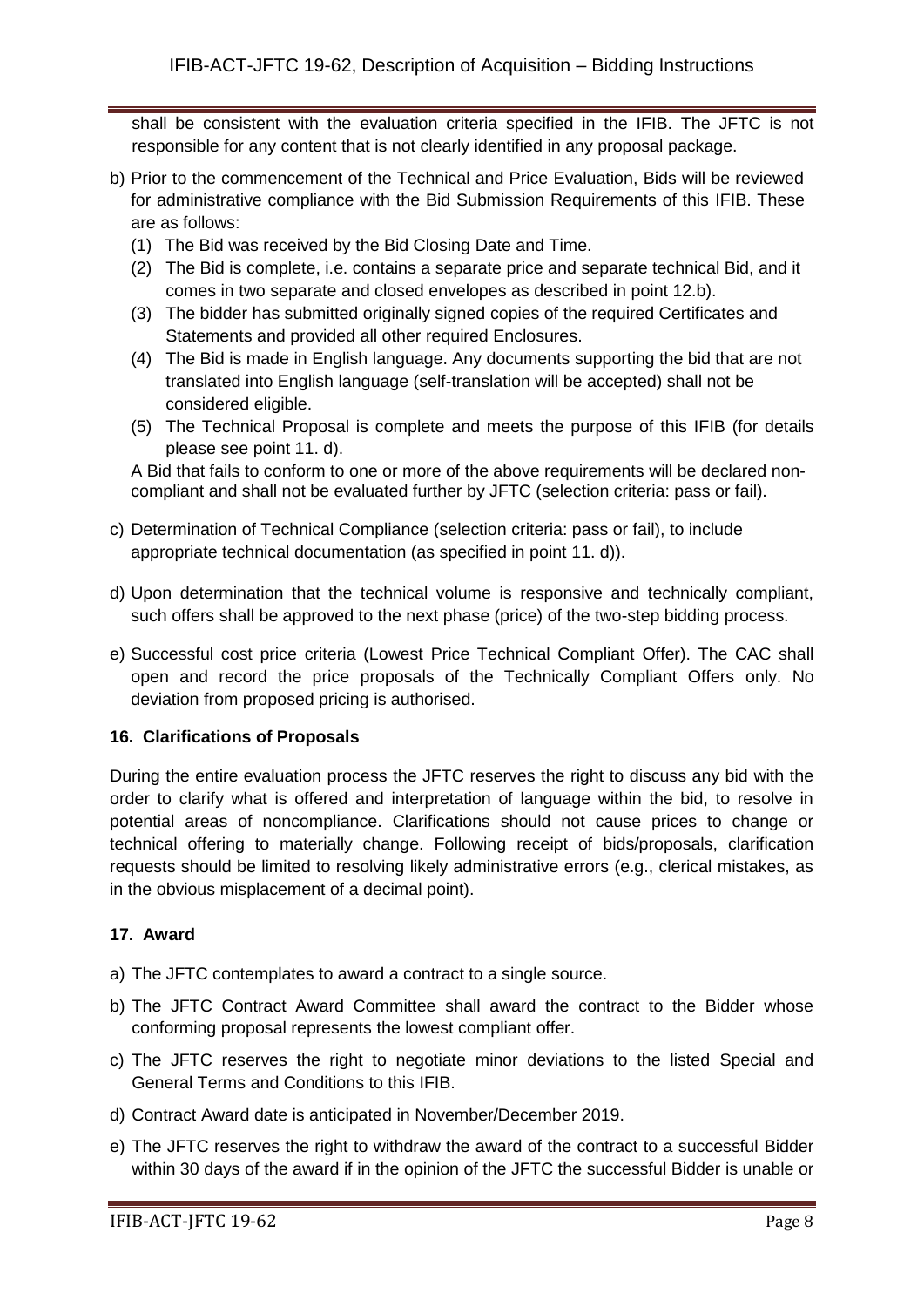unwilling to enter into a form of contract satisfactory to the JFTC. The JFTC shall be entitled to do so without any liability being incurred by the JFTC to the Bidder

## **18. Communications**

- a) All communication related to this IFIB, between a potential bidder and the JFTC shall be only through the JFTC Contracting Officer. Designated contracting staff shall assist the JFTC Contracting Officer in the administrative process. There shall be no contact with other JFTC personnel in regard to this IFIB. Such adherence shall ensure Fair and Open Competition with equal consideration and competitive footing leverage to all interested parties.
- b) Any attempt by a bidder to obtain confidential information, enter into unlawful agreements with competitors or influence the Contract Award Committee or JFTC during the process of examining, clarifying, evaluating and comparing bids will lead to the rejection of its bid.

## **19. Point of Contact**

Ryszard PIASECKI, JFTC Contracting Officer [ryszard.piasecki@jftc.nato.int](mailto:ryszard.piasecki@jftc.nato.int)

All correspondence shall be forwarded to:

Joint Force Training Centre BUDFIN – Contracting Office IFIB-ACT-JFTC 19-62 ul. Szubinska 2 85-915 Bydgoszcz (Poland)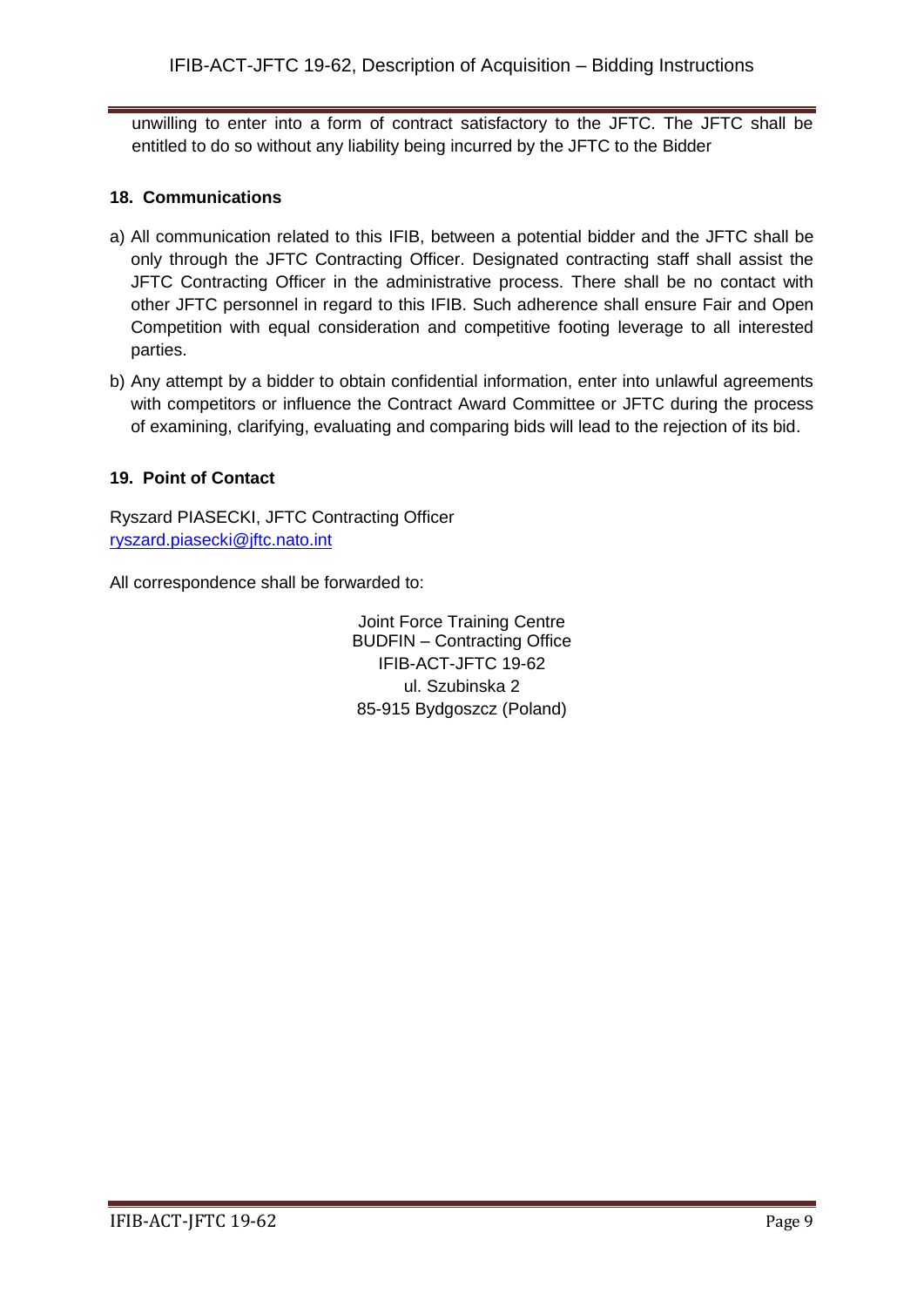## **PROPOSAL CHECKLIST**

Table of Contents

#### **ADMINISTRATIVE**

Bidder`s full name, address, POC, telephone number, fax number, e-mail address.

Compliance Statement (Enclosure #3).

Certification of Security Clearance (Enclosure #6)



Certificate of Bid Validity (Enclosure #7)

Certificate of Independent Determination (Enclosure #8)

Certificate of Exclusion of Taxes and Charges (Enclosure #9)

Statement of Absence of Conflict of Interest (Enclosure #10)

Certificate of Legal Name of Bidder (Enclosure #11)

#### **TECHNICAL**



Technical proposal, including:



Technical Evaluation Matrix (TEM) - (Enclosure #4)

Index of supporting technical documentation (including document title, page number and reference to TEM criteria #)



Curriculum Vitae (resume)

Copies of certificates, diplomas, letters of reference, letters of appreciation, etc.

## **PRICE**



Price Proposal (Enclosure #5).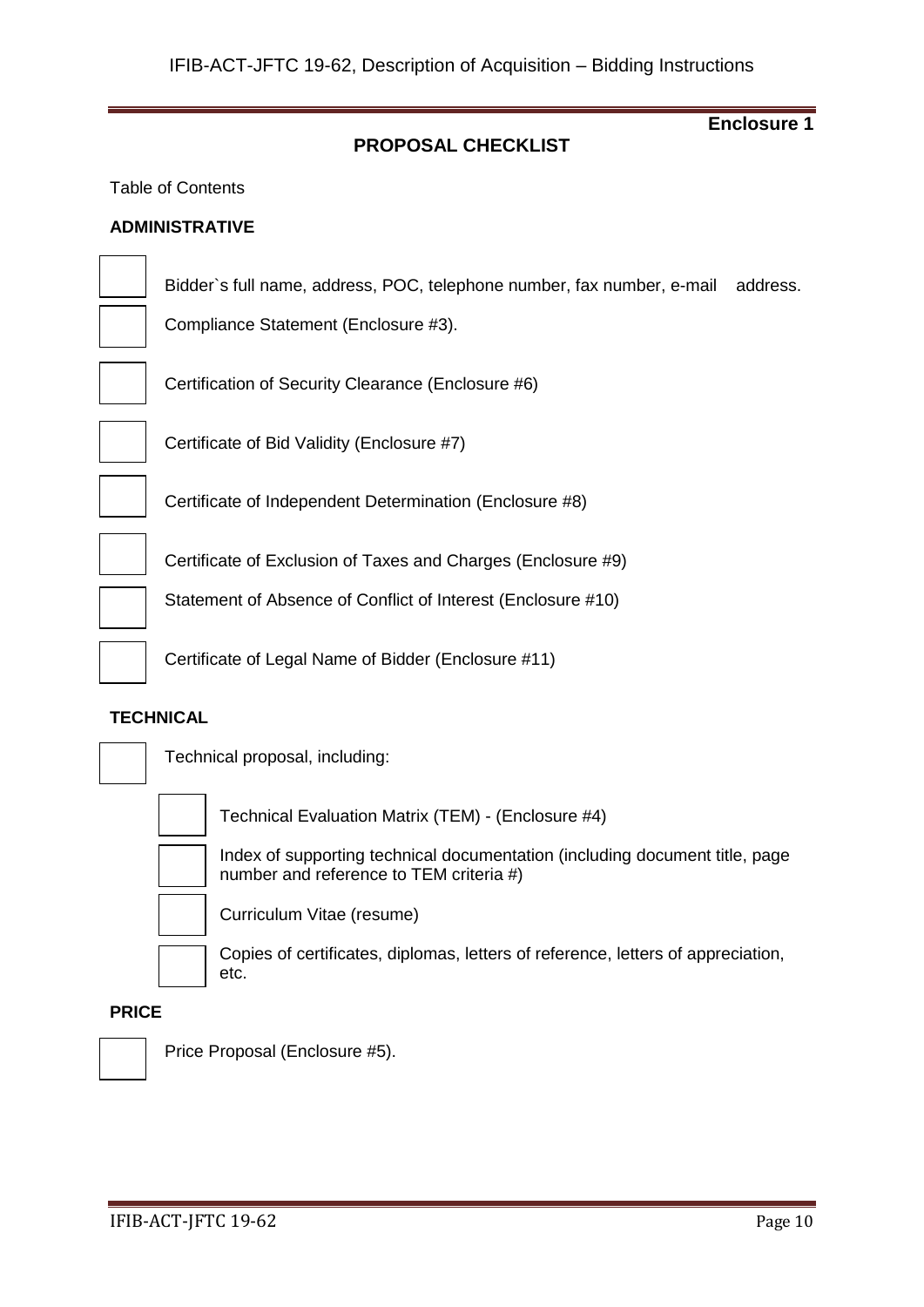## **ADDRESS LABEL**

(The label below is to be completed by the bidder and affixed to the exterior envelope; parcel or package mailed or delivered to JFTC)

## **SEALED BID TO IFIB-ACT-JFTC 19-62**

**(to be opened by Contract Award Committee only)**

**Sender: \_\_\_\_\_\_\_\_\_\_\_\_\_\_\_\_\_\_\_\_\_\_\_\_\_\_\_**

**\_\_\_\_\_\_\_\_\_\_\_\_\_\_\_\_\_\_\_\_\_\_\_\_\_\_\_ \_\_\_\_\_\_\_\_\_\_\_\_\_\_\_\_\_\_\_\_\_\_\_\_\_\_\_**

> **Joint Force Training Centre (JFTC) BUDFIN Attn: Ryszard PIASECKI IFIB-ACT-JFTC 19-62 ul. Szubinska 2 85-915 Bydgoszcz POLAND**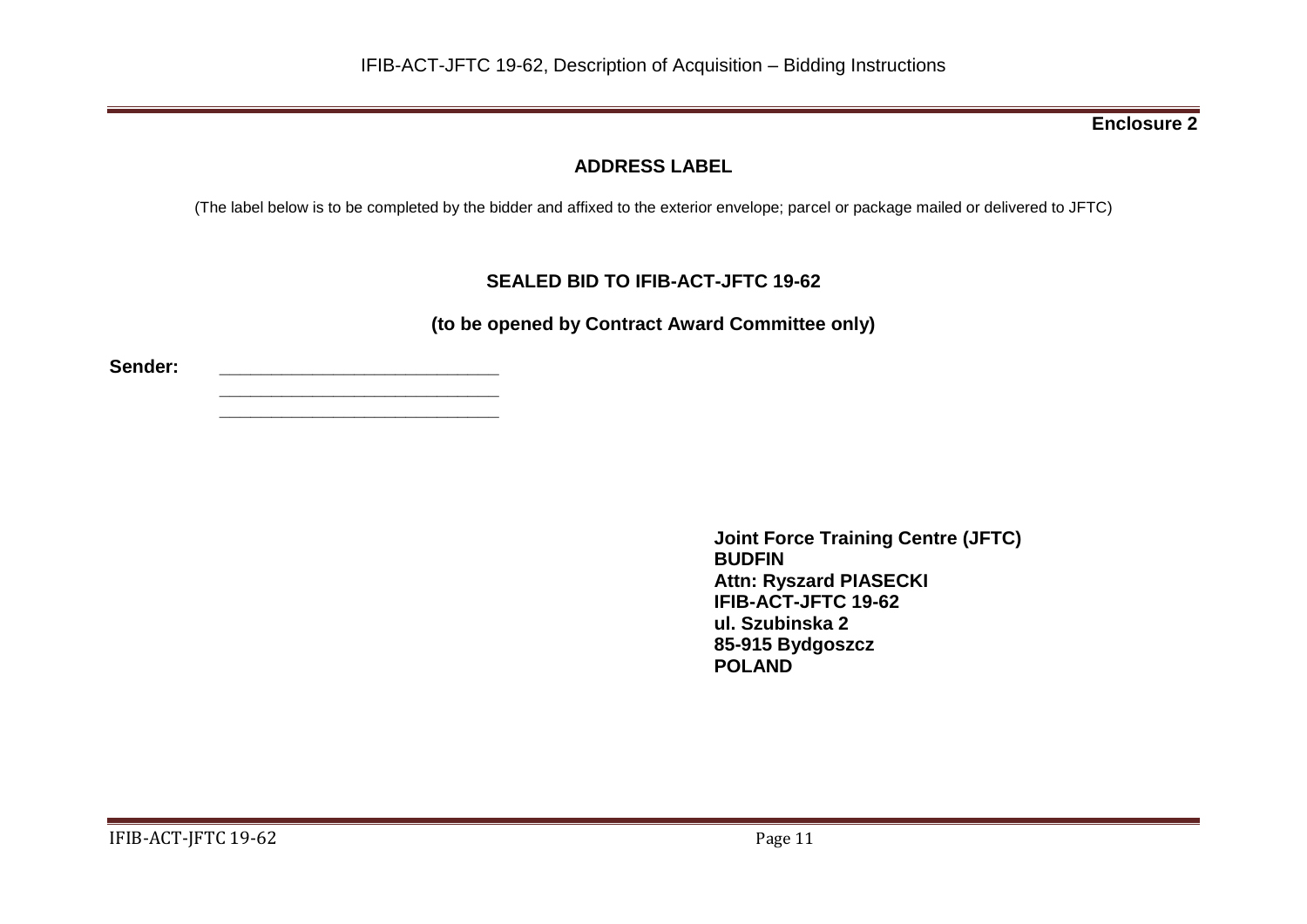## **COMPLIANCE STATEMENT**

It is hereby stated that our Company has read and understood all documentation issued as a part of the IFIB-ACT-JFTC 19-62. There are no further questions or requests for clarifications regarding this IFIB.

| Company:      | Signature: |
|---------------|------------|
| Name & Title: | Date:      |

The proposal of our Company submitted in response to the referenced solicitation is fully compliant with the provisions of IFIB-ACT-JFTC 19-62, and the intended contract with the following exception(s); such exemptions are considered non substantial to the JFTC solicitation provisions issued.\*

\_\_\_\_\_\_\_\_\_\_\_\_\_\_\_\_\_\_\_\_\_\_\_\_\_\_\_\_\_\_\_\_\_\_\_\_\_\_\_\_\_\_\_\_\_\_\_\_\_\_\_\_\_\_\_\_\_\_\_\_\_\_\_\_\_\_\_\_\_\_\_\_\_\_

| Clause                                | Description of Minor Deviation    |
|---------------------------------------|-----------------------------------|
| ------------------------------        |                                   |
| ------------------------------        |                                   |
| -------------------------------       |                                   |
| -------------------------------       |                                   |
| -------------------------------       |                                   |
| -------------------------------       |                                   |
| -------------------------------       |                                   |
| -------------------------------       | (If applicable, add another page) |
| Company:                              |                                   |
| Name & Title: _______________________ |                                   |
|                                       |                                   |

\* Bidder's proposal must be based on full compliance with the terms, conditions and requirements of the IFIB and all future clarifications and/or amendments. The Bidder may offer variations in specific implementation and operational details provided that the functional and performance requirements are fully satisfied. In case of conflict between the compliance statement and the detailed evidence or explanation furnished, the detailed evidence/comments shall take precedence/priority for the actual determination of compliance. Minor or non-substantial deviations may be accepted. Substantial changes shall be considered non responsive.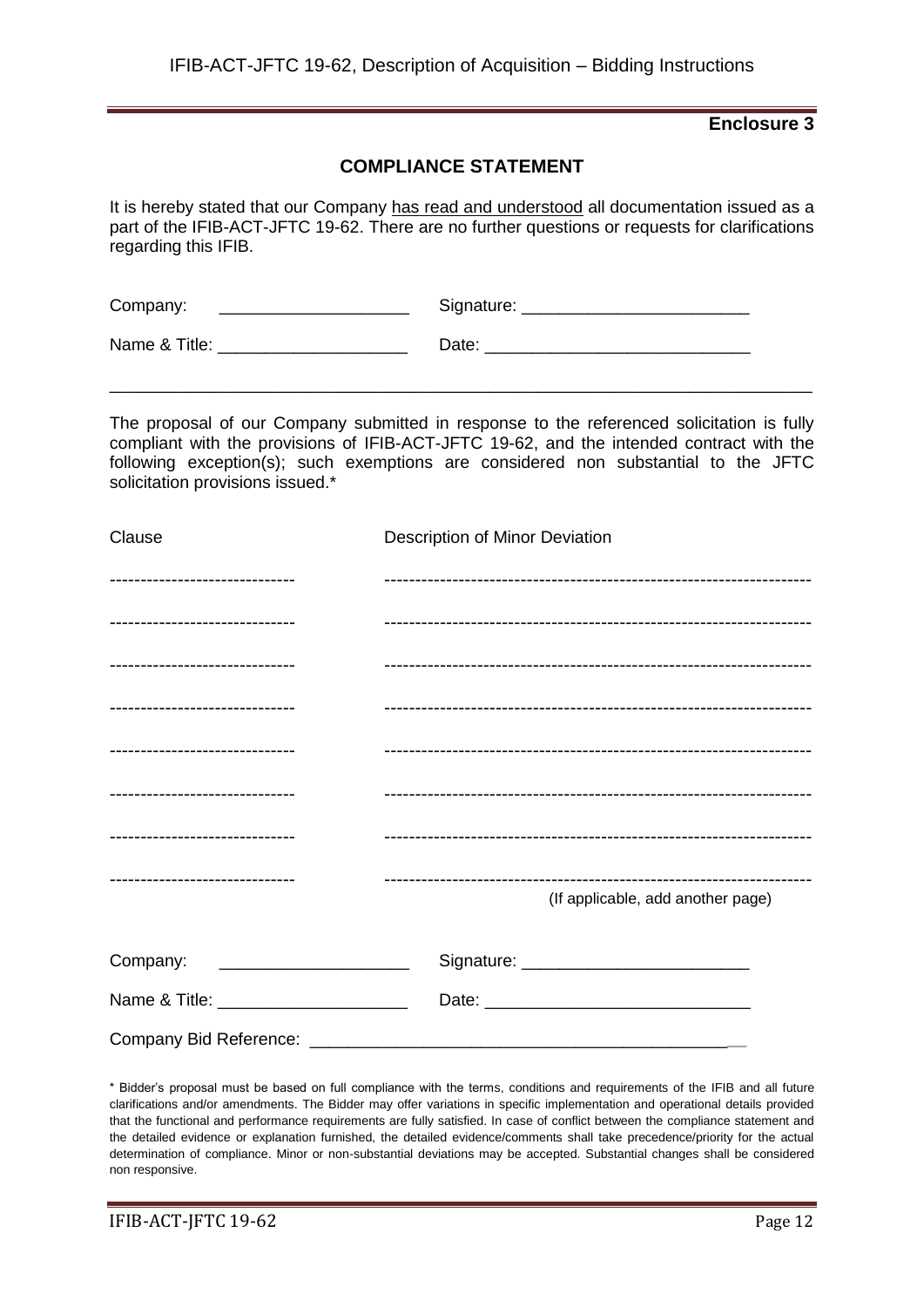#### **ENCLOSURE 4**

## **TECHNICAL EVALUATION MATRIX**

Bidder's technical proposals will be assessed on the qualifications of the individuals proposed to perform the service. Individuals' résumés will be measured against each of the criteria specified below in order to ascertain whether the individuals have adequately demonstrated that they possess the required qualifications. The JFTC reserves the right to conduct interview of nominated candidates. Examples of how detailed knowledge levels were attained are expected. Ultimately Bidders shall clearly demonstrate by providing unequivocal reference to where candidates meet the criteria set forth in this solicitation.

The bids will be evaluated as follows:

- Compliant  $(C)$  = Meets the criterion
- Not compliant  $(N)$  = Proposal will be deemed non-compliant

## **POSITION: INFORMATION KNOWLEDGE MANAGEMENT CONTRACTOR**

|--|

| #              | Criteria                                                                                                                                                                                                                                      | <b>JFTC</b><br>Evaluation<br>(C/N) | <b>Comments</b><br>(Bidder shall complete each section below outlining how compliance is<br>achieved and specifically reference the information within the proposal<br><b>findex/page/paral</b> that demonstrates compliance with the criteria) |
|----------------|-----------------------------------------------------------------------------------------------------------------------------------------------------------------------------------------------------------------------------------------------|------------------------------------|-------------------------------------------------------------------------------------------------------------------------------------------------------------------------------------------------------------------------------------------------|
|                | Minimum 3 years of experience of using and<br>managing SharePoint<br>(SP2007/SP2010/SP2013/2016) platform<br>with hands on experience in creating and<br>managing SharePoint site collections,<br>including: sites, document libraries, lists |                                    | Sample:<br>Compliance narrative:<br>Unequivocal reference evidenced by:<br>Index item #, Proposal page #<br>Index item #, Proposal page #                                                                                                       |
| $\overline{2}$ | Assigning access rights for site / page /<br>library / folder / file permissions from the<br><b>Active Directory</b>                                                                                                                          |                                    |                                                                                                                                                                                                                                                 |
| 3              | SharePoint instructor experience                                                                                                                                                                                                              |                                    |                                                                                                                                                                                                                                                 |
| 4              | Java Script practical knowledge                                                                                                                                                                                                               |                                    |                                                                                                                                                                                                                                                 |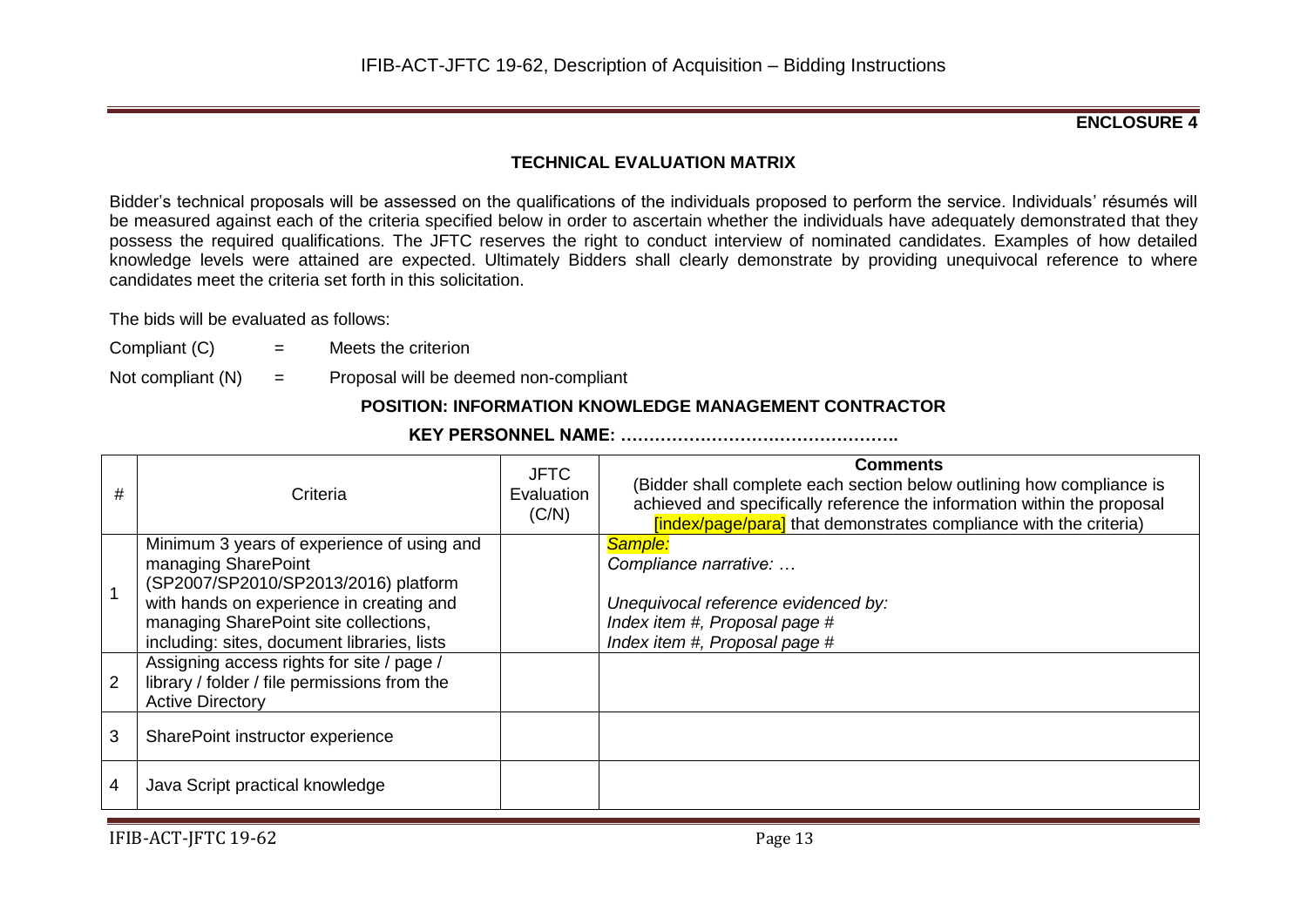|                | Practical knowledge of web content                                                    |  |
|----------------|---------------------------------------------------------------------------------------|--|
|                | management and implementation of                                                      |  |
| 5              | SharePoint Server 2007, 2010, 2013 as well                                            |  |
|                | as SharePoint 2016 information management<br>policies                                 |  |
|                | Experience in MS SQL Server 2008 and MS                                               |  |
| 6              | SQL Server 2012 implementations and                                                   |  |
|                | administration within SharePoint environment                                          |  |
|                | Fault resolution and problem management                                               |  |
| $\overline{7}$ | skills for SharePoint 2010 and SharePoint                                             |  |
|                | 2013                                                                                  |  |
|                | In-depth experience in Windows Server 2008                                            |  |
| 8              | and 2012 environment administration                                                   |  |
|                | (including Active Directory, patches, security<br>updates, upgrades, antivirus, etc.) |  |
|                |                                                                                       |  |
| 9              | PowerShell practical knowledge                                                        |  |
|                | Experience in IIS 6.0/7.0/7.5/8.0 (web and                                            |  |
| 10             | Intranet) services configuration and<br>administration                                |  |
|                | Previous working experience within NATO,                                              |  |
| 11             | ISAF, RS or allied military organization                                              |  |
| 12             | Ability to work as a part of a multinational                                          |  |
|                | civilian and military team                                                            |  |
|                | Experience working for NATO or alliance                                               |  |
|                | member military force as an Information                                               |  |
|                | Manager / part of Information Management                                              |  |
|                | Team with hands on experience combined                                                |  |
| 13             | with a detailed knowledge of:                                                         |  |
|                | • Microsoft SharePoint Portal solutions.                                              |  |
|                | • Microsoft Active Directory.                                                         |  |
|                | Java Script.                                                                          |  |
|                | • MS SQL database management.                                                         |  |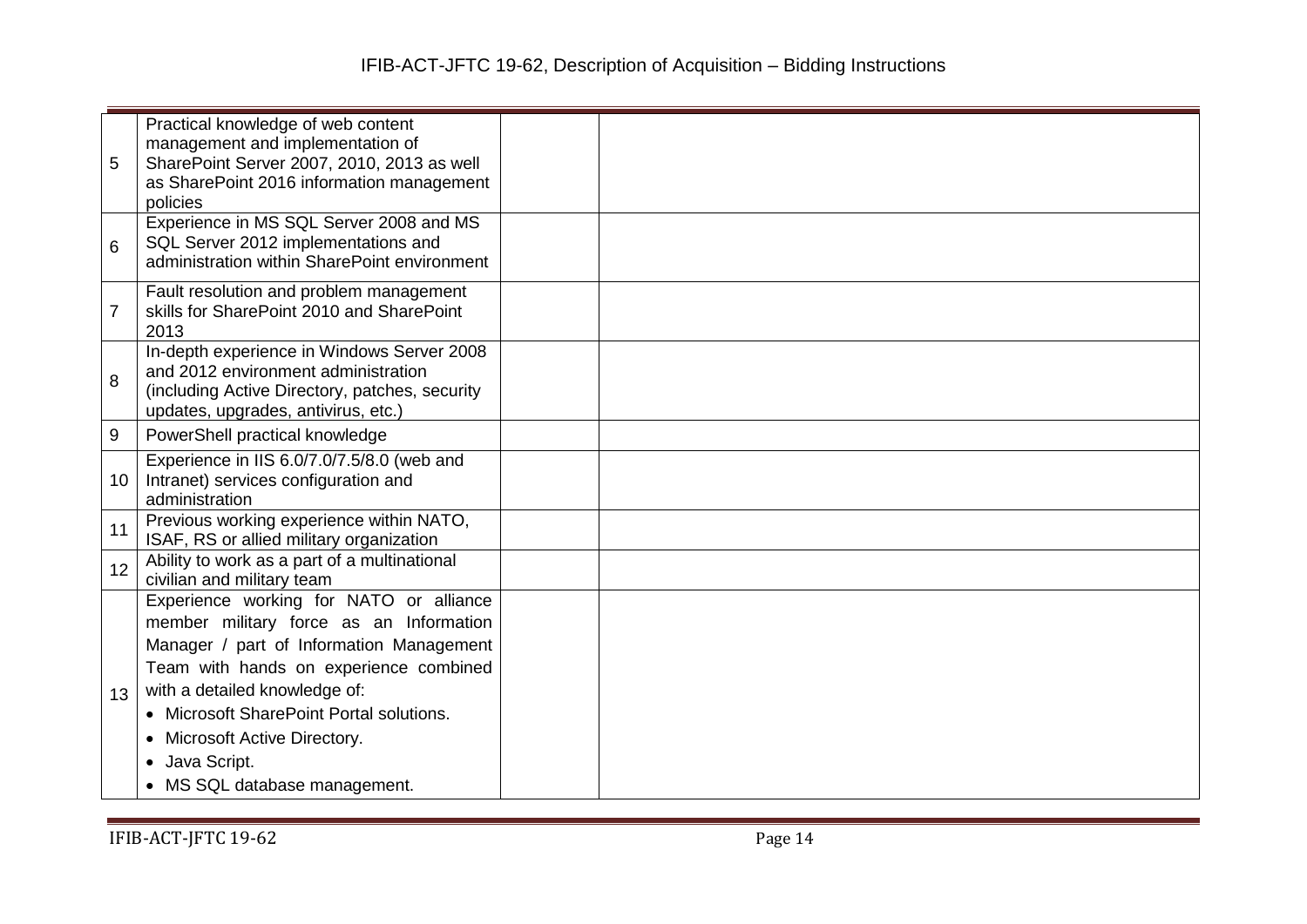|    | $\bullet$ TCP/IP                                                                                                                                                                                                                                                                                                                                                                     |  |
|----|--------------------------------------------------------------------------------------------------------------------------------------------------------------------------------------------------------------------------------------------------------------------------------------------------------------------------------------------------------------------------------------|--|
| 14 | Minimum bachelor degree in computer<br>science, information management, or related<br>fields, or a combination of other education<br>and 5 years of essential experience gained                                                                                                                                                                                                      |  |
| 15 | Native English language speaker or individual<br>presenting very good command of spoken<br>and written English, with a proven ability to<br>communicate effectively orally and in writing<br>at the level of (SLP) NATO STANAG 6001 -<br>3333 (Listening, Speaking, Reading and<br>Writing).<br><b>The Bidder must provide supporting</b><br>document(s)/evidence per SOW point 8.d. |  |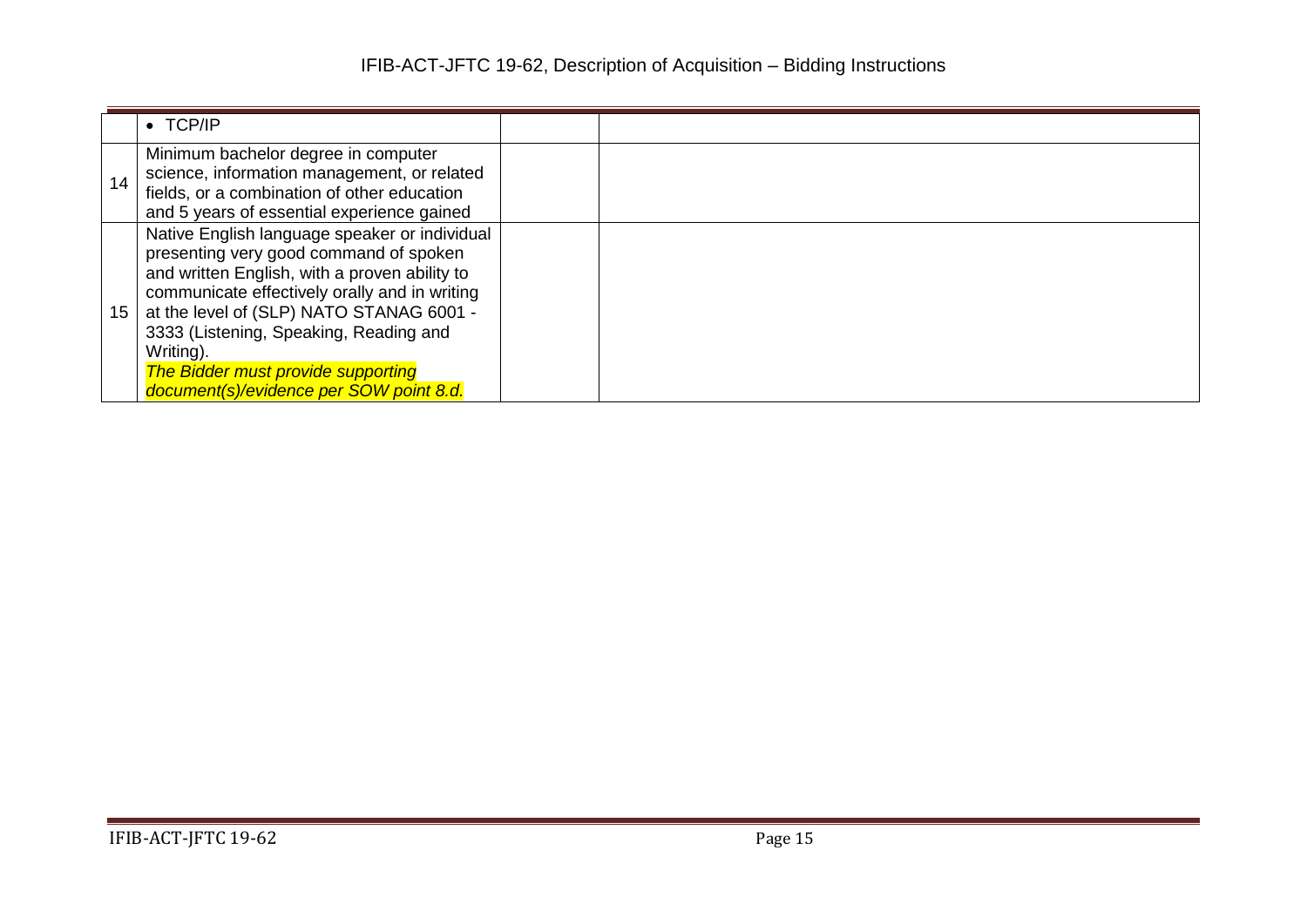## **MANDATORY PRICE PROPOSAL FORMAT**

On behalf of (**Insert: Company Name)** please find the Price Proposal submitted in accordance with the terms and conditions stated in the IFIB-ACT-JFTC 19-62 and solicitation provisions.

## **POSITION: INFORMATION KNOWLEDGE MANAGEMENT CONTRACTOR**

**KEY PERSONNEL NAME: …………………………………………..**

| <b>Requirement Description</b>                                            | <b>BASE PERIOD</b>                                           | <b>OPTION PERIOD #1</b>                                      | <b>OPTION PERIOD #2</b>                                      | <b>OPTION PERIOD #3</b>                                  | <b>OPTION PERIOD#4</b>                                   |
|---------------------------------------------------------------------------|--------------------------------------------------------------|--------------------------------------------------------------|--------------------------------------------------------------|----------------------------------------------------------|----------------------------------------------------------|
| <b>INFORMATION</b><br>KNOWLEDGE<br><b>MANAGEMENT</b><br><b>CONTRACTOR</b> | Rate per man-day*:<br>Total for maximum<br>296 man-days:<br> | Rate per man-day*:<br>Total for maximum<br>296 man-days:<br> | Rate per man-day*:<br><br>Total for maximum<br>296 man-days: | Rate per man-day*:<br>Total for maximum<br>296 man-days: | Rate per man-day*:<br>Total for maximum<br>296 man-days: |

Grand Total Contract Net Price **Example 20 and Server Currency Currency Currency Currency Currency Currency** 

Please verify and acknowledge propriety of above by duly completing signatures below.

| <b>SIGNATURE OF AUTHORIZED</b><br><b>REPRESENTATIVE</b> | <b>NAME AND TITLE</b> | <b>COMPANY</b> | <b>DATE</b> |
|---------------------------------------------------------|-----------------------|----------------|-------------|
|                                                         |                       |                |             |

*\*The proposed daily rates must be fully "loaded" and they must include per diem (meals, lodging and incidentals) and cost of estimated travel related expenditures (i.e. taxi, bus, train, tram, metro, etc.), excluding an airline economy return flight ticket (for more details please refer to SOW point 11.).*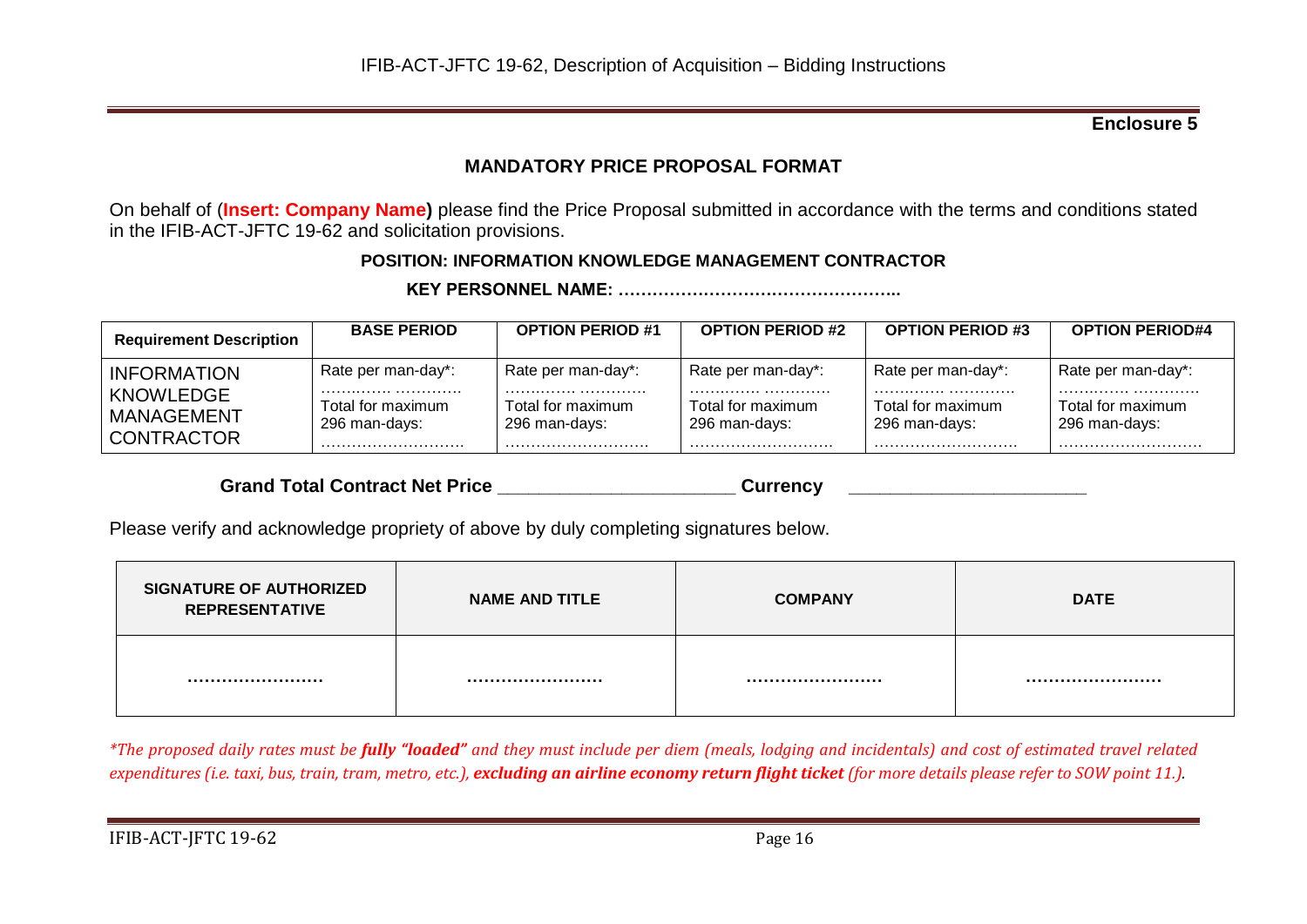## **CERTIFICATION OF SECURITY CLEARANCE**

The Bidder hereby certifies that the proposed key personnel have required Security Clearance or that all necessary actions have been undertaken to insure that the proposed personnel will be in possession of such Security Clearance at the time of Contract award<sup>1</sup>. The Bidder also acknowledges that this requirement applies also to all personnel involved in this project as a result of subcontracts issued by the Contractor for effort under the prime Contract.

The Bidder hereby certifies that he/she is fully aware that resulting Contract will require the key personnel to handle and process classified materials to the level of NATO SECRET on NATO premises. The facility of the Contractor/Sub-contractor shall also hold a NATO SECRET Facility Clearance without storage capabilities where required by applicable national regulations.

The Bidder hereby certifies that NATO classified information made accessible to key personnel on NATO premises shall be treated as if officially provided to the Contractor or Sub-Contractor.

| <b>SIGNATURE OF</b><br><b>AUTHORIZED</b><br><b>REPRESENTATIVE</b> | <b>NAME AND TITLE</b> | <b>COMPANY</b> | <b>DATE</b> |
|-------------------------------------------------------------------|-----------------------|----------------|-------------|
|                                                                   |                       |                |             |

1

 $<sup>1</sup>$  Please see the anticipated Contract Award Date defined in the Bidding Instructions.</sup>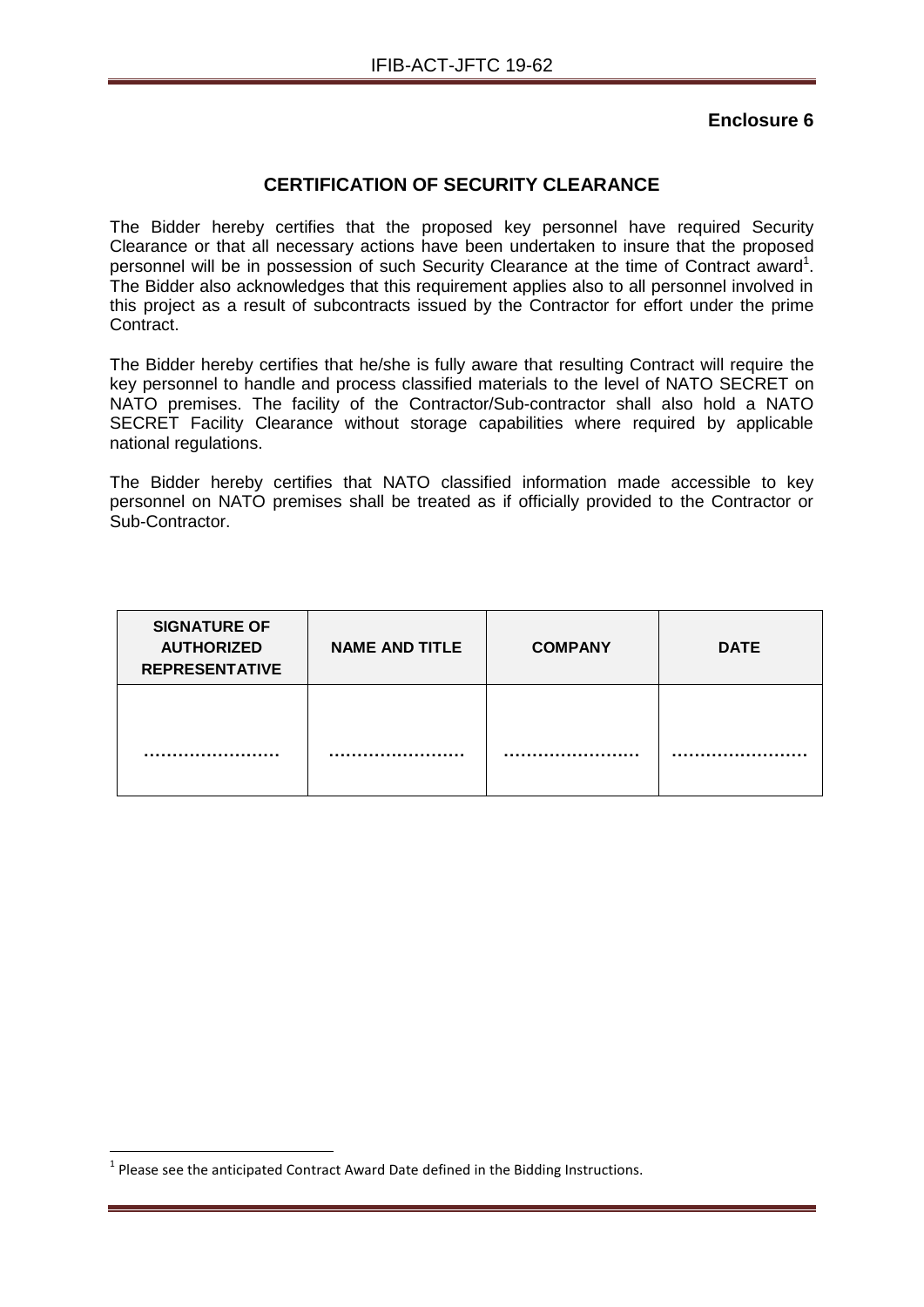**ENCLOSURE 7**

## **CERTIFICATE OF BID VALIDITY**

I, the undersigned, as an authorised representative of the firm submitting this Bid, do hereby certify that the pricing and all other aspects of our original offer as modified by our revised proposal will remain valid for a period of ninety days (90) from the applicable closing date set forth within IFIB-ACT-JFTC 19-62.

| <b>SIGNATURE OF</b><br><b>AUTHORIZED</b><br><b>REPRESENTATIVE</b> | <b>NAME AND TITLE</b> | <b>COMPANY</b> | <b>DATE</b> |
|-------------------------------------------------------------------|-----------------------|----------------|-------------|
|                                                                   |                       |                |             |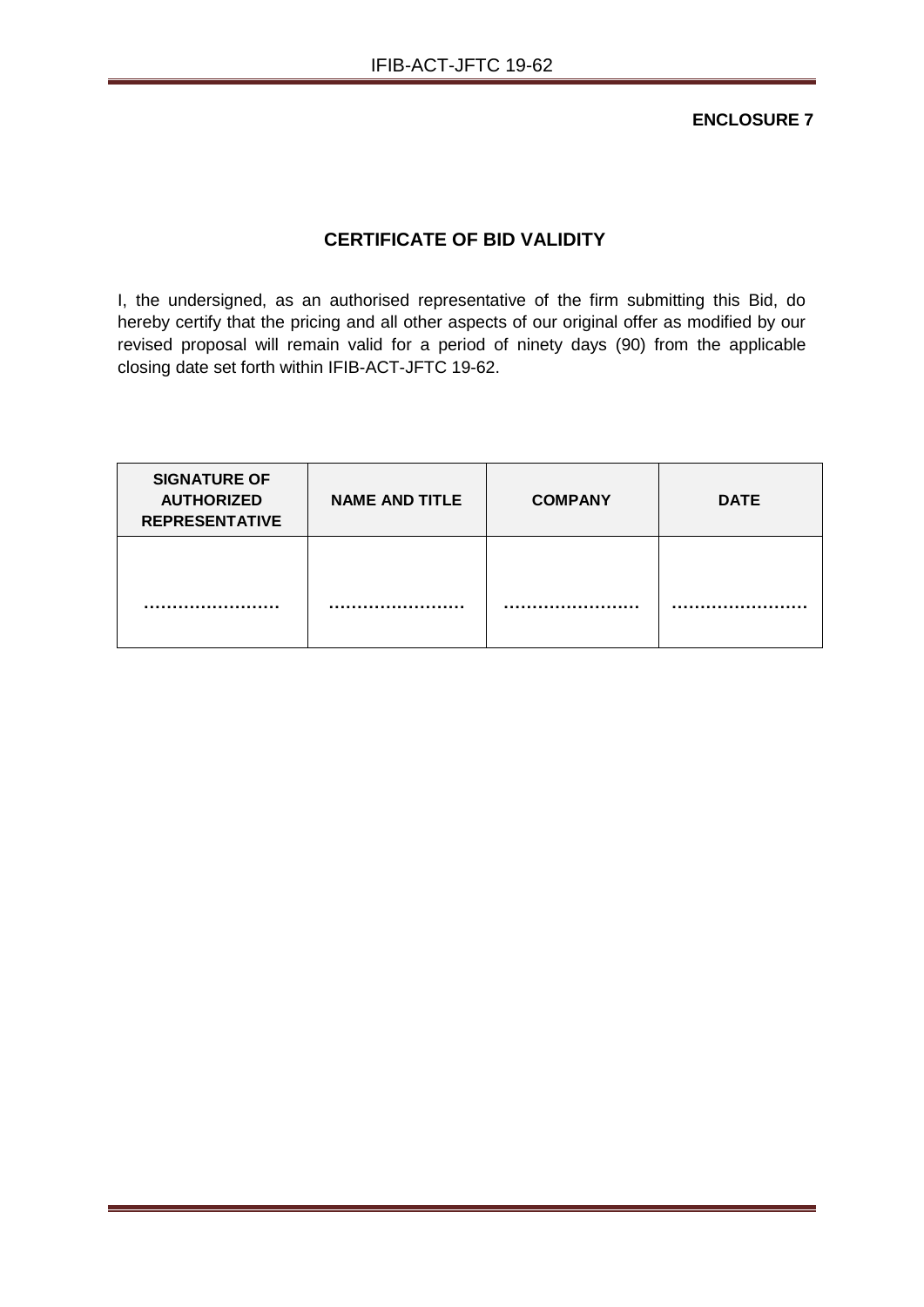## **CERTIFICATE OF INDEPENDENT DETERMINATION**

- 1. Each bidder shall certify that in connection with this procurement:
	- a. This Bid has been arrived at independently, without consultation, communication or agreement, for the purpose of restricting competition, with any other bidder or with any competitor;
	- b. The contents of this Bid have not been knowingly disclosed by the bidder and will not knowingly be disclosed by the bidder prior to award, directly or indirectly to any other bidder or to any competitor, and
	- c. No attempt has been made, or will be made by the bidder to induce any other person or firm to submit, or not to submit, a Bid for the purpose of restricting competition.
- 2. Each person signing this Bid shall also certify that he/she is the person in the bidder's organisation responsible within that organisation for the decision as to the Bid and that he has not participated and will not participate in any action contrary to 1.a. through 1.c. above, or:
	- a. They are not the person in the bidder's organisation responsible within that organisation for the Bid but that they have been authorised in writing to act as agent for the persons responsible for such a decision in certifying that such persons have not participated, and will not participate in any action contrary to 1.a. through 1.c. above, and as their agent does hereby so certify, and
	- b. They have not participated and will not participate in any action contrary to 1.a. through 1.c. above.

| <b>SIGNATURE OF</b><br><b>AUTHORIZED</b><br><b>REPRESENTATIVE</b> | <b>NAME AND TITLE</b> | <b>COMPANY</b> | <b>DATE</b> |
|-------------------------------------------------------------------|-----------------------|----------------|-------------|
|                                                                   |                       |                |             |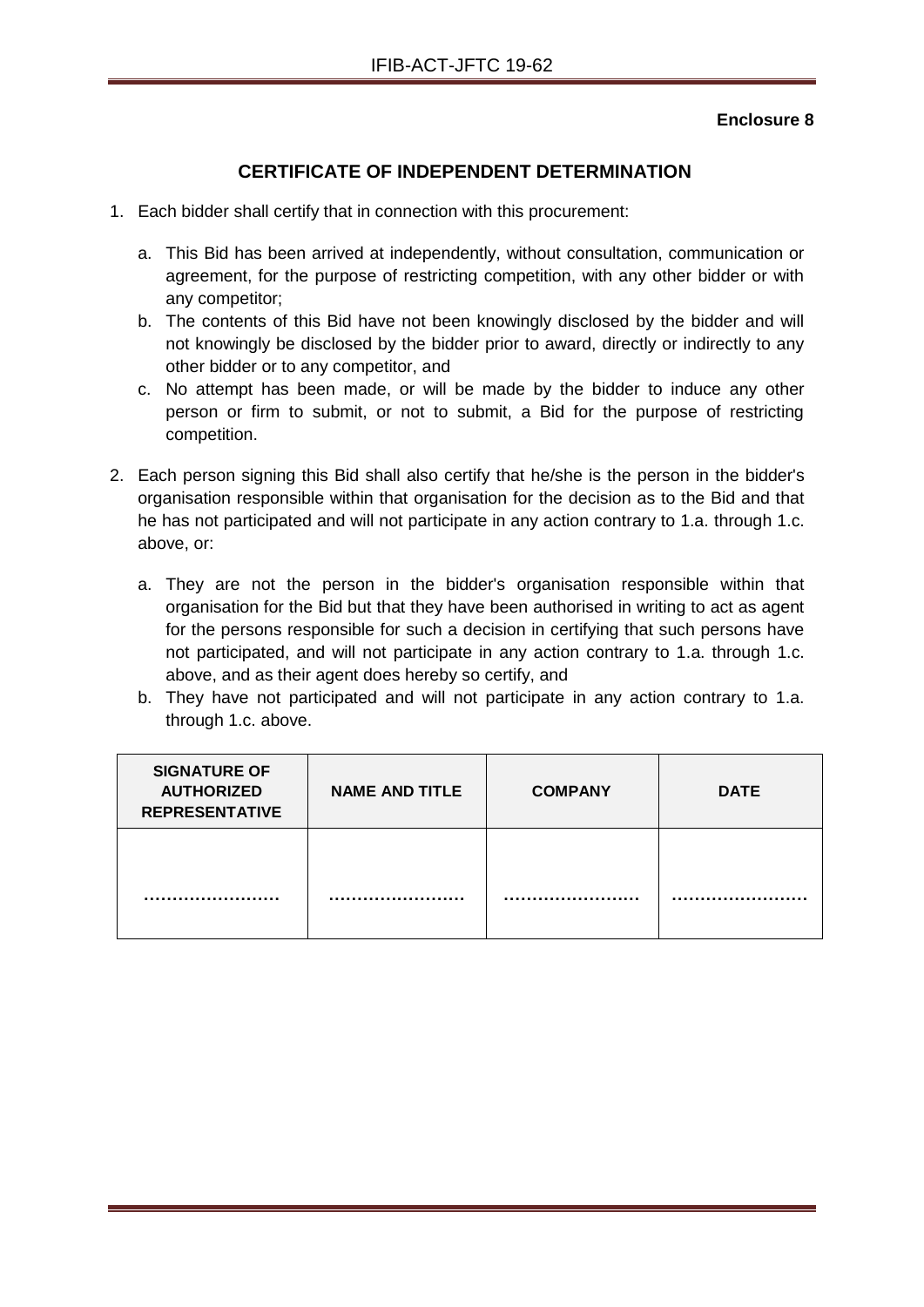## **CERTIFICATE OF EXCLUSION OF TAXES AND CHARGES**

I hereby certify that the prices offered in the price proposal of this Bid exclude all taxes, duties and customs charges from which JFTC has been exempted by international agreements.

| <b>SIGNATURE OF</b><br><b>AUTHORIZED</b><br><b>REPRESENTATIVE</b> | <b>NAME AND TITLE</b> | <b>COMPANY</b> | <b>DATE</b> |
|-------------------------------------------------------------------|-----------------------|----------------|-------------|
|                                                                   |                       |                |             |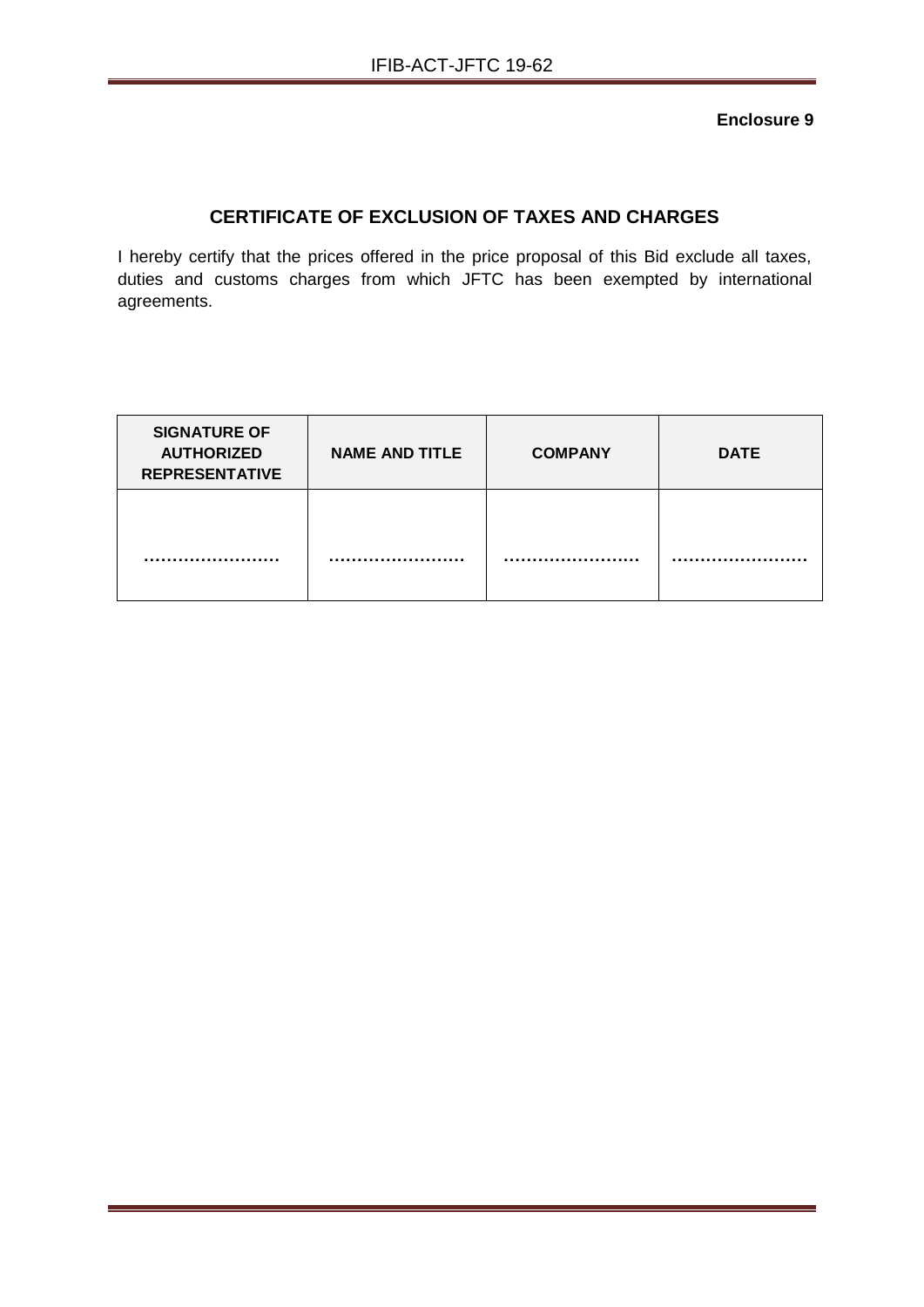## **STATEMENT OF ABSENCE OF CONFLICT OF INTEREST**

I, the undersigned ……………………………………, **being the authorised signatory** for the above-mentioned company for the IFIB-ACT-JFTC 19-62, hereby solemnly declare that we are not and shall not be in any situation which could give rise to a conflict of interest in what concerns the performance and implementation of the contract. In the event of the contract being awarded to us, we commit ourselves to act with complete impartiality and in good faith in what concerns its performance and outcome.

| <b>SIGNATURE OF</b><br><b>AUTHORIZED</b><br><b>REPRESENTATIVE</b> | <b>NAME AND TITLE</b> | <b>COMPANY</b> | <b>DATE</b> |
|-------------------------------------------------------------------|-----------------------|----------------|-------------|
|                                                                   |                       |                |             |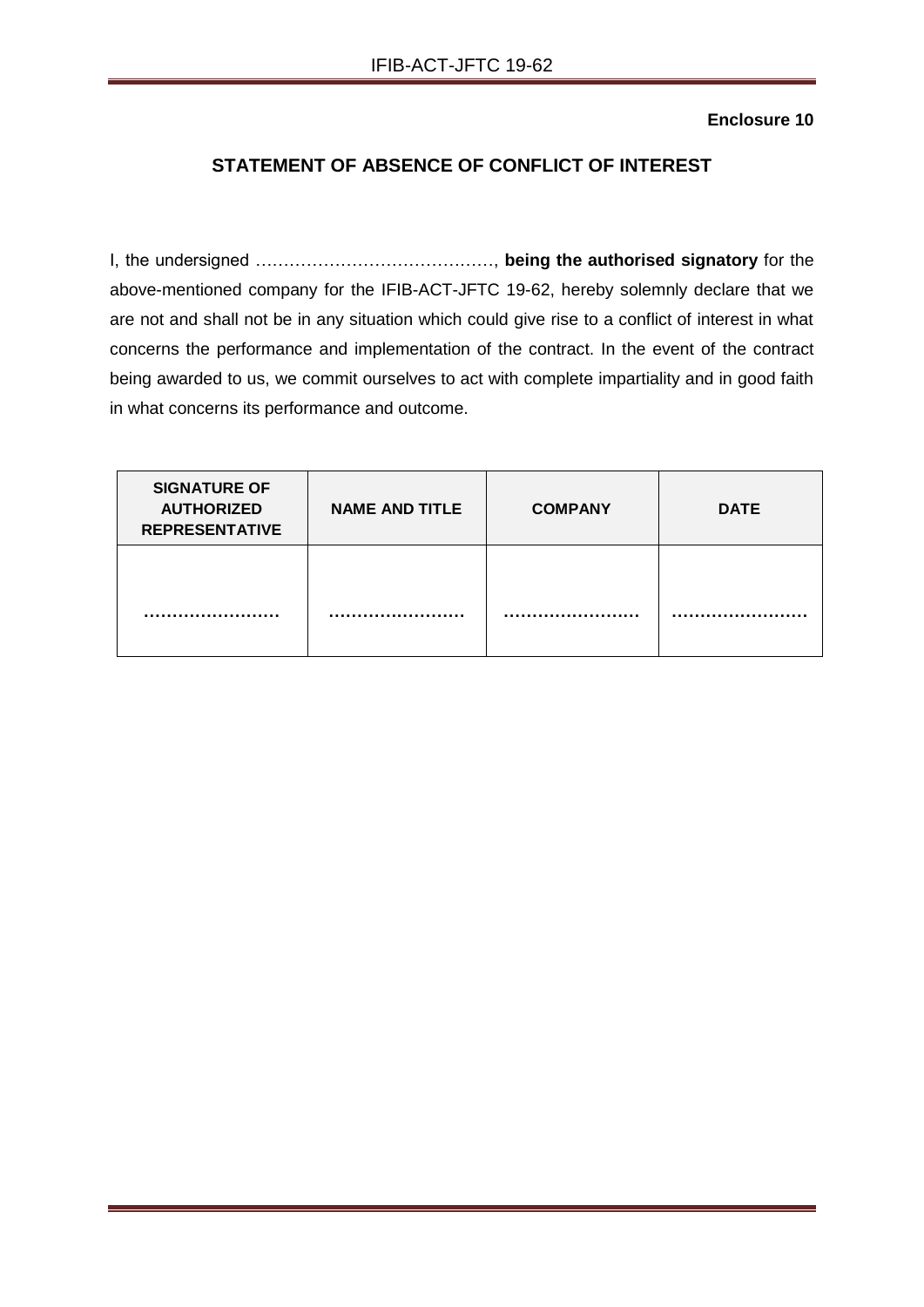## **CERTIFICATE OF LEGAL NAME OF BIDDER**

This Bid is prepared and submitted on behalf of the legal corporate entity specified below:

| <b>Full Name of Bidder</b>          |  |
|-------------------------------------|--|
| Division (if applicable)            |  |
| Sub-Division (if applicable)        |  |
| <b>Official Mailing Address</b>     |  |
| <b>Email address</b>                |  |
| Point of Contact regarding this Bid |  |
| Name                                |  |
| Position                            |  |
| Phone                               |  |
| <b>Alternative Point of Contact</b> |  |
| Name                                |  |
| Position                            |  |
| Phone                               |  |

| <b>SIGNATURE OF</b><br><b>AUTHORIZED</b><br><b>REPRESENTATIVE</b> | <b>NAME AND TITLE</b> | <b>COMPANY</b> | <b>DATE</b> |
|-------------------------------------------------------------------|-----------------------|----------------|-------------|
|                                                                   |                       |                |             |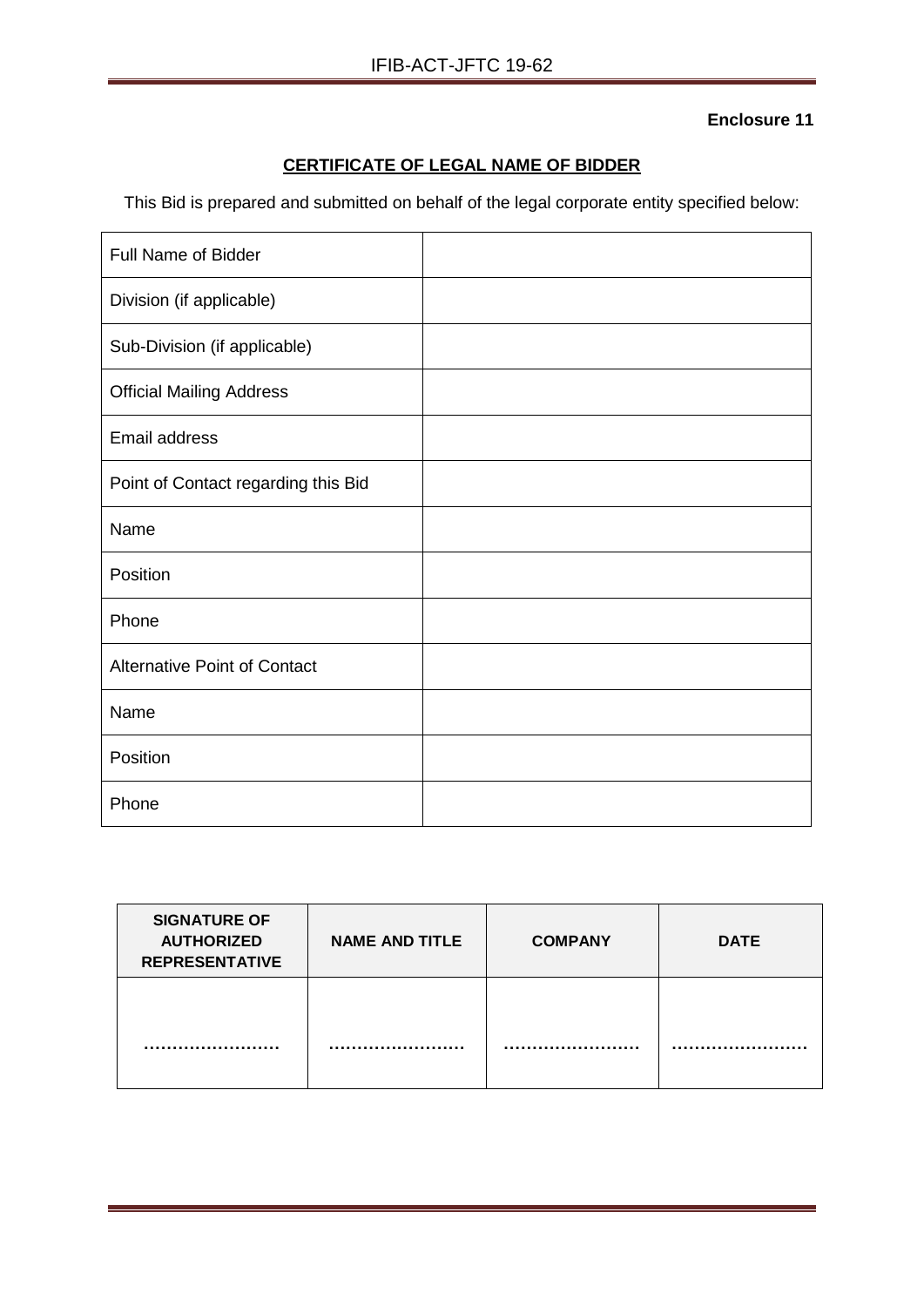## **PART II - GENERAL CONTRACT TERMS AND PROVISIONS**

**JFTC General Contract Terms and Conditions** 

## **Index of Clauses**

| CONTRACTOR NOTICE REGARDING DELAY | 36                                                                                                                                                         |
|-----------------------------------|------------------------------------------------------------------------------------------------------------------------------------------------------------|
|                                   |                                                                                                                                                            |
|                                   |                                                                                                                                                            |
|                                   |                                                                                                                                                            |
|                                   |                                                                                                                                                            |
|                                   |                                                                                                                                                            |
|                                   |                                                                                                                                                            |
|                                   | NOTICE AND ASSISTANCE REGARDING PATENT AND COPYRIGHT INFRINGEMENT 36<br>RIGHTS IN TECHNICAL DATA AND COMPUTER SOFTWARE _________________________________37 |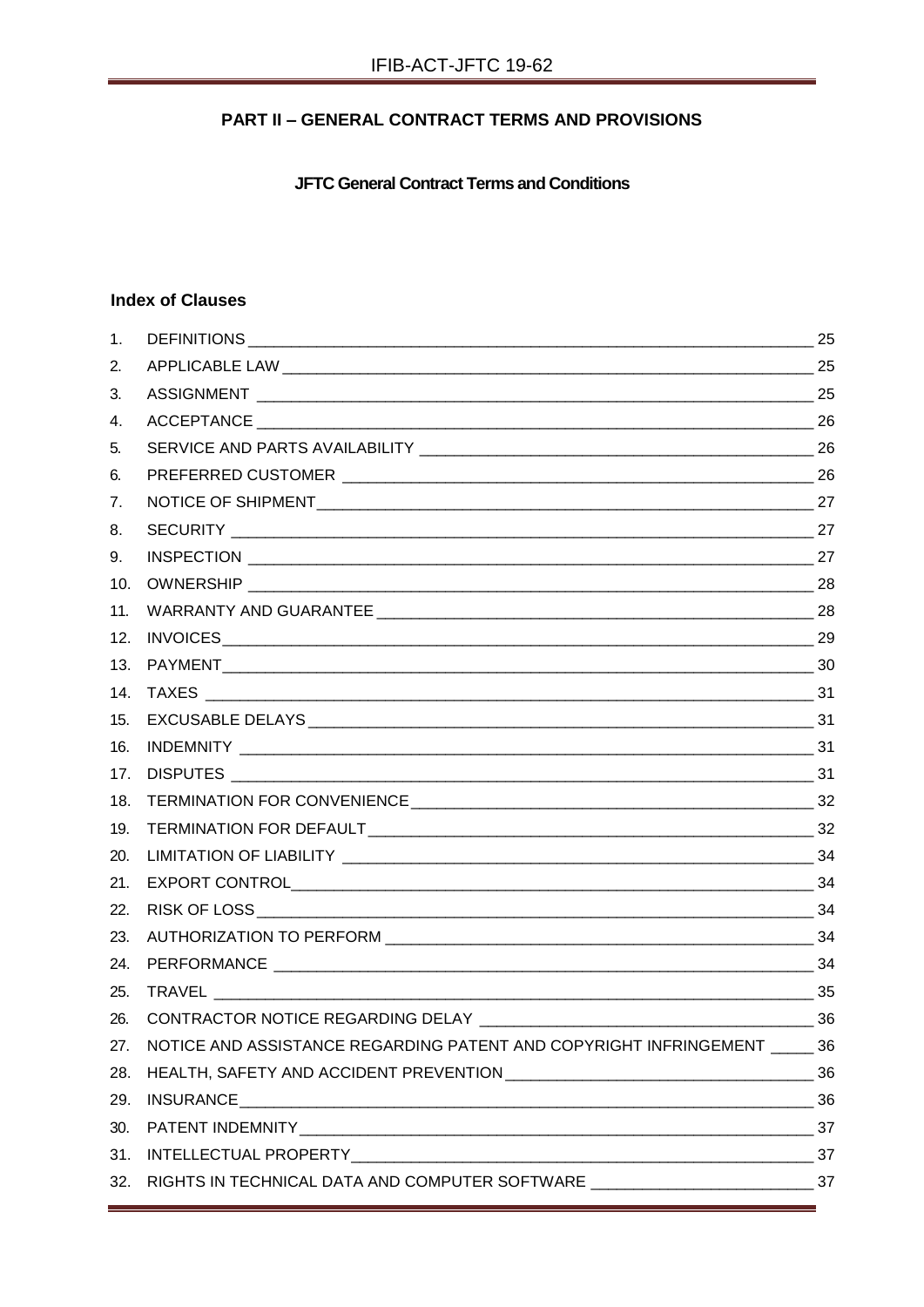<span id="page-23-0"></span>

| 37. INCONSISTENCY BETWEEN ENGLISH VERSION AND TRANSLATION OF CONTRACT ______ 39 |    |
|---------------------------------------------------------------------------------|----|
|                                                                                 |    |
|                                                                                 |    |
|                                                                                 | 40 |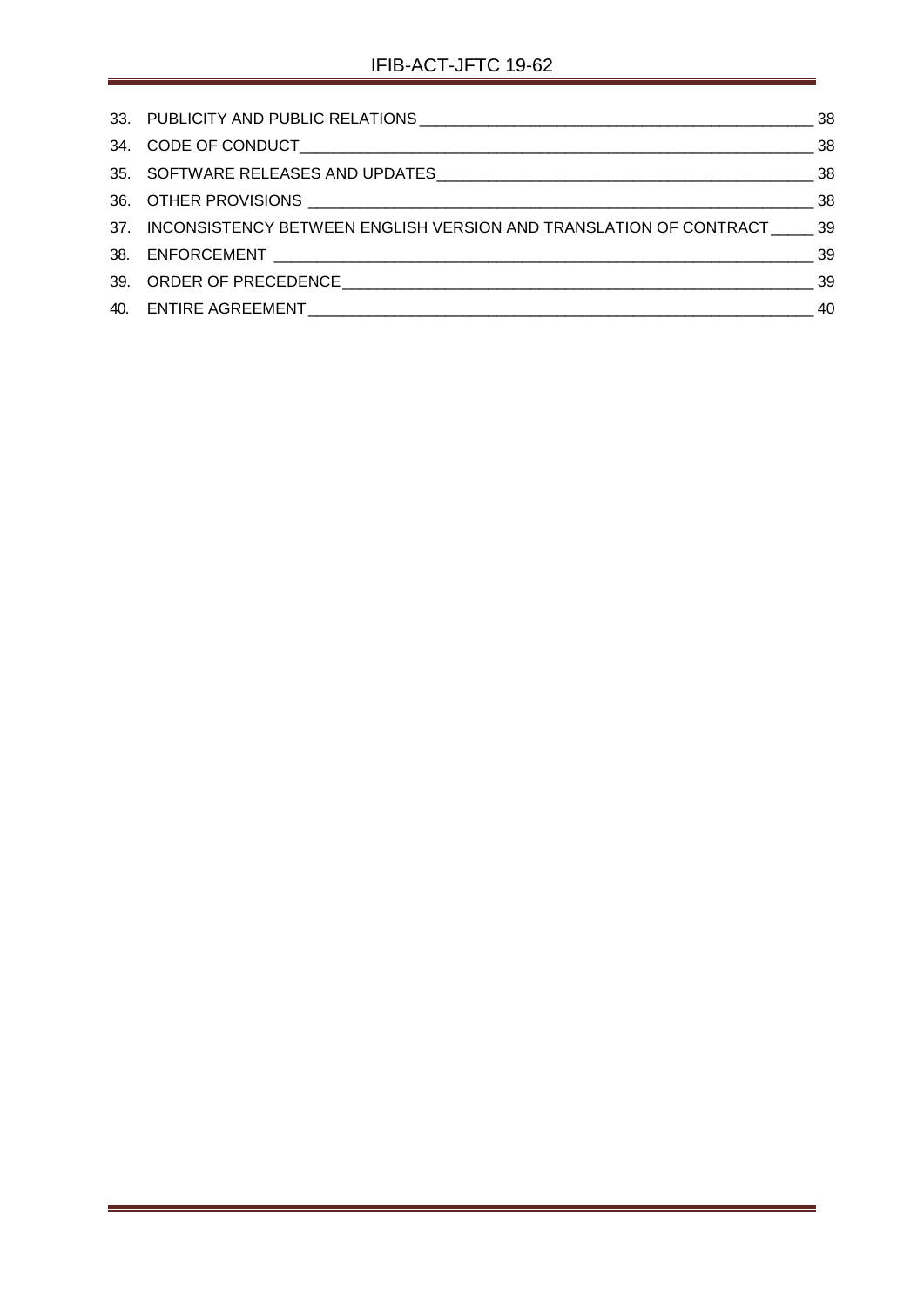#### **1. DEFINITIONS**

As used throughout this Contract, the following terms shall have meanings as set forth below:

- a. "JFTC" means the Joint Force Training Centre. Joint Force Training Centre (JFTC) is set up by the North Atlantic Council under Article 14 of the Protocol on the Status of International Military Headquarters (1952) and has been delegated a defined legal capacity by Headquarters, Allied Commander Transformation (HQ SACT) through its terms of Reference and the Supplementary Agreement between the Government of the Republic of Poland and Headquarters, Supreme Allied Commander Transformation and the Supreme Headquarters Allied Powers Europe to the Protocol on the Status of International Military Headquarters set up pursuant to the North Atlantic Treaty (in the following referred to as "SA"). Remaining legal personality rests with HQ SACT. JFTC is located at Szubinska Street 2, 85-915 Bydgoszcz, Poland, and holds Statistical Identification Number REGON 093191068.
- b. The Contracting Officer means the person executing and managing this Contract on behalf of JFTC.
- c. The Contracting Officer Technical Representative (COTR) means a person appointed by the Contracting Officer for the purpose of determining compliance with the technical requirements of the Contract.
- d. The North Atlantic Treaty Organization is hereafter referred to as "NATO".
- e. The term "days" shall be interpreted as meaning calendar days.
- f. Contract Effective Date (CED) is the date of last signature by the contracting parties, or a specific date set forth in the Contract.

#### <span id="page-24-0"></span>**2. APPLICABLE LAW**

Except as otherwise provided in this Contract, this Contract shall be governed, interpreted and construed with the laws of the Republic of Poland.

## <span id="page-24-1"></span>**3. ASSIGNMENT**

This Contract is not assignable by the Contractor either in whole or in part unless agreed in writing by the Contracting Officer in accordance with the following reservations:

- a. Any modifications, including changes, additions or deletions and instructions under this Contract shall not be binding unless issued in writing by the Contracting **Officer**
- b. Sub-Contractors shall be limited to citizens or legal entities of member nations of NATO, unless specifically authorized by the Contracting Officer.
- c. The Contractor shall determine that any sub-Contractor proposed by him for the furnishing of supplies or services which shall involve access to classified information in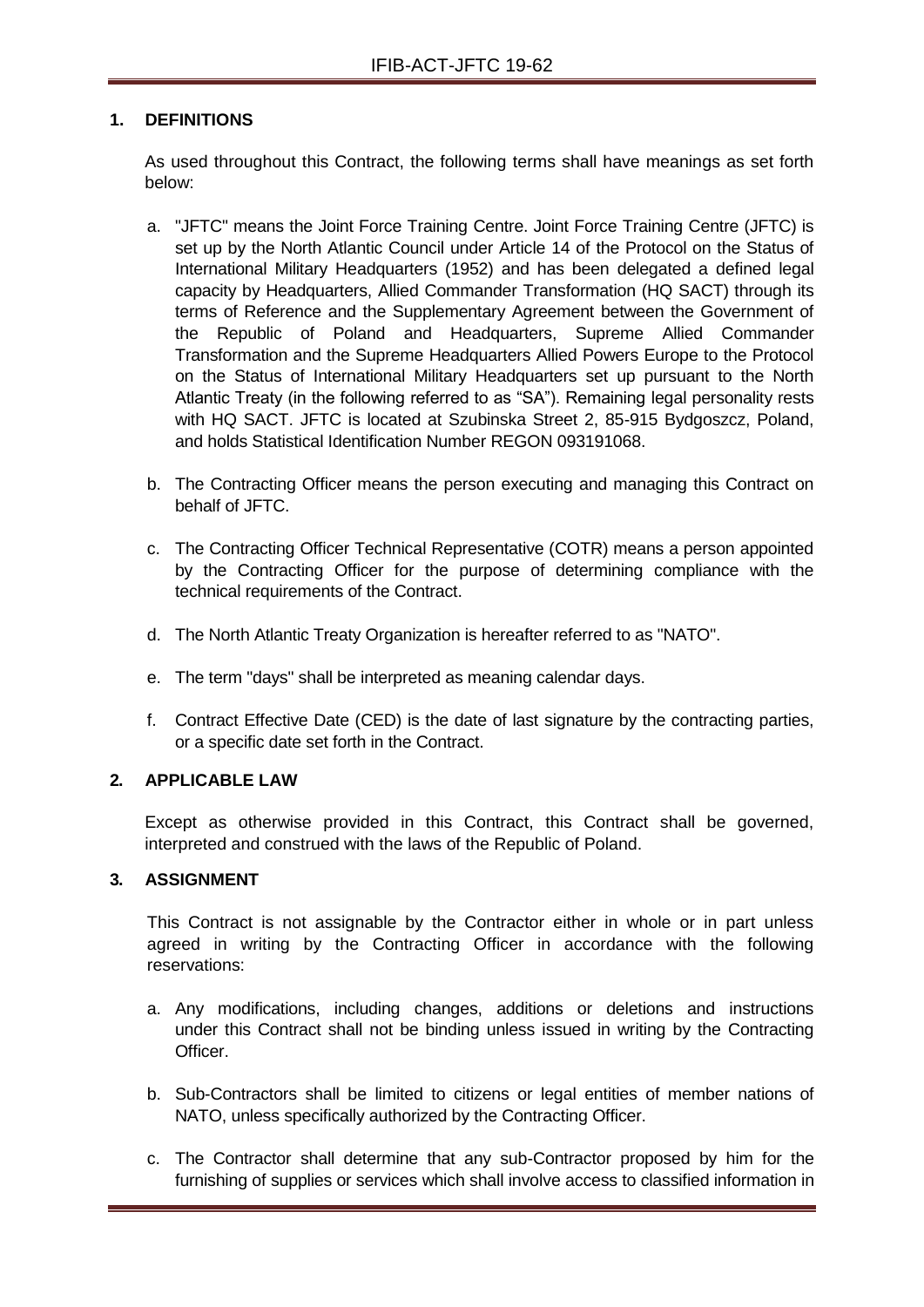the Contractor's custody has been granted an appropriate security clearance by the sub-Contractor's national authorities, which is still in effect, prior to being given access to such classified information.

## <span id="page-25-0"></span>**4. ACCEPTANCE**

- a. Acceptance or rejection of the supplies shall be made as promptly as practicable after delivery, except as otherwise provided in this Contract.
- b. Acceptance shall be conclusive, except for latent defects, fraud, gross mistakes amounting to fraud, or otherwise stated in the Contract. It is the action by which JFTC acknowledges that the Contractor has fully demonstrated that the deliveries are complete and operational. The formal acceptance will take place when the following requirements have been met:
	- Availability at final destination of all deliverables.
	- Successful completion of acceptance testing.
	- Verification of the inventory.
	- Satisfactory completion of all training or other services, if any, required by that date.
	- Agreement between the Contracting Officer and the Contractor on a discrepancy list (if necessary) and corresponding clearance dates.
- c. When discrepancies exist and if these do not prevent satisfactory use or operation of the supplies, the Contracting Officer may declare the acceptance provisional. In this case he will withhold from payment an amount commensurate with the importance of the discrepancies but in any case not less than ten (10) percent of the total contract value and this until all discrepancies have been cleared; at that time the acceptance becomes final.

#### <span id="page-25-1"></span>**5. SERVICE AND PARTS AVAILABILITY**

Unless as specified otherwise in the Technical Specifications, the Contractor and his sub-Contractors will maintain and furnish a source of an adequate supply of services, components, spare parts and sub-assemblies to properly maintain the supplies for a period of minimum five (5) years from Contract Effective Date.

#### <span id="page-25-2"></span>**6. PREFERRED CUSTOMER**

- a. The Contractor warrants that the prices set forth in this Contract are as favourable as those extended to any Government, Agency, Company, Organization or individual purchasing like quantities covered by the Contract under similar conditions. In the event that prior to complete delivery under this Contract the Contractor offers any of such items in substantially similar quantities to any customer at prices lower than those set forth herein, the Contractor shall so notify JFTC and the prices of such items shall be correspondingly reduced by a supplement to this Contract.
- b. Prices in this sense means "Base Price" prior to applying any bonuses.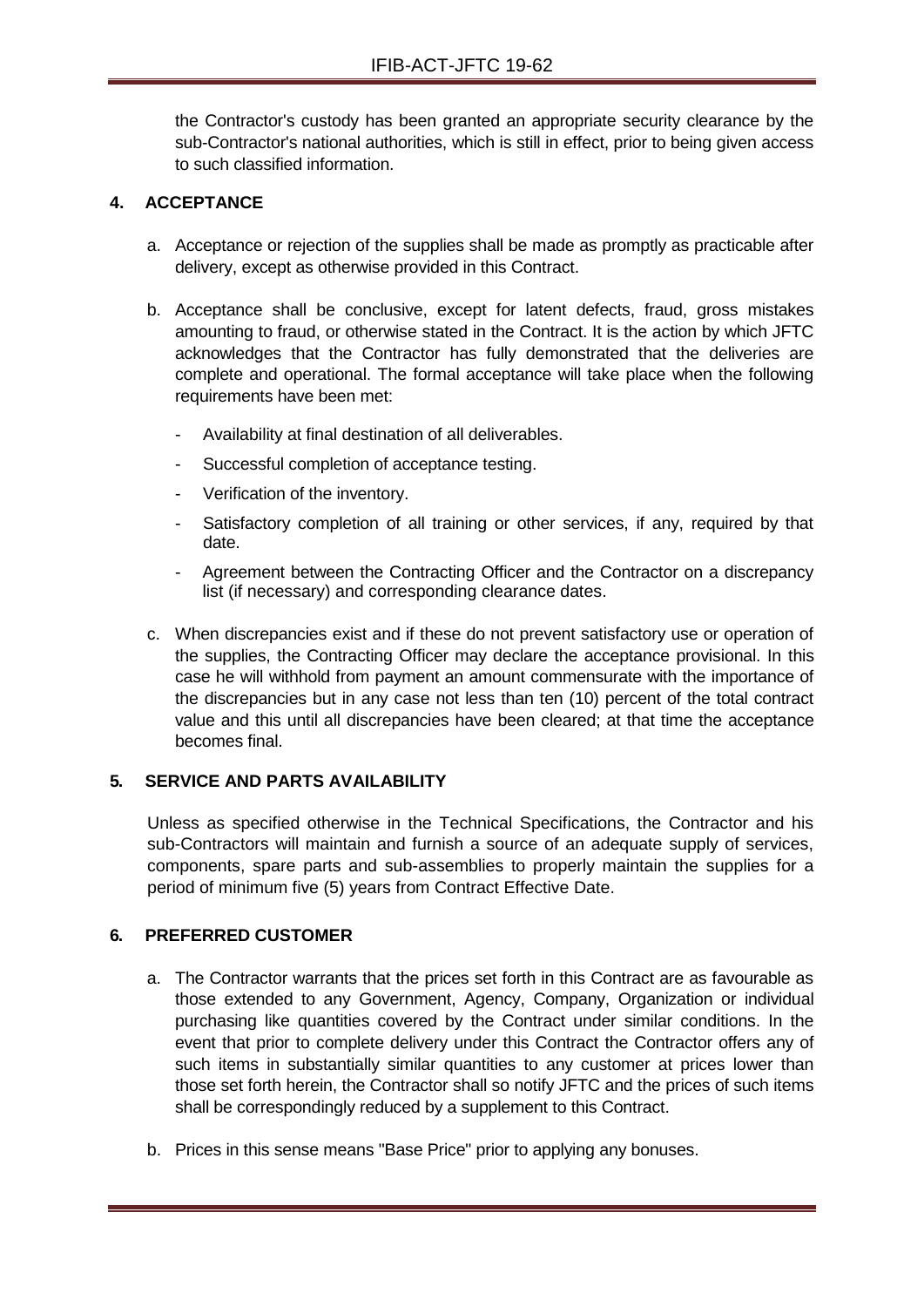## <span id="page-26-0"></span>**7. NOTICE OF SHIPMENT**

- a. At the time of delivery of any supplies to a carrier for transportation, the Contractor shall give notice of shipment to the Contracting Officer and to such other persons or installations as are designated by the Contracting Officer. If such instructions have not been received by the Contractor at least one working day prior to such delivery to a carrier, the Contractor shall request instructions from the Contracting Officer concerning notice of shipment to be given.
- b. The following information shall be included in such notification:
	- *(1)* Contract number
	- *(2)* Shipping address
	- *(3)* From: (Name and complete address of consignor) To: (Name and complete address of consignee)
	- *(4)* Listing of supplies by Contract Items(s)
	- *(5)* Number of and marking on packages(s)
	- *(6)* Weight and dimensions of packages(s)
	- *(7)* Name and address of Carrier, mode and date of shipment with waybill number
	- *(8)* Customs documents required by the Contractor (if applicable)

## <span id="page-26-1"></span>**8. SECURITY**

- a. The Contractor shall comply with all security requirements prescribed by JFTC and the National Security Authority or designated security agency of each NATO country in which the Contract is performed.
- b. The Contractor shall be responsible for the safeguarding of NATO classified information, material and equipment entrusted to him or generated by him in connection with the performance of the Contract.
- c. Any known or suspected breaches of security or other matters of security significance is a violation of the professional confidentiality between the parties, and may constitute a criminal offence under Polish law. Violations are to be reported immediately to the other party by the party, who becomes aware of the violation, and to the appropriate authorities in order to institute investigations.
- d. If security violations occur, the party being exposed to the violation is entitled to immediately declare the Contract void, and to claim penalties and compensation as set out in Para 19 below.

#### <span id="page-26-2"></span>**9. INSPECTION**

a. Unless otherwise specifically provided for in the specifications, all equipment, materials and articles incorporated in the work covered by this Contract are to be new and of the most suitable grade of their respective kinds for the purposes intended. All workmanship shall be first class.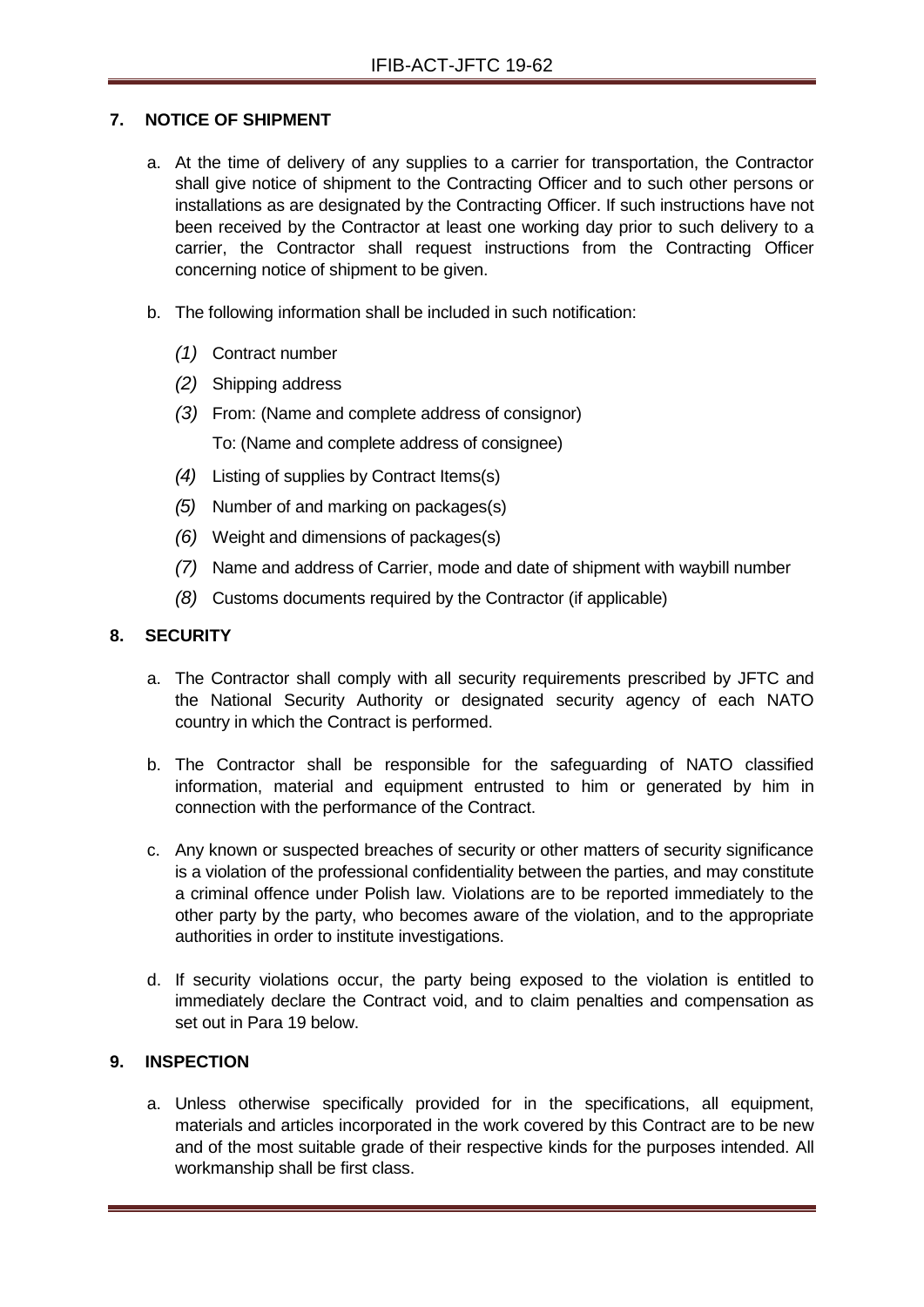- b. All supplies (which terms throughout this clause includes without limitation raw materials, components, intermediate assemblies, and end products) shall be subject to inspection and test by JFTC, to the extent practicable at all times and places including the period of manufacture, and in any event prior to acceptance.
- c. In case any supplies are defective in material or workmanship or otherwise not in conformity with the requirements of this Contract, JFTC shall have the right either to reject them (with or without instructions as to their disposition) or to require their correction or to accept them against reduction in price which is equitable under the circumstances.
- d. If any inspection or test is made by JFTC on the premises of the Contractor or sub-Contractor, the Contractor without additional charge shall provide all reasonable facilities and assistance to COTR in the performance of their duties. If JFTC inspection or test is made at a point other than the premises of the Contractor or a sub-Contractor, it shall be at the expense of JFTC except as otherwise provided in this Contract. In case of rejection JFTC shall not be liable for any reduction in value of samples used in connection with such inspection or test. JFTC reserves the right to charge to the Contractor any additional cost of JFTC inspection and test when supplies are not ready at the time of such inspection, when test is requested by the Contractor or when re-inspection or retest is necessitated by prior rejection. Failure to inspect supplies shall neither relieve the Contractor from responsibility for such supplies as are not in accordance with the Contract requirements nor impose liability on JFTC therefore.
- e. The inspection and test by JFTC of any supplies does not relieve the Contractor from any responsibility regarding defects or other failures to meet the Contract requirements which may be discovered prior to acceptance.

#### <span id="page-27-0"></span>**10. OWNERSHIP**

Unless specified elsewhere in this Contract, title to supplies furnished under this Contract shall pass to JFTC upon acceptance, regardless of when or where JFTC takes physical possession.

#### <span id="page-27-1"></span>**11. WARRANTY AND GUARANTEE**

- a. The Contractor is liable vis a vis JFTC for any and all faults or defects depreciating value or affecting the usability of the delivered product and depreciating or compromising the standards as defined in the Contract, or by Polish Law.
- b. The Contractor is obliged to, during a warranty period of 12 (twelve) months from the date of delivery and acceptance, to remove or repair physical defects in the product, no matter if the defect or fault occurs after the date of delivery and acceptance, provided that the condition, which causes the defect or fault, existed on the day of delivery and acceptance – but was not discovered and recorded in the protocol.
	- (1) The warranty applies to all faults or defects as described in this paragraph, and reported by JFTC in accordance as stated below, before the expiry of the warranty period.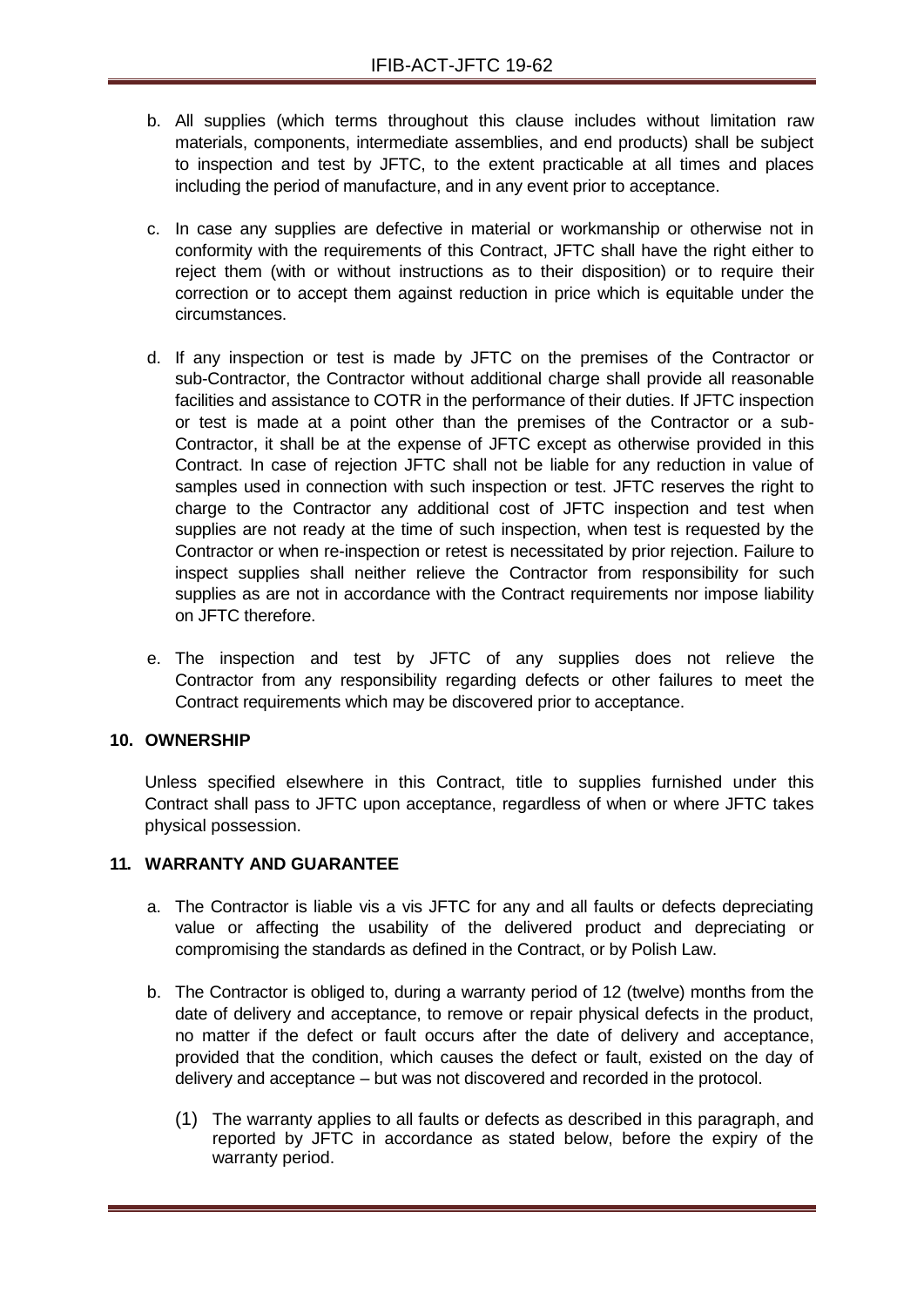- (2) In case the Contractor is unable to remove or repair faults or defects occurring within the warranty period, JFTC is entitled to:
	- reduce the payment corresponding to the loss of functionality and technical value, provided that the fault or defect is only partly and does not affect the general usability of the product;
	- if the fault or defect affects the general usability of the product, set aside and declare the Contract void and subject to compensation, or request another company to do the remaining and necessary works at Contractor's expense.
- (3) JFTC is obliged to notify the Contractor in writing, of any fault or defect no later than 7 (seven) days after JFTC has identified or discovered the fault or defect.
- (4) The parties will jointly inspect the fault or defect, and their findings and conclusions are to be jointly recorded. The obligation to call for joint inspection rest with JFTC. JFTC will in writing give the Contractor 7 (seven) days prior notice of the time and place for a joint inspection, along with an outline of the fault(s) or defect(s), the impact on the usability of the product, and a deadline for repairing the fault or defect.
- (5) Repairing of the defect should be reported in a protocol.
- (6) The Contractor issues a guarantee on the product for a period of 24 months, from the date of delivery and acceptance, certifying that the product fulfils the agreed standards. Under the guarantee the Contractor is obliged to repair or put into working order any fault or defect at Contractor's own expense, no matter when JFTC – within the period of the guarantee - notifies Contractor of the fault or defect. All repair work will be granted the same guarantee of 24 months, from the date of delivery and acceptance of the repair work.
- (7) Any supplies or parts thereof furnished in replacement pursuant to this clause shall also be subject to all the provisions of this clause to the same extent as supplies initially delivered. Corrected parts will be warranted for a period of 12 months starting at the time the part is received back at the user's location.
- (8) In case of a provisional acceptance the warranty period starts at the date of provisional acceptance and ends twelve (12) months after the date of provisional acceptance.
- (9) Failure to agree upon any determination to be made under this clause shall be a dispute concerning a question of fact within the meaning of the "Disputes" clause of this Contract.
- (10) The word "supplies" as used herein includes related services.
- (11) The rights and remedies of JFTC provided in this clause are in addition to and do not limit any rights afforded to JFTC by any other clause of the Contract.

#### <span id="page-28-0"></span>**12. INVOICES**

- a. The Contractor shall submit an original invoice and three (3) copies (or electronic invoice, if authorized) to the address designated in the Contract to received invoices. All invoices shall be submitted no later than 30 days upon completion of work or services performed. Standard Payment Terms are NET 30 days.
- b. An invoice must include: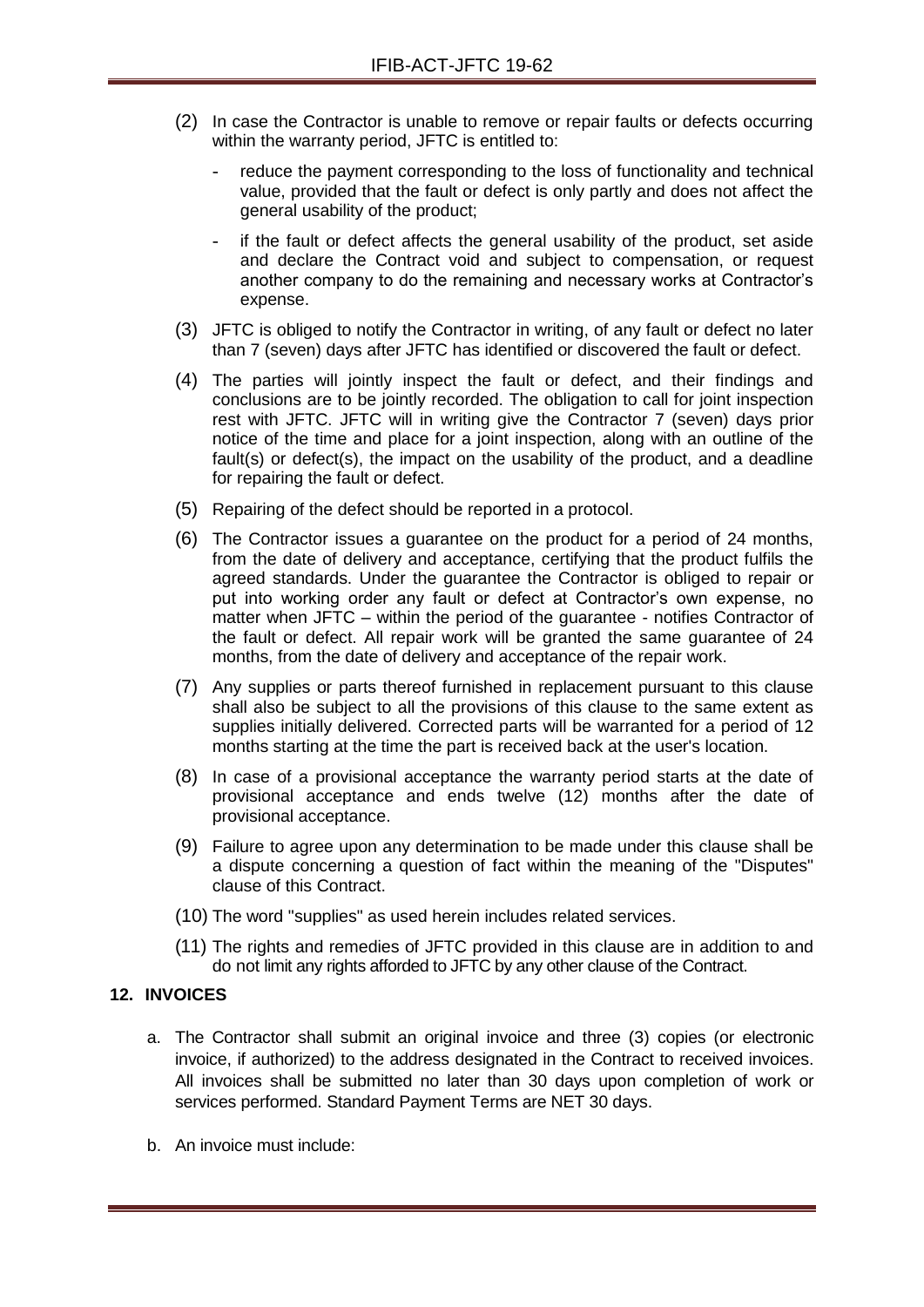- *(1)* Name and address of the Contractor;
- *(2)* Invoice date;
- *(3)* Purchase Order number and Purchase Order or Contract line item number;
- *(4)* Description, quantity, unit of measure, unit price and extended price of the items delivered;
- *(5)* Shipping number and date of shipment including the bill of lading number and weight of shipment if shipped on a bill of lading;
- *(6)* Terms of any prompt payment discount offered;
- *(7)* Name and address of official to whom payment is to be sent;
- *(8)* Name, title, and phone number of person to be notified in event of defective invoice.
- c. All invoices shall be certified by the signature of a duly authorized company representative.
- d. Invoices provided by Contractors registered in Poland must specify all applicable taxes and duties.
- e. Invoices for Contractor Travel shall include:
	- *(1)* Contractor name;
	- *(2)* Date of Travel;
	- *(3)* Number of days;
	- *(4)* Destinations.
- f. All invoices shall be submitted to:

Joint Force Training Centre **BUDFIN** ul. Szubinska 2 85-915 Bydgoszcz POLAND

g. Electronic Fund Transfer is the prescribed method of payment for JFTC. Contractors are requested to submit copies of banking information (Supplier Registration Form) available at [www.jftc.nato.int.](http://www.jftc.nato.int/) Such information shall be submitted to JFTC 14 days prior to any contract award.

#### <span id="page-29-0"></span>**13. PAYMENT**

Payment shall be made for items accepted by JFTC that have been delivered to the delivery destinations set forth in this Contract. Payments under this Contract may be made by JFTC by electronic funds transfer payments. In the event the Contractor, during the performance of this Contract, elects to designate a different financial institution for receipt of any payment made using electronic funds transfer procedures, notification of such change and the required information must be obtained by JFTC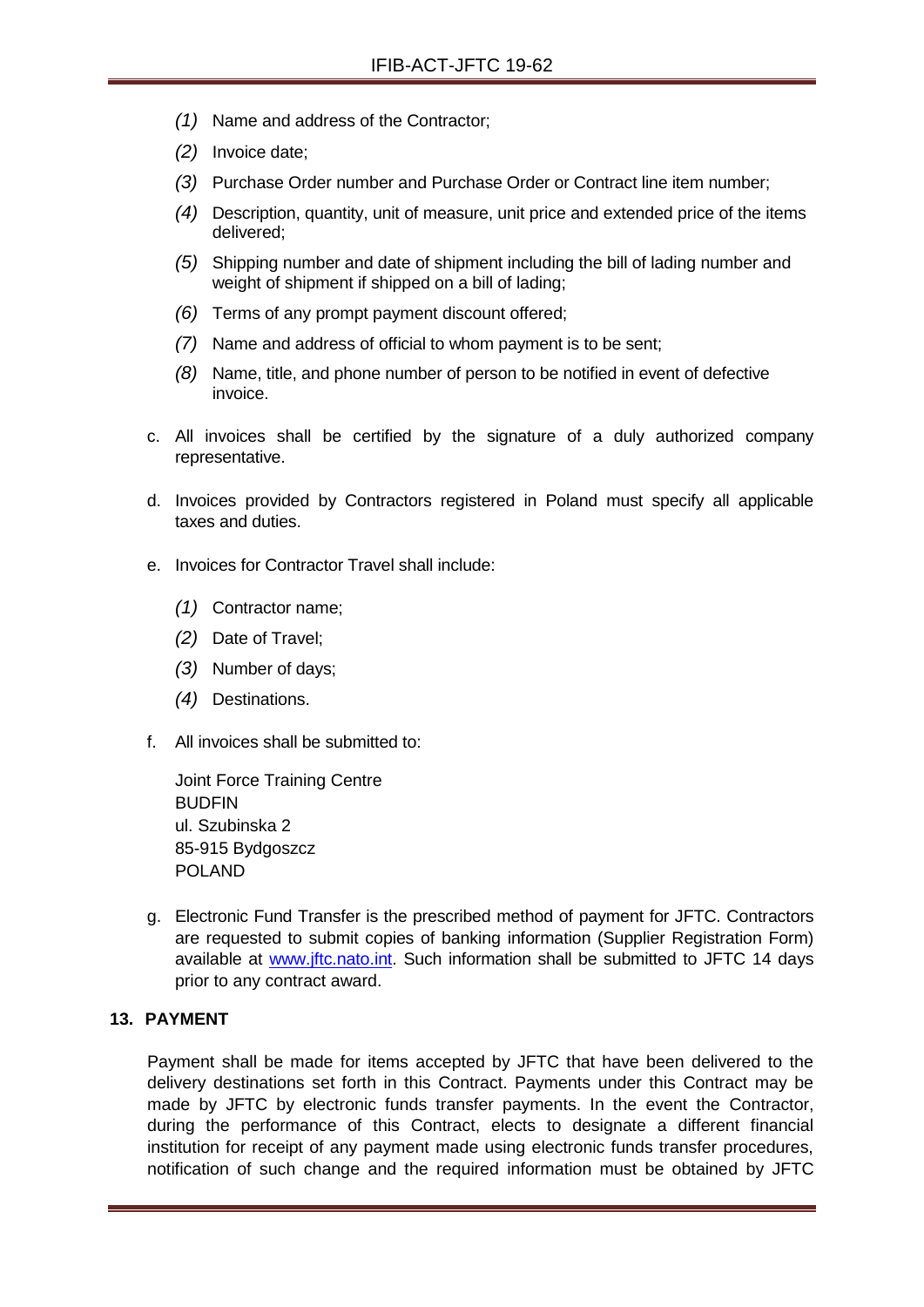thirty (30) days prior to the date such change is to become effective. The documents furnishing the information required in this clause must be dated and contain the signature, title, and telephone number of the Contractor official authorized to provide it, as well as the Contractor's name and Purchase Order number. Contractor failure to properly designate a financial institution or to provide appropriate payee bank account information may delay payments of amounts otherwise properly due. Discount time will be computed from date of delivery at place of acceptance or from receipt of correct invoice at the office specified by JFTC, whichever is later. For the purpose of computing the discount earned, payment shall be considered to have been made on the specified payment date when an electronic funds transfer payment is made.

## <span id="page-30-0"></span>**14. TAXES**

The Contract shall exclude all taxes and customs charges. Prices quoted by the Contractors registered in Poland shall include all taxes and will be subject of the reimbursement by Polish authorities.

#### <span id="page-30-1"></span>**15. EXCUSABLE DELAYS**

The Contractor shall be liable for default unless non-performance is caused by an occurrence beyond the reasonable control of the Contractor and without its fault or negligence such as acts of JFTC in its sovereign or contractual capacity, fires, force majeure (i.e. floods, epidemics, quarantine restrictions, strikes, unusually severe weather), and delays of common carriers. The Contractor shall notify the Contracting Officer in writing as soon as is reasonably possible after the commencement of any excusable delay, setting forth the full particulars in connection therewith, shall remedy such occurrence with all reasonable dispatch, and shall promptly give written notice to the Contracting Officer of the cessation of such occurrence.

#### <span id="page-30-2"></span>**16. INDEMNITY**

The Contractor shall indemnify and hold JFTC, its officers, employees and agents harmless from any and all claims, liabilities, damages and losses, including such claims arising from:

- a. any personal injury of damage of any property arising out of or in any way connected with any act or omission by the Contractor in the provision of services under this Contract, unless it is caused by negligence on the part of JFTC and/or JFTC's employees;
- b. any claim by any third party that the work or materials provided hereunder infringes a right or a claim including copyright, patent, trade secret or other intellectual property and contractual right of such third party.

## <span id="page-30-3"></span>**17. DISPUTES**

Except as otherwise provided, during the period of performance, any dispute between the parties arising out of the performance of this Contract which is not disposed of by agreement shall be decided by the Contracting Officer, who shall reduce his decision to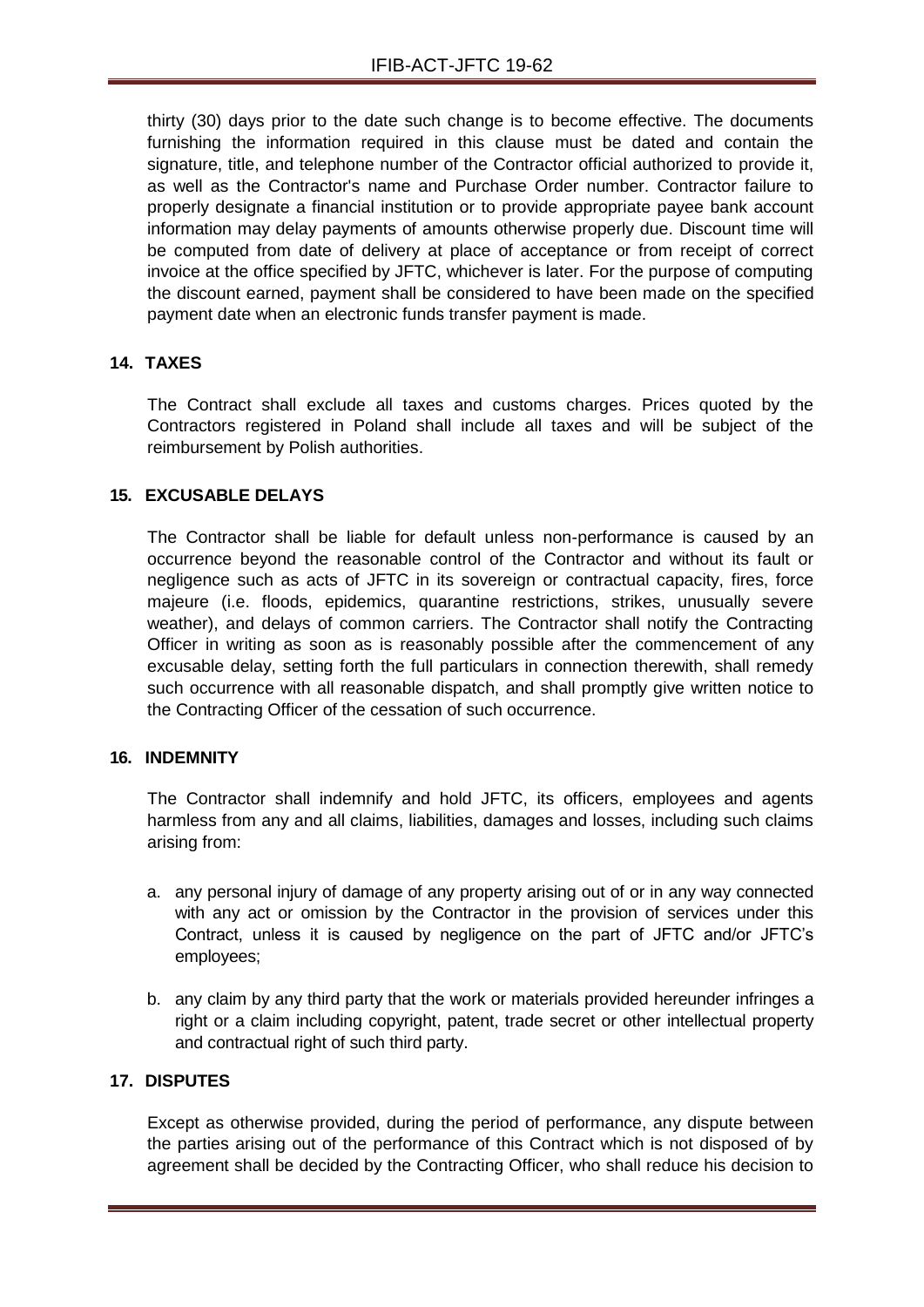writing and mail or otherwise furnish a copy thereof to the Contractor. The decision of JFTC shall be final and conclusive unless, within thirty (30) days from the date of receipt of such copy, the Contractor mails or otherwise furnishes to JFTC a written appeal, which will be decided by JFTC Head of Budget and Finance Branch. In connection with any appeal of JFTC decision under this paragraph, the Contractor shall be afforded an opportunity to be heard and to offer evidence in support of its appeal. A decision shall be rendered within thirty (30) days of receipt of appeal. JFTC Head of Budget and Finance Branch decision is final. Any further appeals may be received by the court of the JFTC domicile venue.

## <span id="page-31-0"></span>**18. TERMINATION FOR CONVENIENCE**

JFTC reserves the right to terminate this Contract, or any part hereof, for its sole convenience. In the event of such termination, the Contractor shall immediately stop all work hereunder and shall immediately cause any and all of its suppliers and subcontractors to cease work. Subject to the terms of this Contract, the Contractor shall be paid a percentage of the Contract price reflecting the percentage of the work performed prior to the notice of termination, plus reasonable charges the Contractor can demonstrate to the satisfaction of JFTC using its standard record keeping system have resulted from the termination. In the event of the failure of the Contractor and the Contracting Officer to agree as provided in paragraph 19 d. upon the whole amount to be paid to Contractor by reason of the termination of work pursuant to this clause, the Contracting Officer shall pay to the Contractor the amounts determined by the Contracting Officer. The Contractor shall not be required to comply with the cost accounting standards or contract cost principles for this purpose. This paragraph does not give JFTC any right to audit the Contractor's records. The Contractor shall not be paid for any work performed or costs incurred which reasonably could have been avoided.

#### <span id="page-31-1"></span>**19. TERMINATION FOR DEFAULT**

- a. JFTC may, subject to the provisions of paragraph c. below, by written notice of default to the Contractor, terminate the whole or any part of this Contract in any one of the following circumstances:
	- *(1)* If the Contractor fails to make delivery of the supplies or to perform the Services within the time specified herein or any extension thereof; or
	- *(2)* If the Contractor fails to perform any of the other provisions of this Contract, or does not make adequate progress such that failure endangers performance of this Contract in accordance with its terms and in either of these two circumstances does not cure such failure within a period of ten days (or such longer period as the Contracting Officer may authorize in writing) after receipt of notice from the Contracting Officer specifying such failure.
- b. In the event JFTC terminates this Contract in whole or in part as provided in paragraph a, of this clause, JFTC may procure supplies or services similar to those so terminated and the Contractor shall be liable to JFTC for any excess costs for such similar supplies or services. The Contractor shall continue the performance of this Contract to the extent not terminated under the provisions of this clause.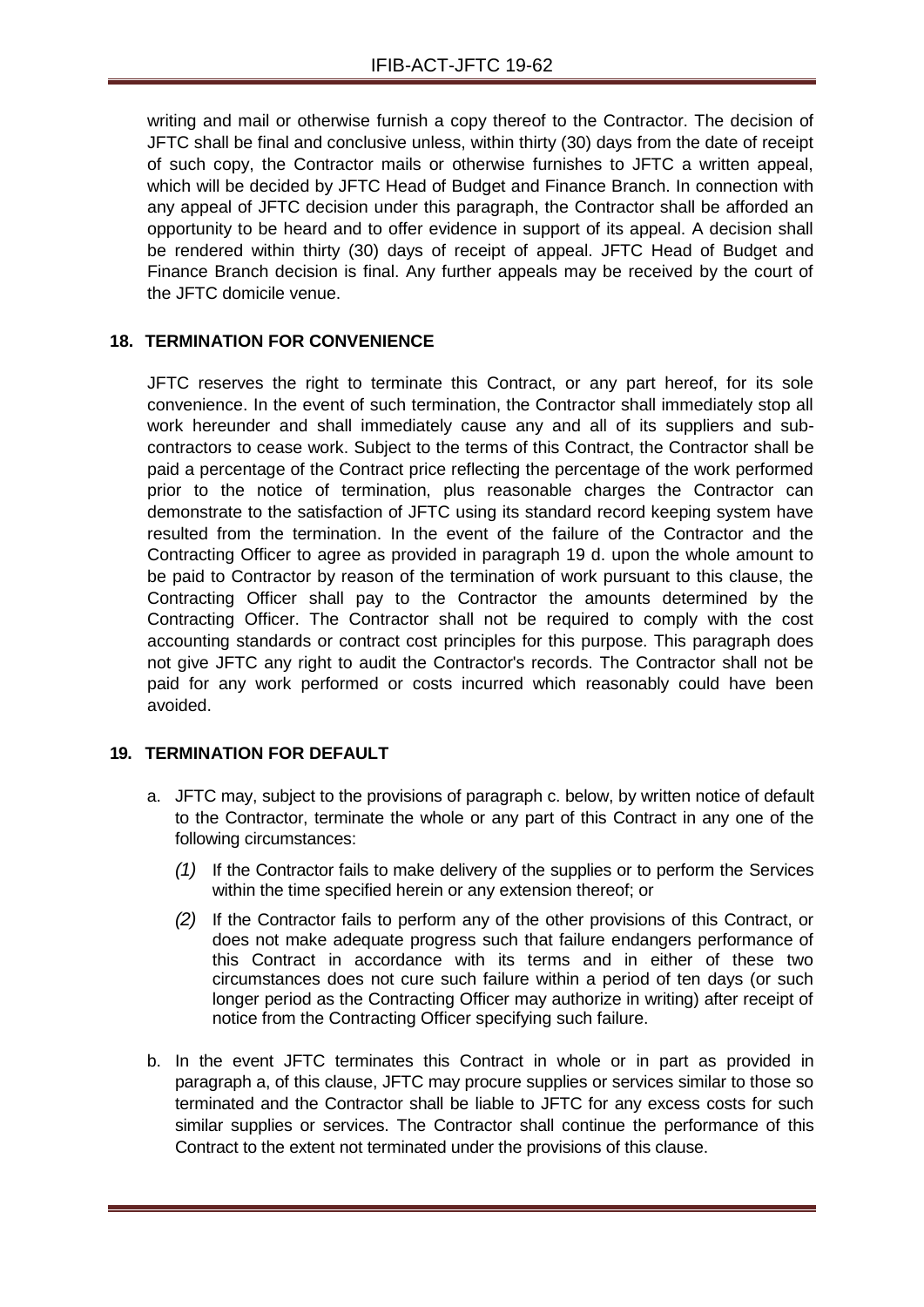- c. Except with respect to defaults of sub-Contractors, the Contractor shall not be liable for any excess costs if the failure to perform the Contract arises out of causes beyond the control and without the fault or negligence of the Contractor. If the failure to perform is caused by the default of a sub-Contractor, and if such default arises out of causes beyond the control of both the Contractor and sub-Contractor, without the fault or negligence of either of them, the Contractor shall not be liable for any excess costs for failure to perform unless the supplies or services to be furnished by the sub-Contractor were obtainable from other sources in sufficient time to permit the Contractor to meet the required delivery schedule.
- d. If this Contract is partly terminated as provided in paragraph a. of this clause, JFTC, in addition to any other rights provided in the clause, may require the Contractor to transfer the ownership and deliver to JFTC in the manner and to the extent directed by the Contracting Officer:
	- *(1)* Any completed supplies; and
	- *(2)* Such partially completed supplies and materials, parts, tools, die, jigs, fixtures, plans, drawings, information and contract rights (hereinafter called "Manufacturing materials") as the Contractor has specifically produced or Specifically acquired for the performance of such part of this Contract as has been terminated; and the Contractor shall, upon direction of the Contracting Officer, protect and preserve property in the possession of the Contractor in which JFTC has an interest. Payment for completed supplies delivered to and accepted by JFTC shall be at the contract price. Payment for manufacturing materials delivered to and accepted by JFTC and for the protection and preservation of property shall be in an amount agreed upon by the Contractor and the Contracting Officer; failure to agree such amount shall be a dispute concerning a question of fact within the meaning of the clause of this Contract entitled "Dispute". JFTC may withhold in accordance with Polish Civil law from amounts otherwise due the Contractor for such completed supplies or manufacturing materials such sum as the Officer determines to be necessary to protect JFTC against loss.
- e. If, after notice of termination of this Contract under the provisions of this clause, it is determined for any reason that the Contractor was not in default under the provisions of this clause, or that the default was excusable under the provisions of this clause, the rights and obligations of the parties shall, if the Contract contains a clause providing for termination for convenience of JFTC, be the same as if the notice of termination had been issued pursuant to such clause. If, after such notice of termination of this Contract under the provisions of this clause, it is determined for any reason that the Contractor was not in default under the provisions of this clause, and if this Contract does not contain a clause providing for termination for convenience of JFTC the Contract shall be equitably adjusted to compensate for such termination and the Contract modified accordingly; failure to agree to any such adjustment shall be a dispute concerning a question of fact within the meaning of the clause of this Contract entitled "Disputes".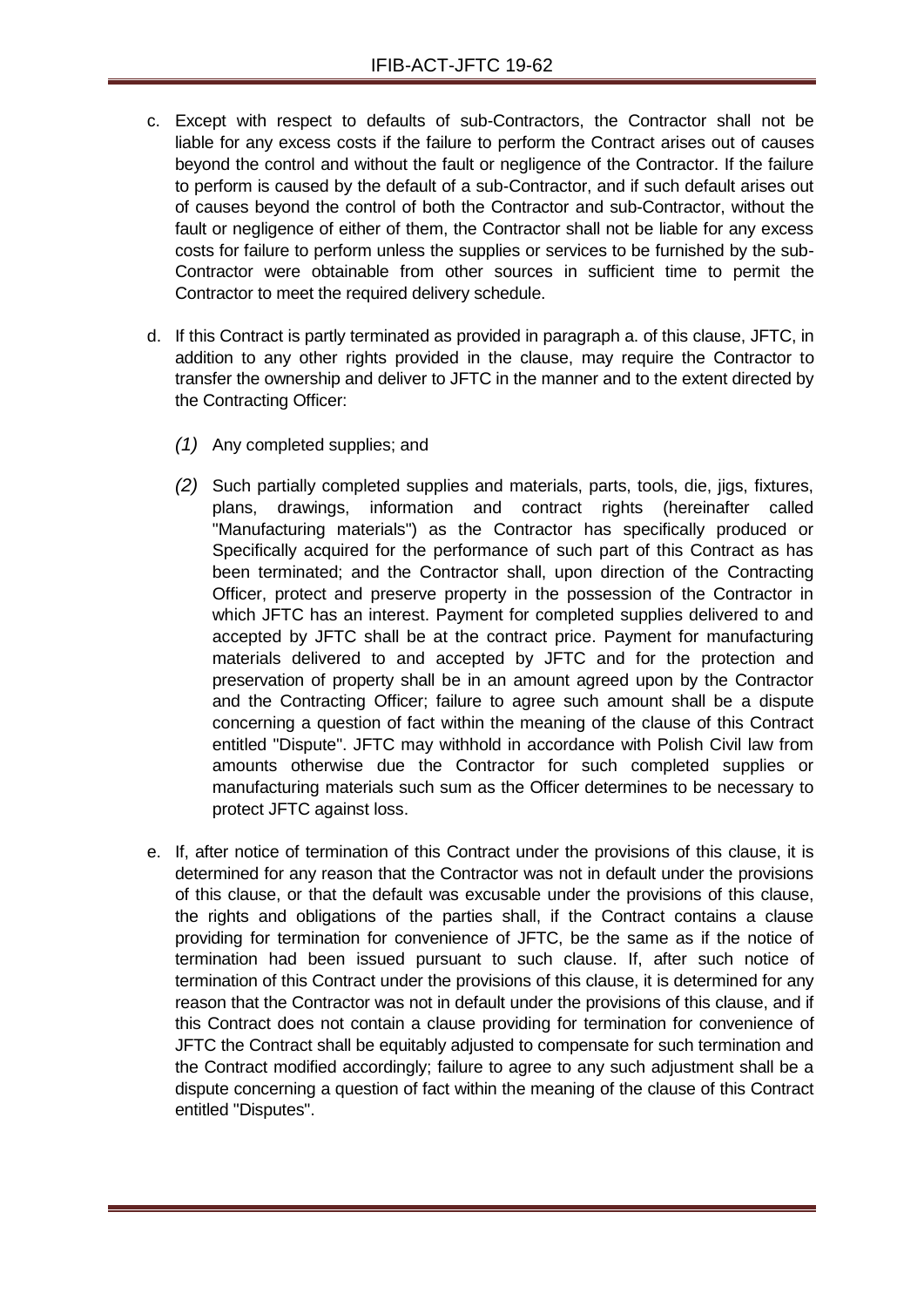f. Both parties are under duty of good faith. The Contract includes not only the specific terms, but also law and customary practice applicable in the place where the Contract is to be carried out and to the Type of Trade to which the Contract relates.

#### <span id="page-33-0"></span>**20. LIMITATION OF LIABILITY**

Except as otherwise provided by an express or implied warranty, the Contractor will not be liable to JFTC for consequential damages resulting from any defects or deficiencies in accepted items.

## <span id="page-33-1"></span>**21. EXPORT CONTROL**

The Contractor warrants that, if applicable all necessary permits related to export control or other associated arrangements shall be valid prior to contract award. Should the Contractor require export pre-approval JFTC legal staff will be provided a preview of said companies request PRIOR to the companies submission to a Government entity. Upon validation of request by JFTC Legal staff, subject agreement or request may be submitted to appropriate authority.

#### <span id="page-33-2"></span>**22. RISK OF LOSS**

Unless the Contract specifically provides otherwise, risk of loss or damage to the supplies provided under this Contract shall remain with the Contractor until, and shall pass to JFTC upon:

- a. Delivery of the supplies to a carrier, if transportation is f.o.b. origin; or
- b. Delivery of the supplies to JFTC at the destination specified in the Contract, if transportation is f.o.b. destination.

#### <span id="page-33-3"></span>**23. AUTHORIZATION TO PERFORM**

The Contractor warrants that he and his sub-Contractors have been duly authorized to operate and do business in the country or countries in which this Contract is to be performed; that he and his sub-Contractors have obtained all necessary licenses and permits required in connection with the Contract; that he and the sub-Contractors will fully comply with all the laws, decrees, labour standards and regulations of such country or countries during the performance of this Contract; and that no claim for additional moneys with respect to any authorizations to perform will be made upon JFTC.

#### <span id="page-33-4"></span>**24. PERFORMANCE**

Candidates/Contractors who accept JFTC issued contracts, shall, at a minimum, serve in a designated capacity for no less than 180 calendar days from commencement of Contract period of performance. Contracts with performance periods having less than 180 days in totality shall require Contractors to serve a minimum of 50% of estimated performance period. Should a Candidate vacate the Contract in less time than described, JFTC reserves the right to cancel the Contract in whole or part. Replacement candidates, if acceptable to JFTC, shall be reviewed by JFTC for compliance, and/or technical acceptance per the original Statement of Work and final acceptance by the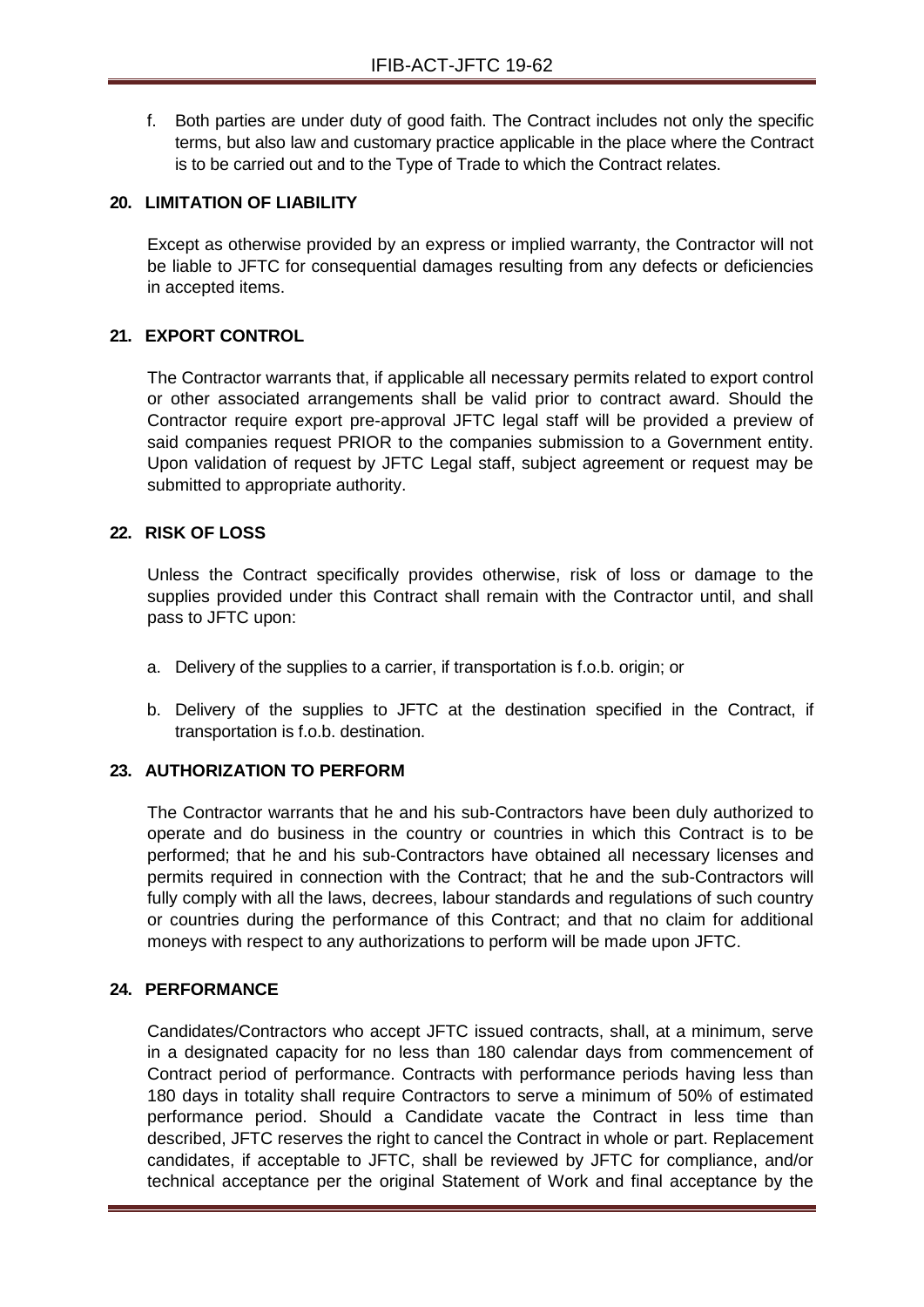Contracting Officer.

## <span id="page-34-0"></span>**25. TRAVEL – NOT APPLICABLE**

- a. Travel by Contractors in support of the JFTC mission will only be performed when a member of the approved International JFTC Peacetime Establishment is unable to perform the mission.
- b. Since travel may be required during the period of performance, it will be up to the COTR to identify requirements, as well as to obtain NATO authorized travel orders for Contractor's personnel in accordance with the ACT Financial Manual, Section 24 and JFTC Directive "Travel on International Duty", including to obtain advance approval from the Contracting Officer on travel and per diem costs.
- c. Once Contractor travel has been established under a Contract and the Contractor is tasked to travel, the JFTC Contractor Travel Request form must be filled out and approved prior to any travel being conducted.
- d. The JFTC Travel Office will set the Transport Ceiling Cost and at that time the Contractor may elect to book their transportation with the JFTC Travel Office.
- e. Transport tickets purchased through the JFTC Travel Office will be paid by JFTC, and the applicable travel line of the Contract will be charged. These costs will not be invoiced by, or paid to, the Contractor company. When transport tickets are purchased through another source only the ceiling cost allocated by the JFTC Travel Office will be reimbursed to the Contractor company.
- f. Expenses for travel and per diem will be in addition to the firm-fixed-price hourly rates for contracted services presented herein. The Contractor will be reimbursed for travel expenses based on the NATO Group III daily subsistence allowance for meals, lodging, incidental expenses and any applicable overhead and/or fees in connection with the travel. When air or train transportation is utilised as the primary mode, the ceiling price will be based on the lowest economy class non-refundable whenever such fare is available to meet the requirement. JFTC is not responsible for any costs associated with e.g. initial travel to take up duties, travels for leave or holidays, and final travel from the normal duty station to home country.
- g. Within the scope of this Contract, Contractor Personnel are not required to travel outside the NATO/PfP Area. Should travel to Areas of Operation/s (AO) be required in order to comply with the tasks stated in this Contract, a separate annex will be concluded between the Parties. If the parties fail to reach an agreement and conclude an annex within 3 weeks from a date announced by JFTC, JFTC holds the right to terminate the entire Contract.
- h. The SUPPLIER should submit an invoice for travel within ten (10) working days after completion of the travel. Such invoice must contain copies of all relevant back-up documentation in addition to JFTC signed approval of the travel.
- i. Expenses claimed more than three (3) months subsequent to the completion of the travel will not be compensated.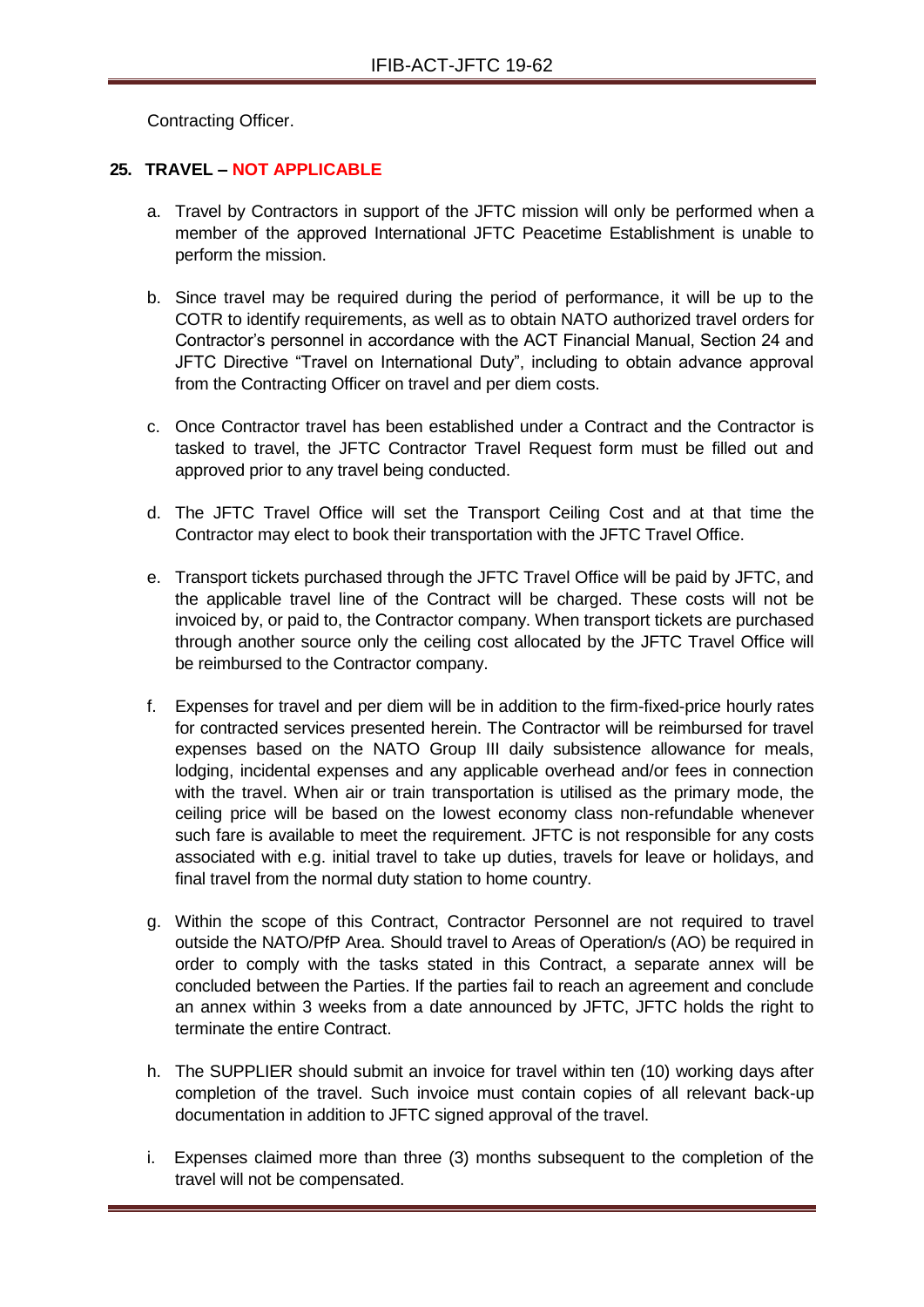j. Upon termination or expiry of this Contract the deadline for submitting travel expense claims is one (1) month from the date of contract termination or expiry.

## <span id="page-35-0"></span>**26. CONTRACTOR NOTICE REGARDING DELAY**

In the event the Contractor encounters difficulty in meeting performance requirements, or when he anticipates difficulty in complying with the contract delivery schedule or date, he shall immediately notify the Contracting Officer in writing, giving pertinent details provided, however, that this data shall be informational only in character and that this provision shall not be construed as a waiver by JFTC of any delivery schedule or date, or of any rights or remedies provided by law or under this Contract.

#### <span id="page-35-1"></span>**27. NOTICE AND ASSISTANCE REGARDING PATENT AND COPYRIGHT INFRINGEMENT**

- a. The Contractor shall report to the Contracting Officer, promptly and in reasonable written detail, each notice or claim of patent or copyright infringement based on the performance of this Contract of which the Contractor has knowledge.
- b. In the event of any claim or suit against JFTC on account of any alleged patent or copyright infringement arising out of the performance of this Contract or out of the use of any supplies furnished or work or services performed hereunder, the Contractor shall furnish to JFTC, when requested by the Contracting Officer, all evidence and information in possession of the Contractor pertaining to such suit or claim. Such evidence and information shall be furnished at the expense of JFTC except where the Contractor has agreed to indemnify JFTC.
- c. This clause shall be included in all sub-contracts.

#### <span id="page-35-2"></span>**28. HEALTH, SAFETY AND ACCIDENT PREVENTION**

If the Contracting Officer notifies the Contractor in writing of any non-compliance in the performance of this Contract, with safety and health rules and requirements prescribed on the date of this Contract by applicable national or local regulations, and the Contractor fails to take immediate corrective action, the Contracting Officer may order the Contractor to stop all or part of the work until satisfactory corrective action has been taken. Such an order to stop work shall not entitle the Contractor to an adjustment of his contract price or other reimbursement for resulting increased costs, or to an adjustment of the delivery or performance schedule.

#### <span id="page-35-3"></span>**29. INSURANCE**

The Contractor is responsible for holding any required insurances at own cost, covering the Contractor as well as the Contractor Personnel, as appropriate. In addition, the Contractor is responsible for any other types of insurances including travel insurance for travels required by JFTC. However, reimbursement for travel insurance cost for travels in high risk areas will be subject to case-by-case evaluation. NATO/PfP countries are generally not considered high-risk areas.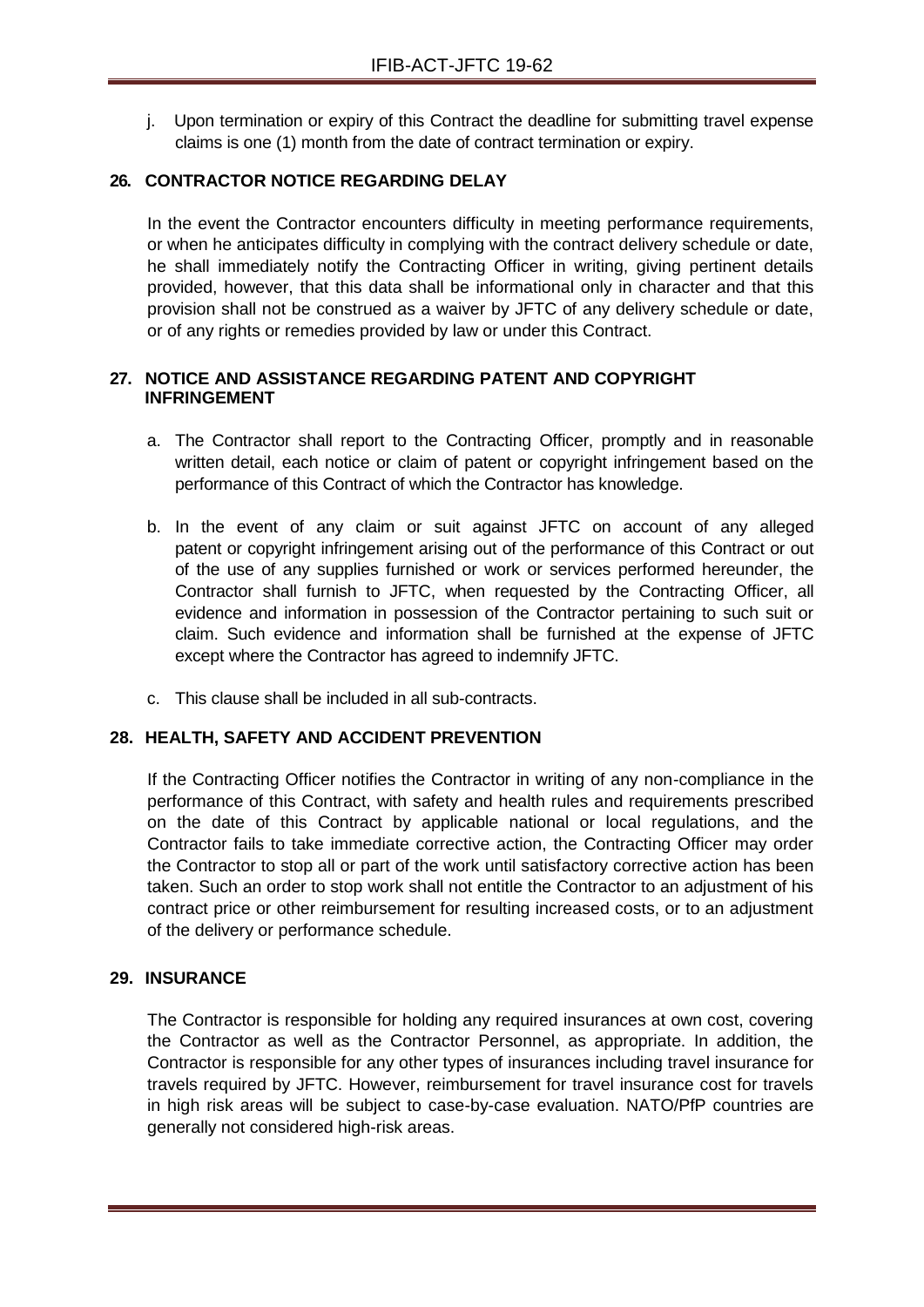#### <span id="page-36-0"></span>**30. PATENT INDEMNITY**

The Contractor shall indemnify JFTC and its officers, agents and employees against liability, including costs, for infringement of any letters patent (except letters patent issued upon an application which is now or may hereafter be kept secret or otherwise withheld from issue by order of the government which issued the letters patent) arising out of the manufacture or delivery of supplies under this Contract, or out of the use or disposal by or for the account of JFTC of such supplies. The foregoing indemnity shall not apply unless the Contractor shall have been informed as soon as practicable by JFTC of the suit or action alleging such infringement and shall have been given such opportunity as is afforded by applicable laws, rules, or regulations to participate in the defense thereof; and further, such indemnity shall not apply to:

- a. An infringement resulting from compliance with specific written instructions of the Contracting Officer directing a change in the supplies to be delivered or in the materials or equipment to be used or directing a manner of performance of the Contract not normally used by the Contractor;
- b. An infringement resulting from an addition to, or change in, such supplies or components furnished which addition or change was made subsequent to delivery or performance by the Contractor; or
- c. A claimed infringement which is settled without the consent of the Contractor, unless required by a court of competent jurisdiction.

#### <span id="page-36-1"></span>**31. INTELLECTUAL PROPERTY**

The Contractor's support to JFTC is principally in the form of provision of services. Materials developed by the Contractor as part of this Contract to JFTC shall however become the intellectual property of JFTC without prejudice to the residual rights of the Contractor to use the same or similar materials on future occasions in connection with work carried out for JFTC.

#### <span id="page-36-2"></span>**32. RIGHTS IN TECHNICAL DATA AND COMPUTER SOFTWARE**

- a. JFTC shall have unlimited rights in:
	- *(1)* All technical data and computer software, to include source code, resulting from performance of experimental, developmental, integration, testing, or research work which was specified as an element of performance in this Contract.
	- *(2)* Plans, drawings, manuals or instructional materials prepared or required to be delivered under this Contract for implementation management, installation, operation, maintenance and training purposes.
- b. Technical data and software delivered under this Contract shall be marked with the number of this Contract, name of the Contractor and the rights transferred to JFTC.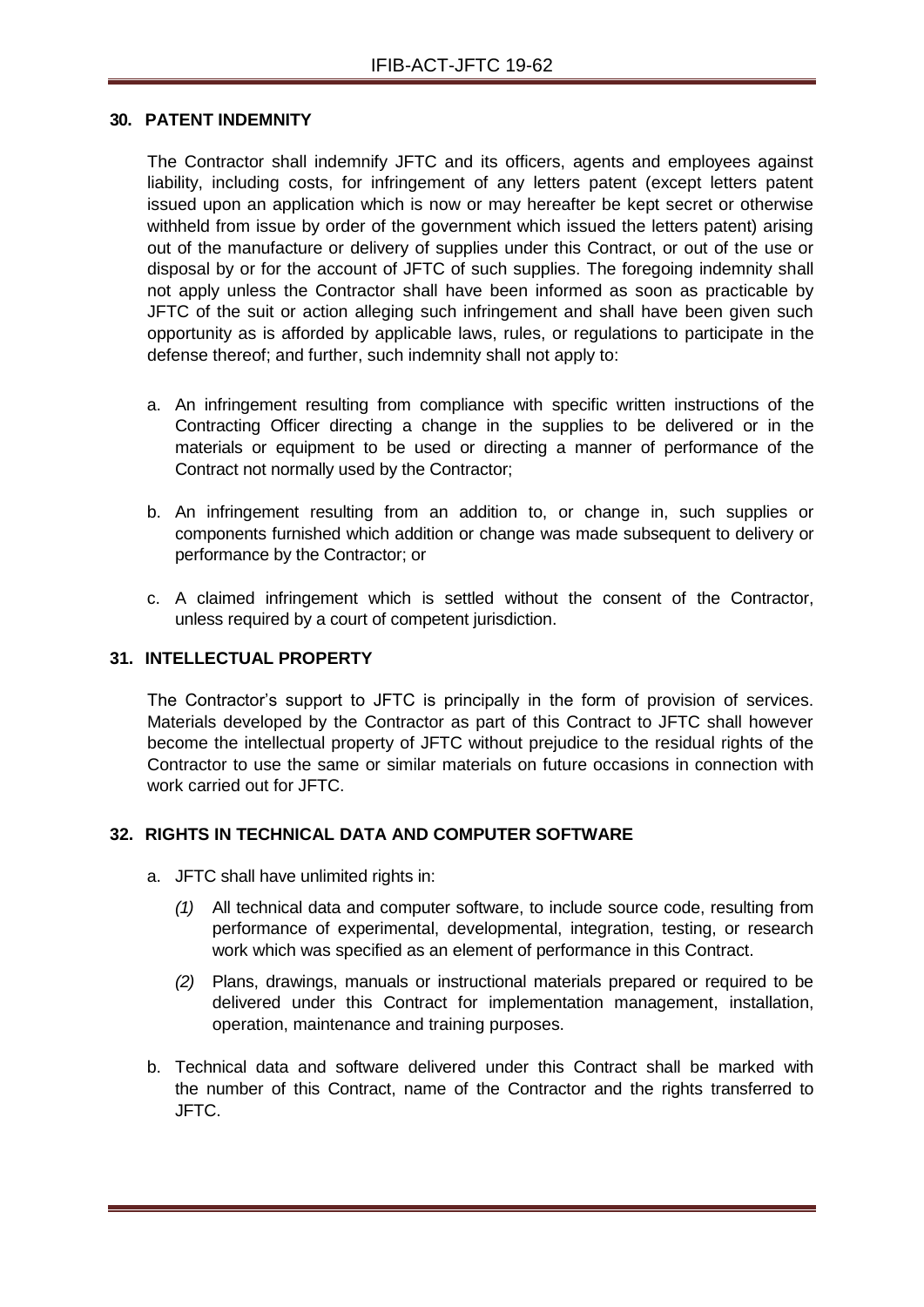#### <span id="page-37-0"></span>**33. PUBLICITY AND PUBLIC RELATIONS**

The Contractor and/or the Contractor Personnel shall not make any press release or refer to this Contract in promotion materials, including but not limited to photographs and films or public statements concerning this Contract, without the prior written approval of JFTC.

#### <span id="page-37-1"></span>**34. CODE OF CONDUCT**

The Contractor recognizes and agrees that he/she shall conduct him-/ herself in a manner suitable for the purpose of this Contract and in accordance with Allied Command Transformation (ACT) Standard of Personnel Conduct and JFTC internal regulations.

#### <span id="page-37-2"></span>**35. SOFTWARE RELEASES AND UPDATES**

- a. All software implemented on or delivered with the supplies shall be at the start of acceptance, the most recent versions or releases as available.
- b. The Contractor shall for a duration of minimum five (5) years after acceptance, and upon their availability, offer to JFTC all software changes, fixes and new releases. These shall be offered at no cost when they are offered free of charge on the commercial market.

#### <span id="page-37-3"></span>**36. OTHER PROVISIONS**

- a. The Contractor and the Contractor Personnel are eligible for limited tax and duty exemptions referred to in the SA, Article 14 (import and re-export of personal effects and furniture, excluding private vehicles).
- b. The Contractor and the Contractor Personnel (non-Polish), are not authorized to engage in any other employment in Poland.
- c. Passports, Visas and Customs:
	- (1) The Contractor is responsible for:
		- obtaining all passports, visas, and other documents necessary for Contractor Personnel to enter, exit and work in Poland and to conduct agreed duty travels to other NATO countries and to PFP countries, and
		- the customs, immigration, or similar liabilities of its Contractor Personnel, insofar as this is not provided under status agreements between the Host Country and JFTC.
	- (2) Contractor Personnel are responsible for arranging for their passports and relevant visas and for having them in their immediate possession when travelling to and from the AO.
	- (3) Contractor Personnel (non-Polish) are not required to obtain a work permit to perform the works agreed under this Contract, i.a.w. the SA, Art. 14.4.b.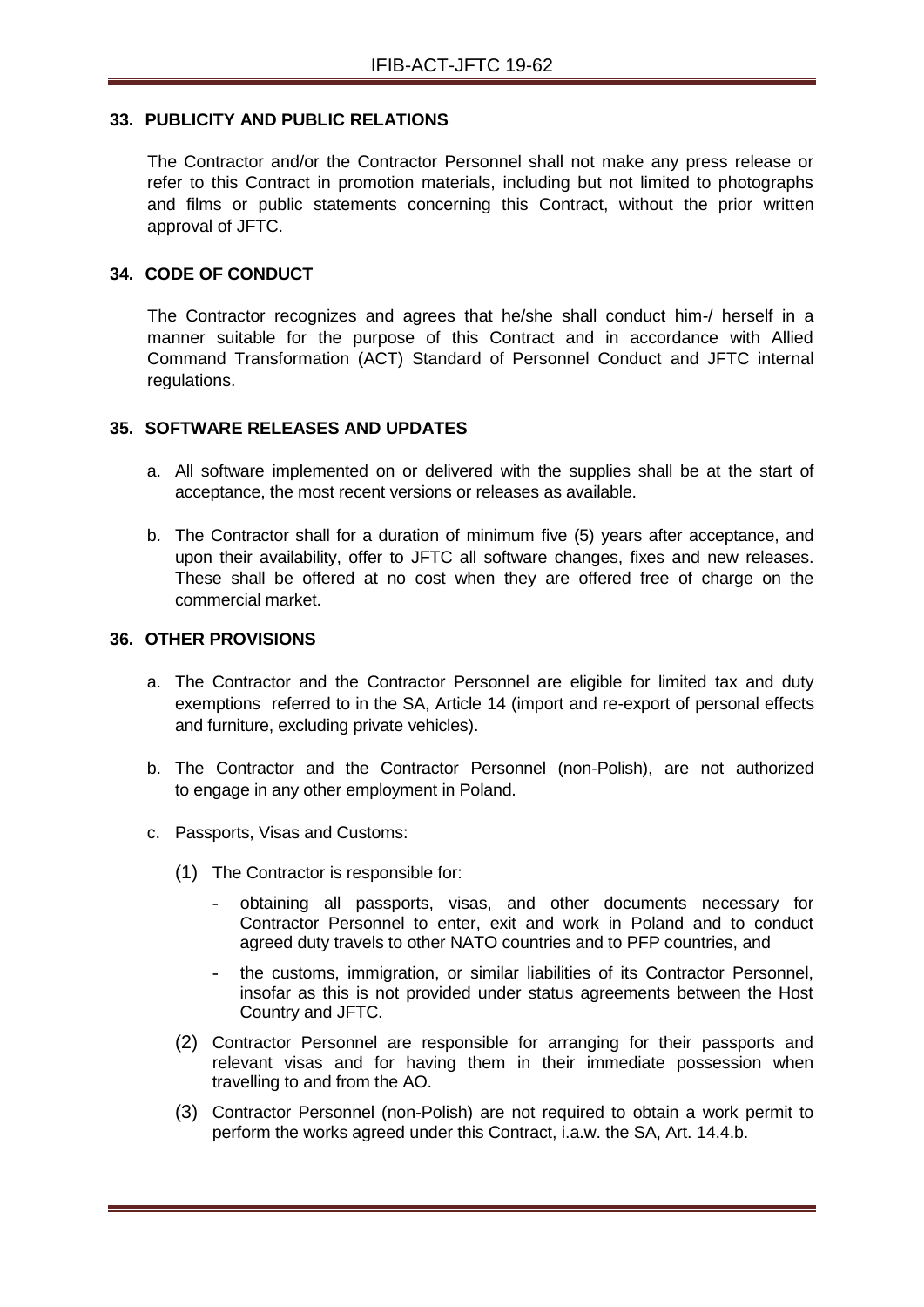- d. The Contractor Personnel are responsible for finding suitable accommodation and comply with Host Country requirements for personal registration, vehicle registration etc. Host Nation Support Unit In-processing Office may provide assistance in this regard, but cannot be held liable or accountable in any manner for the assistance so provided.
- e. Medical
	- (1) The Contractor is responsible for providing adequate medical insurance to meet the requirements in Host Country legislation and need of the Contractor Personnel while performing at the normal duty station as well as on travels. JFTC will at no point be held responsible for any costs associated with medical or dental assistance provided to or requested by the Contractor Personnel.
	- (2) Contractor Personnel will be admitted, at no charge, to consult JFTC Medical Advisor on the same terms as JFTC Staff, in case of emergencies or need for basic medical assistance.
- f. Driver's License and Vehicle Operation
	- (1) A driver's license held by Contractor Personnel is accepted by Poland as valid i.a.w. the SA, Art. 14.4.d.
	- (2) Contractor Personnel are generally not permitted to operate JFTC official vehicles.
- g. If approved under the authority of the Commander or by an authority so responsible, the Contractor Personnel shall have access to morale, welfare, and recreation services commensurate with those provided to other Contractor Personnel.
- h. The JFTC will issue a letter explaining their function and position at JFTC to be used as a proof for their performance of work for NATO and solicitation for recognition under the SA.

#### <span id="page-38-0"></span>**37. INCONSISTENCY BETWEEN ENGLISH VERSION AND TRANSLATION OF CONTRACT**

In the event of inconsistency between any terms of this Contract and any translation thereof into another language, the English language meaning shall control.

## <span id="page-38-1"></span>**38. ENFORCEMENT**

Failure by either party to enforce any provision of this Contract will not be deemed a waiver of future enforcement of that or any other provision. The invalidity or unenforceability of any provision of this Contract shall not affect the other provisions hereof, and this Contract shall be construed in all respects if such invalid or unenforceable provisions were omitted.

#### <span id="page-38-2"></span>**39. ORDER OF PRECEDENCE**

Any inconsistencies in the solicitation or Contract shall be resolved by giving precedence in the following order: (1) Special Terms and Conditions; (2) General Terms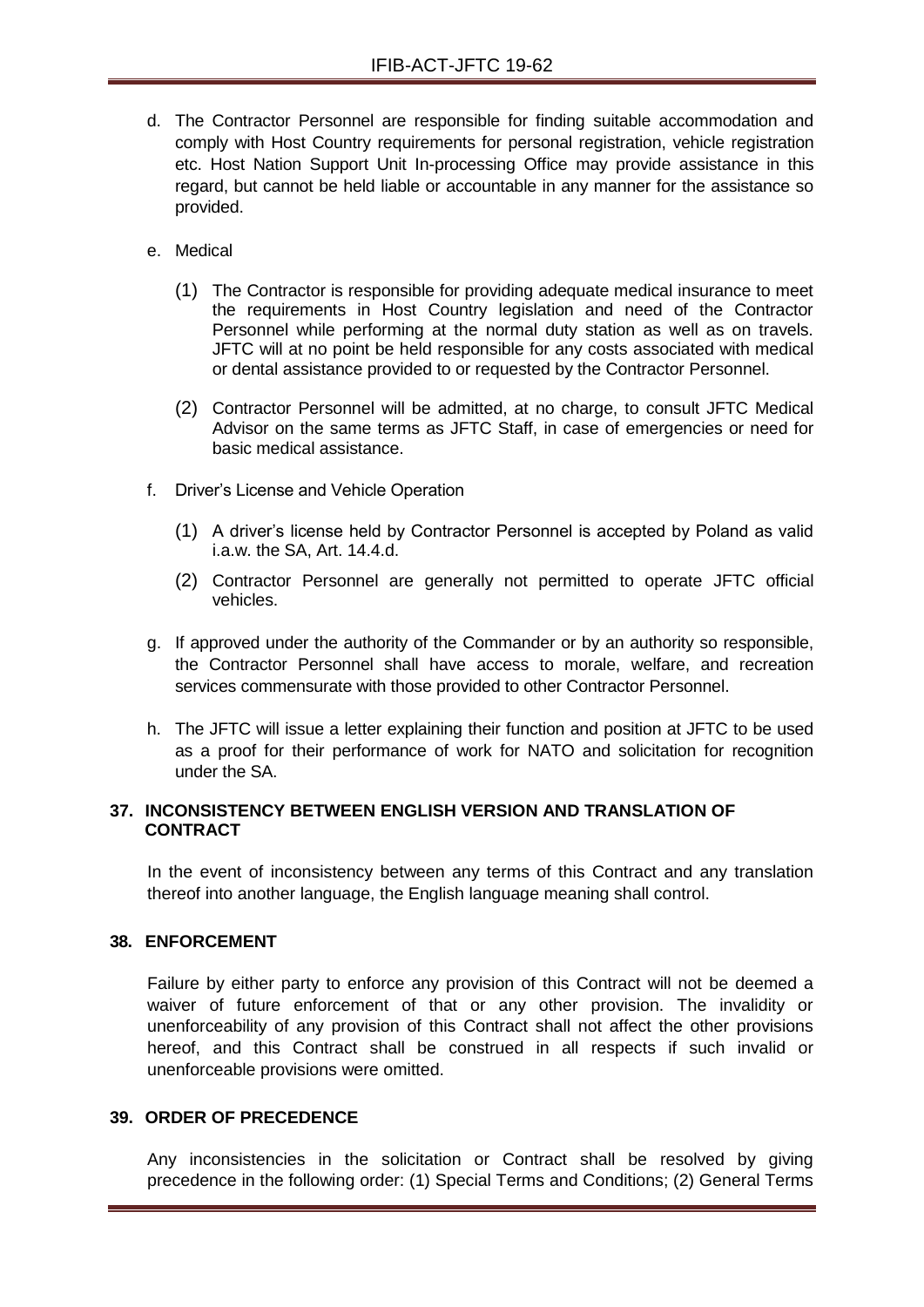and Conditions and Purchase Order terms; (3) solicitation provisions if this is a solicitation; (4) the specification/statement of work; (5) other JFTC documents, exhibits and attachments; (6) addenda to this solicitation or Contract, including any license agreements for computer software, or other contract agreements.

## <span id="page-39-0"></span>**40. ENTIRE AGREEMENT**

This Contract sets for the entire agreement between the parties with respect to the subject matter hereof, and supersedes all prior agreements or representations, oral or written, regarding such subject matter. JFTC shall not be bound by, and specifically objects to any term, condition, or other provision inconsistent with or in addition to any provision of this Contract that is submitted by the Contractor in any correspondence or any document unless JFTC specifically agrees to such provision in a written instrument signed by an authorized representative of JFTC.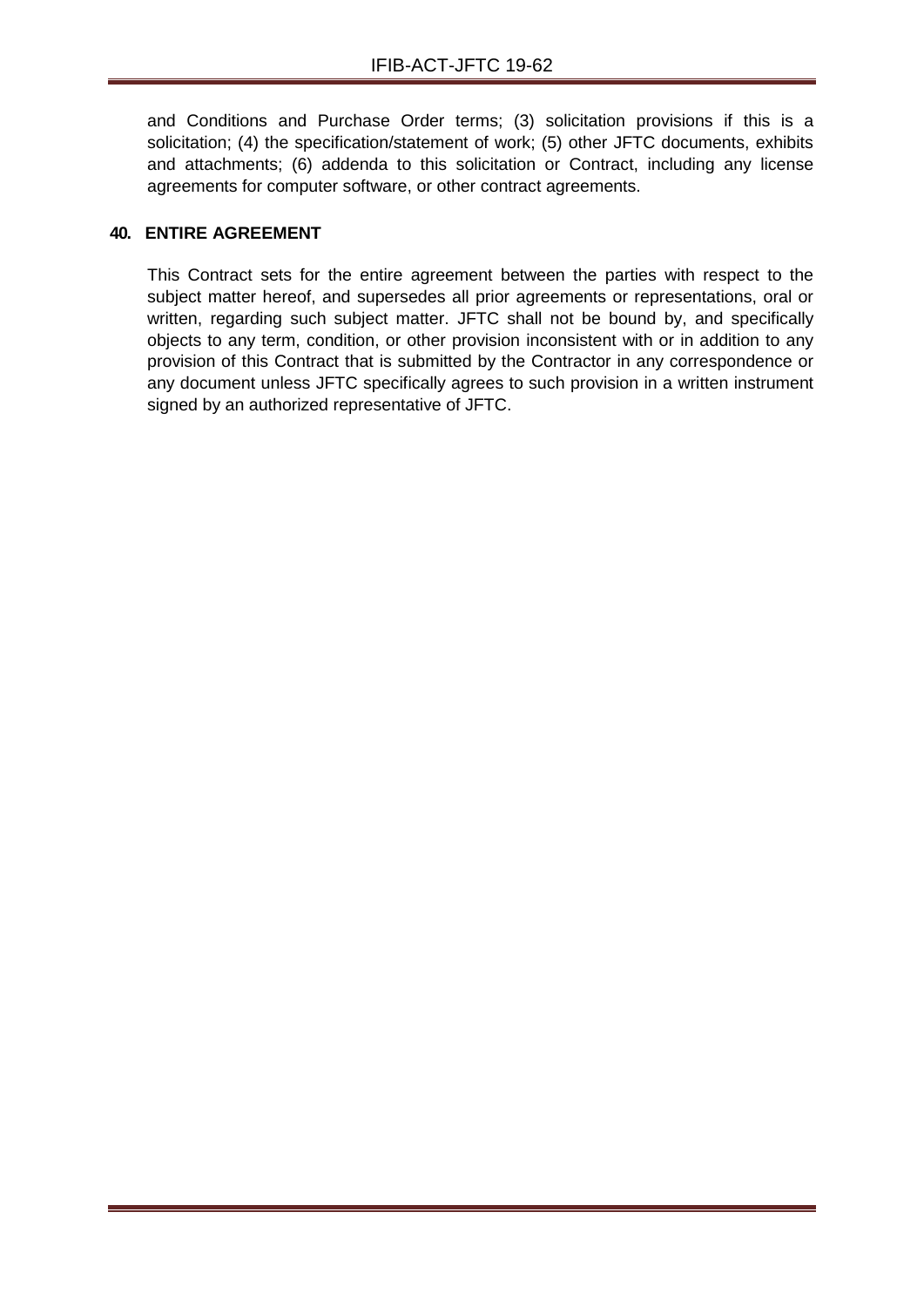## **PART III – SPECIAL PROVISIONS AND TECHNICAL INFORMATION**

## **Section A**

#### **JFTC Special Terms and Conditions**

#### **for Short Term Operational Commercial Personnel Services**

## **Contracts in Support of Training Events**

Index of Clauses

#### 1. Scope

- 2. Type of Contract
- 3. Definitions
- 4. Delivery of Service
- 5. Coordination of Absences
- 6. Billable Days
- 7. Commitment of Contractor Personnel
- 8. Deficient Performance
- 9. Contractor Responsibility for Contractor Personnel
- 10. Billing
- 11. Billing for Travel
- 12. Invoices
- 13. Instructions for safety and management of the JFTC facilities
- 14. Work Space
- 15. Representation of JFTC/NATO
- 16. Ownership of Work Products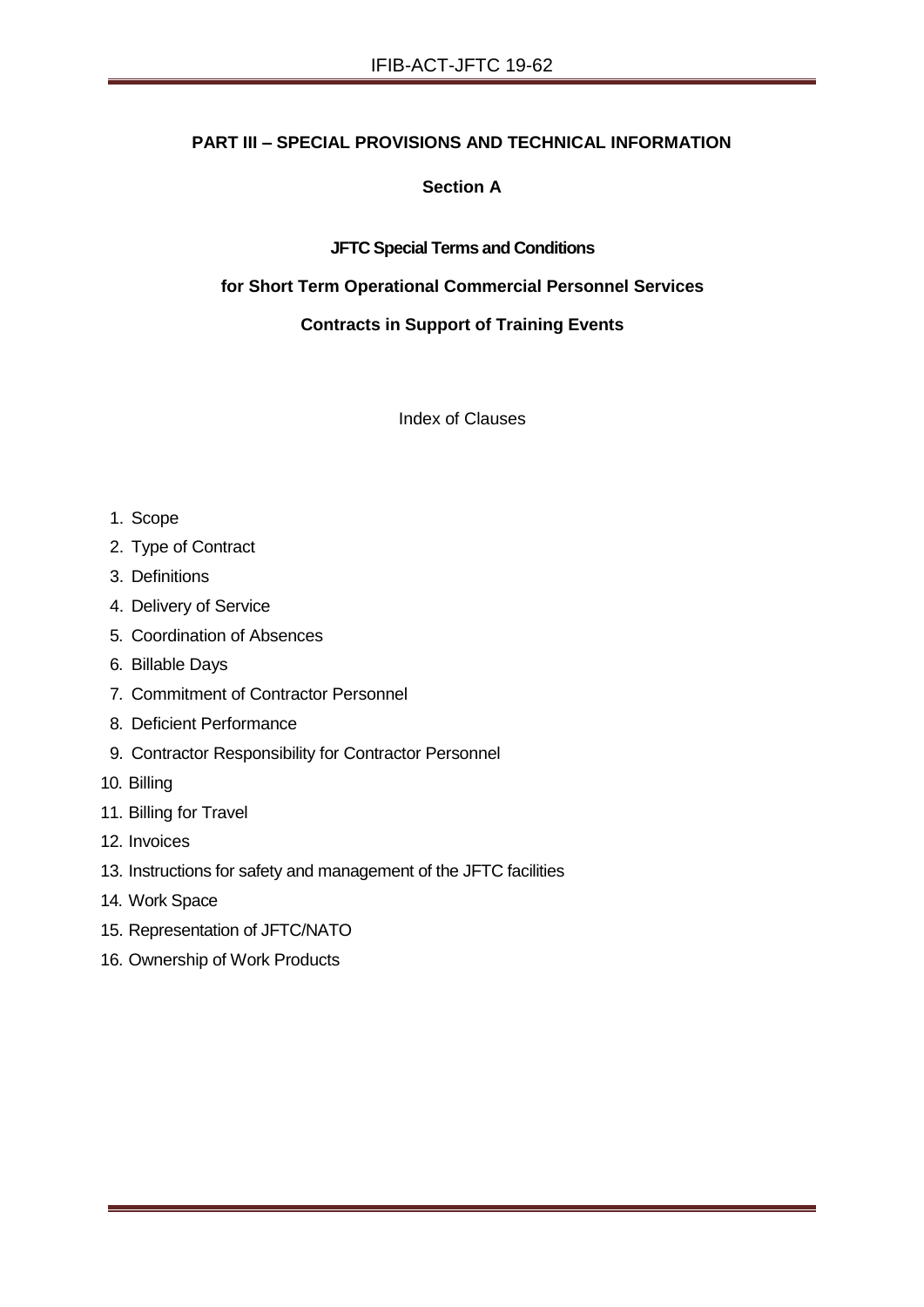## **1. SCOPE**

These Special Terms and Conditions address all issues pertaining to Short Term Operational Commercial Personnel Services in support of training events to be rendered by the Contractor to the JFTC under this Contract, thereby taking precedence over the JFTC General Terms and Conditions.

## **2. TYPE OF CONTRACT**

As far as Short Term Operational Commercial Personnel Services (STOCPS) under this Contract are concerned this is a Level of Effort, Firm-Fixed Price Contract with a not to exceed limit as provided in the Statement of Work (SOW). This Contract establishes a contractual relationship strictly between the Contractor and the JFTC. All financial risks and liabilities undertaken by the Contractor for the purpose of the service provision shall fall on the Contractor. All employer responsibilities for the Contractor Personnel performing under this Contract shall lie with the Contractor. In case the Contractor is self-employed individual those STOCPS referring to the Contractor Personnel are equally applicable.

#### **3. DEFINITIONS**

a. Billable Days

Days spent by the Contractor Personnel in the immediate performance of this Contract for which the Contractor may bill the JFTC at the daily rate set out in this Contract, as further specified in these Special Terms and Conditions

b. Short Term Operational Commercial Personnel Services

The continuous performance to be provided by the Contractor Personnel, as specified in the Statement of Work.

c. The Contractor Personnel

An individual/individuals employed by the Contractor to perform the services required under this Contract.

d. JFTC Work Days

Mondays through Fridays with the exception of JFTC Holidays. There are approximately 15 JFTC Holidays during a calendar year. The number of JFTC Holidays may vary from year to year.

e. Surge capability

Surge capability requirement is a contract vehicle used in case emerging circumstances requiring a quick and temporary increase of effort from existing Contractor Personnel in order to meet specific requirements within the scope of the SOW. Surge capability shall not exceed the limit provided in the SOW. Man-day rate for surge capability will remain at the same level as for applicable base or option contract period. Surge capability is an extra effort above contracted man-days limit,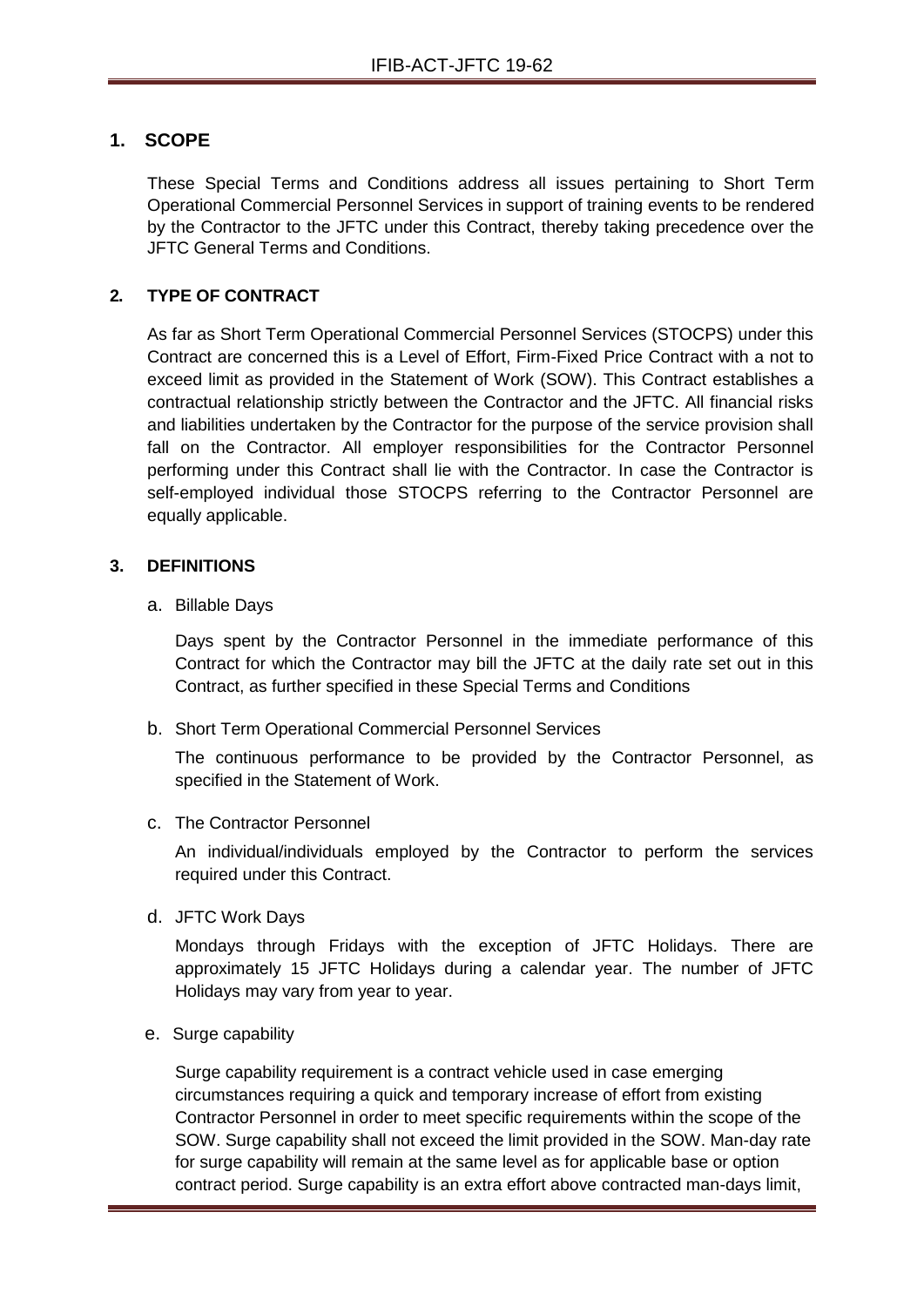requested by the respective Contracting Officer Technical Representative (COTR) and duly supported by approved Purchase Order

f. Products

Any item, document, writing, study, briefing, data base, piece of software or any other physical or intellectual result of the performance of the commercial personnel service or the associated interaction with NATO staff which may be subject to ownership rights.

## **4. DELIVERY OF SERVICE**

All STOCPS under this Contract will be performed primarily on JFTC Work Days but may include also delivery of services during weekends and JFTC Holidays.

## **5. COORDINATION OF ABSENCES**

To ensure the uninterrupted flow of training event, any absence by the Contractor Personnel requires earliest possible coordination with the COTR and Contracting Officer. Should absence affect the training event execution, the Contractor, upon request by the Contracting Officer, shall immediately replace the Contractor Personnel with an equally qualified individual. The JFTC reserves the right to approve such substitute based on his/her suitability and qualifications.

#### **6. BILLABLE DAYS**

Only time spent by the Contractor Personnel in the immediate performance of this Contract, subject to the rules and procedures set out in paragraph 10, 11 and 12.

- a. Billable days
	- (1). 100% of the daily rate will be applicable for days above 6 hours worked.
	- (2). 50% of the daily rate will be applicable for days between 4 and 6 hours worked.
	- (3). 25% of the daily rate will be applicable for days between 2 and 4 hours worked.
	- (4). There will be no payment for days less than 2 hours worked.
- b. Non-performance

Personal leave, sickness, Contractor internal coordination meetings, breaks (except the mid-day break between 1100 and 1400, not exceeding 30 minutes in length), internal social events (except for the obligatory participation in official JFTC events, as ordered by the Commander, Deputy Commander and Chief of Staff or Officer of Primary Responsibility) or any other activity not immediately related to the performance of the services required under this Contract do not constitute billable days.

#### **7. COMMITMENT OF CONTRACTOR PERSONNEL**

The Contractor warrants that the Contractor Personnel initially presented for the performance of this Contract will perform this Contract for its duration. Any exchanges of the Contractor Personnel shall meet the requirements of the SOW and be performed only with written consent by the Contracting Officer.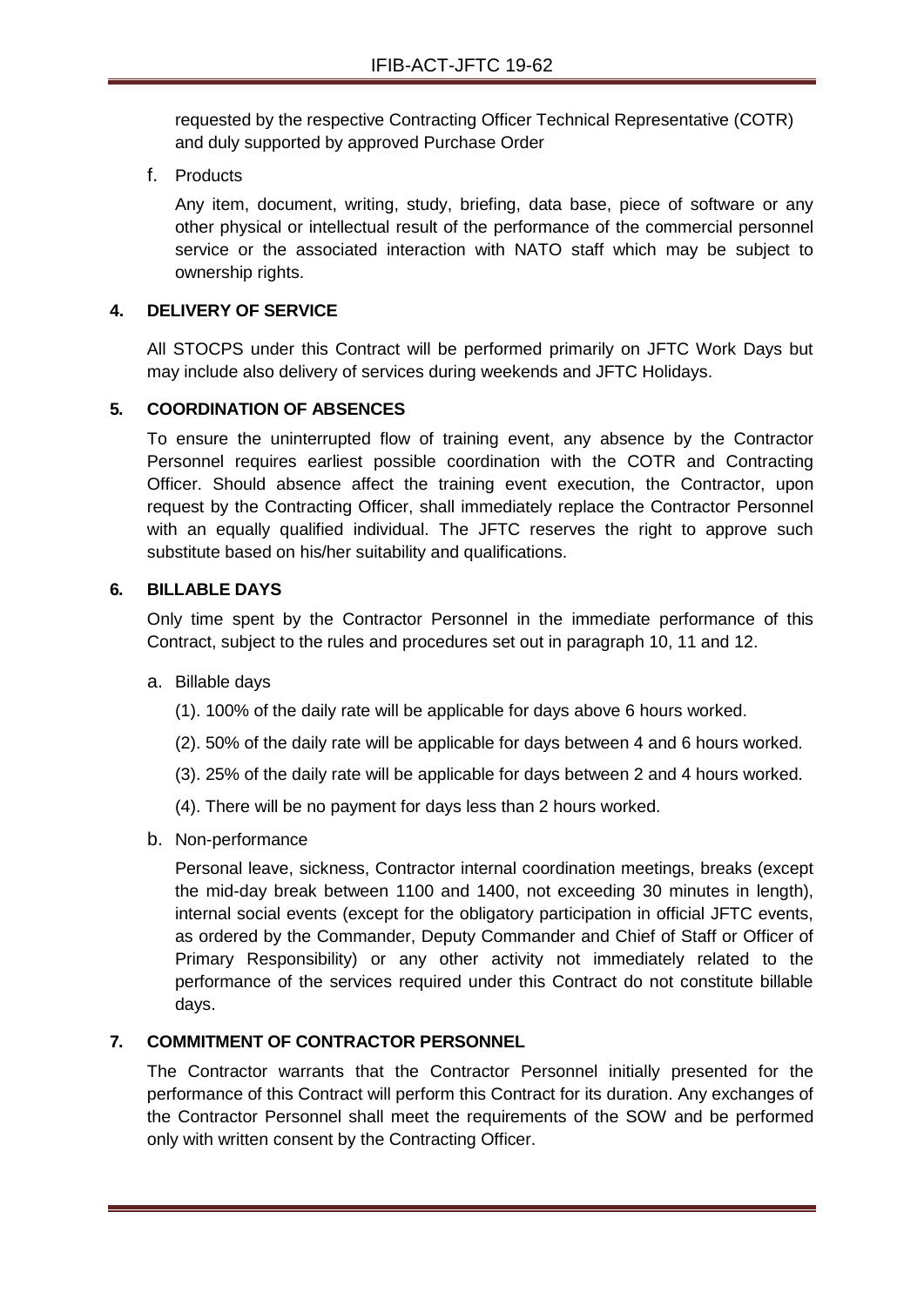#### **8. DEFICIENT PERFORMANCE**

Should committed Contractor Personnel perform unsatisfactorily the Contractor will exchange such Contractor Personnel, at the request of the Contracting Officer for Contractor Personnel meeting the quality requirements set out in the SOW.

## **9. CONTRACTOR RESPONSIBILITY FOR CONTRACTOR PERSONNEL**

The Contractor, and in the case being, the sole proprietor, as the employer of the Contractor Personnel performing the services under this Contract shall be fully responsible for all insurances, emoluments as well as taxes and payments to the health, social security, registration fees, the contractor's running costs and any other applicable mandatory contributions. In case of duty travels to high risk areas required by the JFTC, the Contractor may be reimbursed the insurance costs by the JFTC, if so decided by the Contracting Officer.

#### **10. BILLING**

The Contractor shall bill time for the Contractor Personnel at the daily rate set out in this Contract ONLY for billable days. The remuneration shall cover all the Contractor's expenses, except for travel expenses as described in paragraph 11 below.

#### **11. BILLING FOR TRAVEL**

Expenditures for travel shall be reimbursed in accordance with paragraph 11 of the Statement of Work. Time spent on travel is not billable.

#### **12. INVOICES**

All invoices shall be provided by the Contractor in accordance with the General Terms and Conditions to this Contract. Additionally, the invoices for Commercial Personnel Services shall contain, at a minimum:

- a. A breakdown of the Contractor Personnel;
- b. The billable days performed by each of them; and also
- c. Indicating travel, absences and other relevant information.

## **13. INSTRUCTIONS FOR SAFETY AND MANAGEMENT OF THE JFTC FACILITIES**

The Contractor shall ensure that the Contractor Personnel honour all JFTC Directives and further guidance by the Deputy Commander and Chief of Staff regarding the safety and management of the JFTC.

#### **14. WORK SPACE**

If provided for in the SOW, the JFTC will provide working spaces for the Contractor Personnel. Should these spaces not be considered adequate by the Contractor, the Contractor will at its own expense ensure working spaces in the immediate vicinity of the identified location of performance.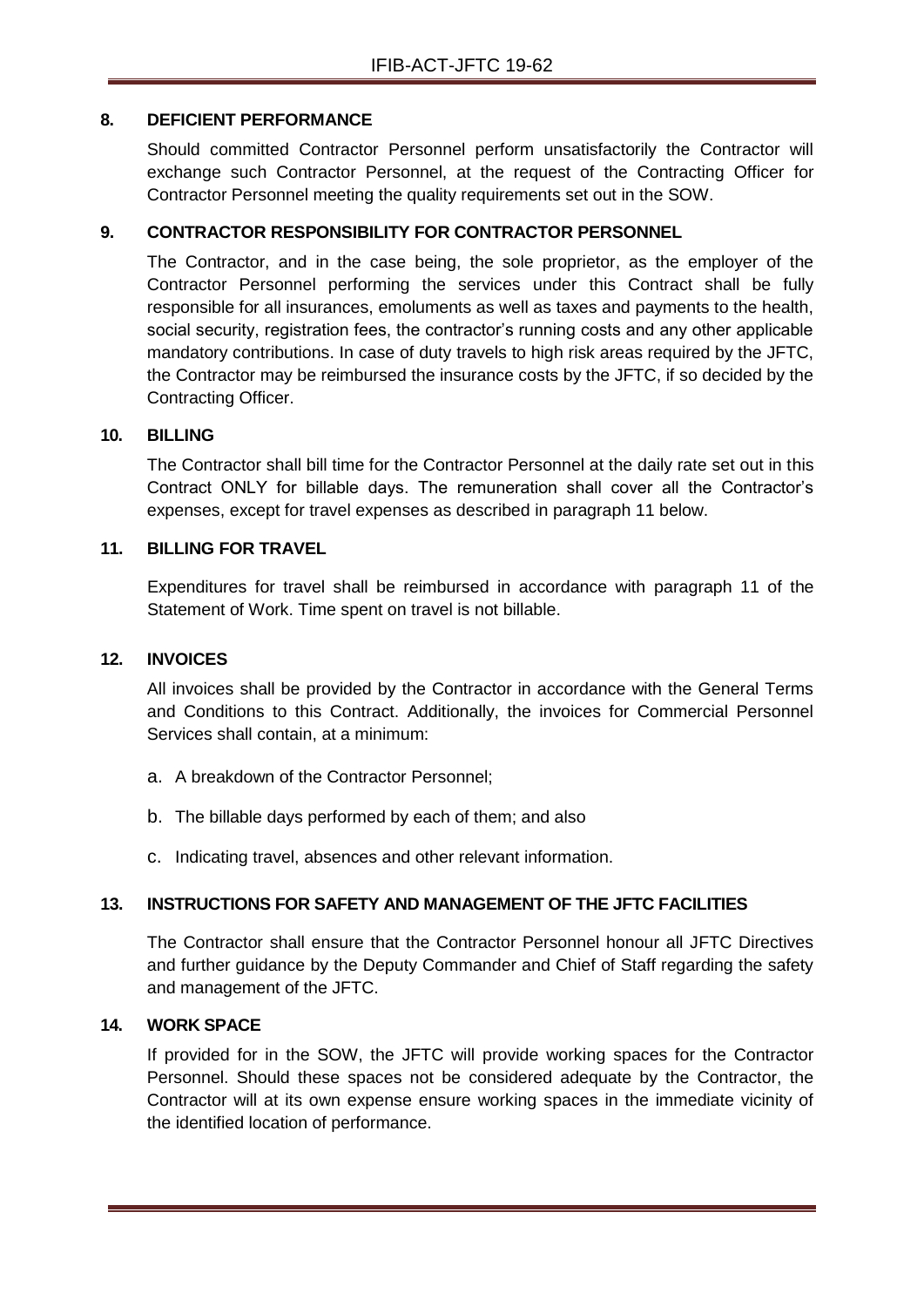#### **15. REPRESENTATION OF THE JFTC/NATO**

When dealing with third parties during the execution of this Contract, the Contractor Personnel shall present themselves as representatives of the Contractor working under the contract for the JFTC/NATO. The Contractor Personnel shall not take decisions, speak for or make commitments on behalf of the JFTC/NATO.

## **16. OWNERSHIP OF WORK PRODUCTS**

All Products created by the Contractor Personnel under this Contract are to be original and are the property and under the copyright of the JFTC, unless otherwise specifically stated in this Contract.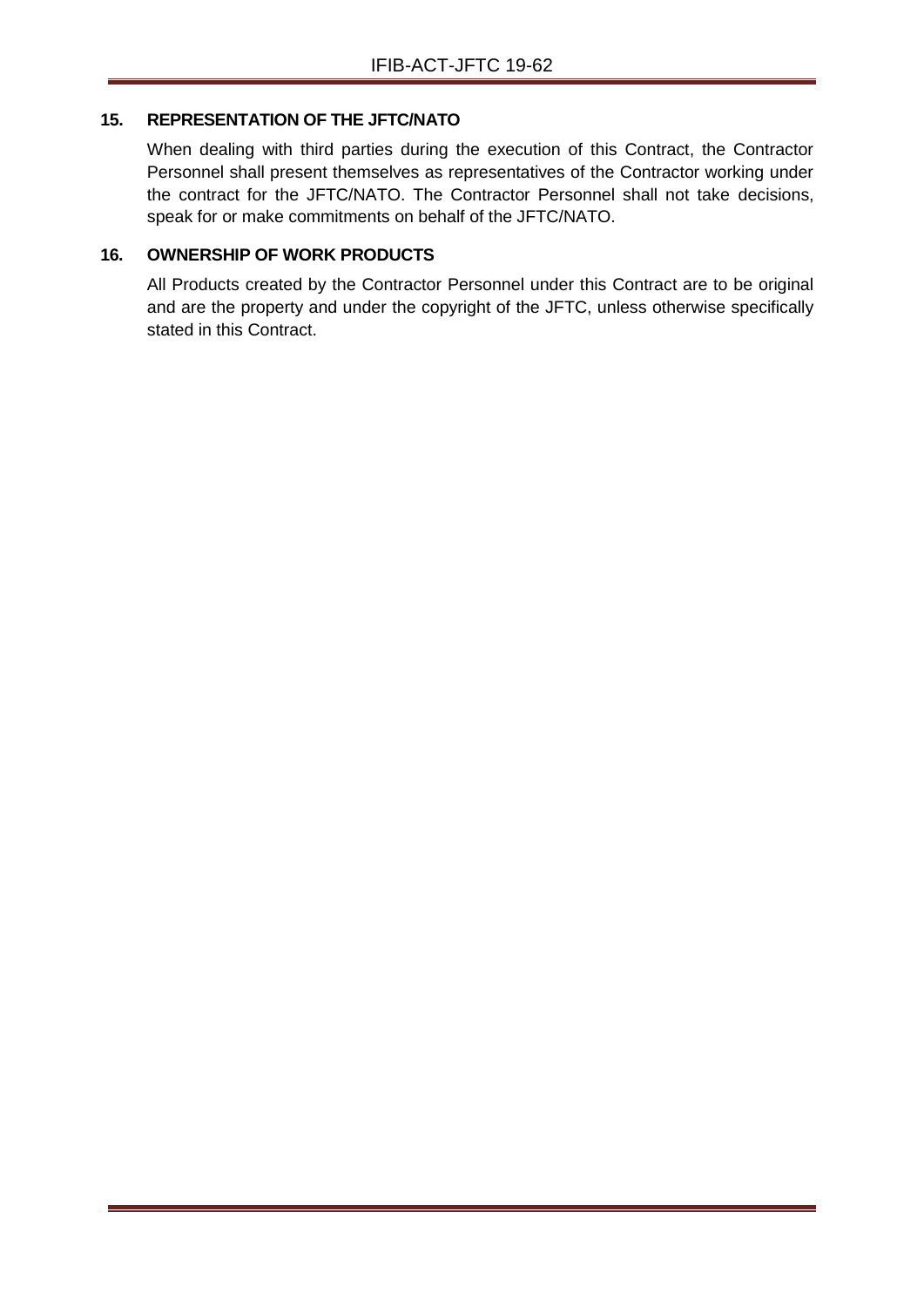## **Section B**

## **Statement of Work**

## **for Information Knowledge Management Contractor Support to NATO Pre-Deployment Training Events conducted by the Joint Force Training Centre**

## **1. INTRODUCTION**

The Joint Force Training Centre (JFTC), located in Bydgoszcz (Poland), conducts Pre-Deployment Training (PDT) activities related to Resolute Support (RS) and NATO Mission IRAQ (NMI). The PDT series of training events are aimed to prepare Individual Augmenters (IAs) for deployment to Afghanistan and Iraq in their role as a staff member or advisor in the RS Headquarters in Kabul and NMI Headquarters in Baghdad. These training events aim to prepare various staff for deployment and assumption of their responsibilities within their respective organizations. The requirement for contracted Information Knowledge Management support is crucial to the design, development, execution and analysis of training events and staff processes within JFTC Training Division. The contractor support required is to support planning, administration and management of a complex electronic environment delivered through a set of computer-based functional area services.

## **2. APPLICABLE DOCUMENTS**

- a. Bi-SC Directive Number 75-3, Collective Training and Exercise Directive (CT&ED), 02 October 2013.
- b. Resolute Support Training, COM JFCBS DIR 75-9, dated 10 April 2014.
- c. JFCNP/DIRIDIV/AL/18-17890 Draft JFCNP OPLAN CONOPS NM-I dated 29 May 18.

## **3. BACKGROUND**

Ahead of the execution phase of pre-deployment trainings, a number of formal planning activities, including a Theatre Visit, will be required. On average, the Training Events (TEs) are between 5-10 days in duration with an additional two days allocated for Exercise Control (EXCON) preparation (as required). Specific to this Contract, the PDT training to be conducted will culminate in the TE at JFTC, Bydgoszcz, Poland. The TE will offer both academic and practical engagement. The TE will actively integrate the participation of a wide array of external-to-JFTC elements including; Role Players and Interpreters, both Theatre based and recently redeployed Subject Matter Experts (SME), and members of governmental, international and non-governmental organizations (GO/IO/NGO) amongst others. RS and NMI TEs might be replaced in the future by another NATO pre-deployment training mission in Afghanistan and Iraq, however the tasks and deliverables expected from the Contractor shall remain the same. Eventual naming conventions shall be corrected through the contract amendment.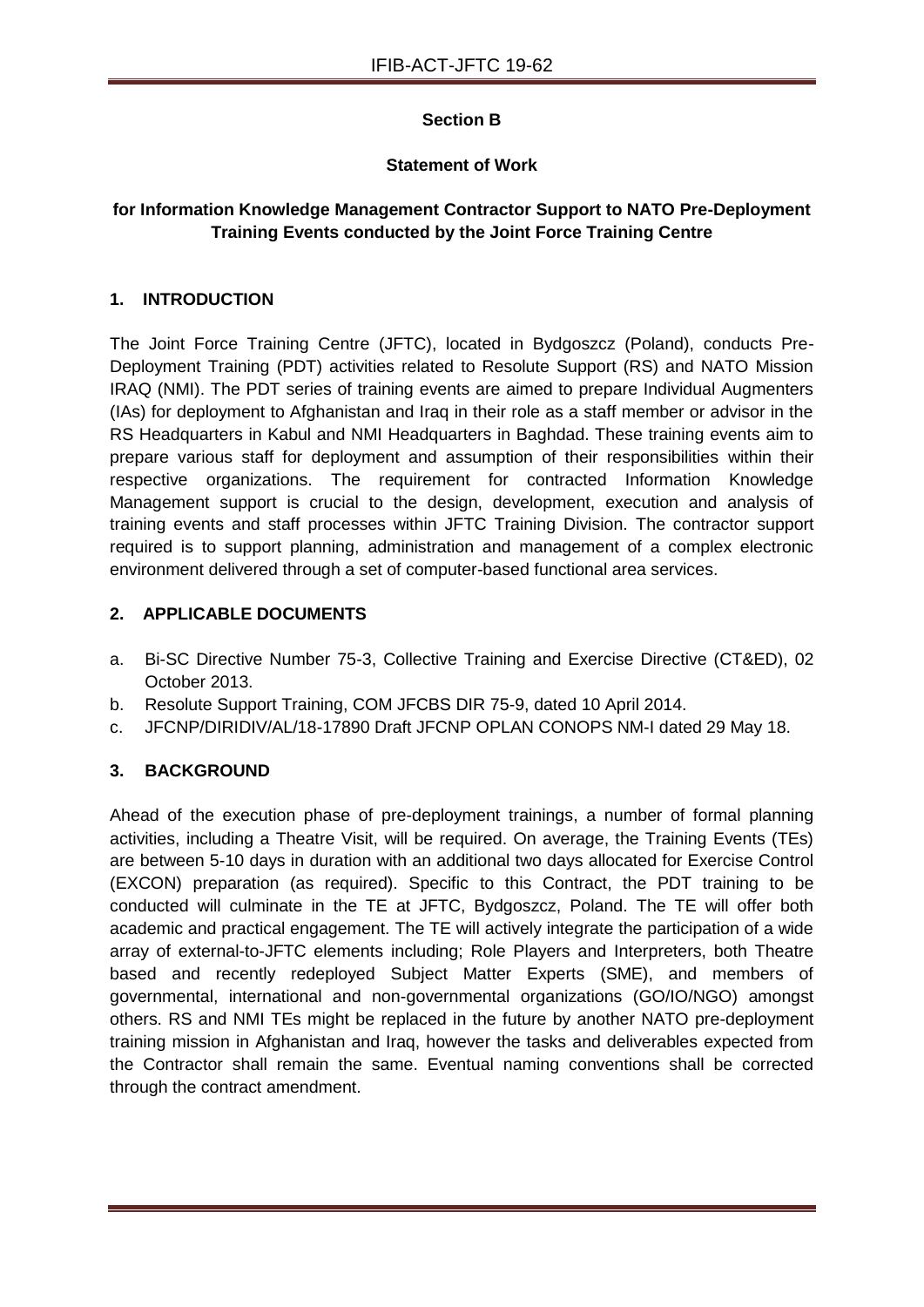## **4. OBJECTIVES**

PDT`s have the objective of training, rehearsing and contributing to the overall preparation of individuals and formed headquarters that will be assigned to their designated NATO mission. As such, it will ensure that the Training Audience (TA) soundly understands the staff process and systems to facilitate the command and control functions within HQ NMI. As such, it will ensure that the Training Audience (TA) soundly understands the staff process and systems to facilitate the command and control functions within HQ's. TA deploying within an advisory role will be offered, in parallel, specific advisor training.

## **5. CONTRACTOR SUPPORT.**

The exercises will be multi-tiered and computer assisted. To ensure proper execution of TEs information management processes must be effectively developed, managed and utilized. The Contractor shall provide the personnel (defined also as Key Personnel) possessing the skills, knowledge and training to satisfactorily perform the services required by this Statement of Work (SOW).

## **6. TYPE OF CONTRACT AND LEVEL OF EFFORT**

## a. Type of Contract

This is a Firm Fixed Price, Level of Effort, not to exceed contract.

## b. Level of Effort

The Contractor shall apply best efforts towards accomplishing the contract work as described in paragraph 7 of this SOW. The Contract is intended for up to 296 man-days annually in approximate timeframes as presented below. It is envisioned that each contract year (base or option period) will consist of maximum 5 (five) major tasks:

- Task #1A timeframe November/December for up to 21 man-days. (RS TE #1a)
- Task #1B timeframe January/February for up to 41 man-days (RS TE #1b)
- Task #2 timeframe March/May for up to 62 man-days. (RS TE #2)
- Task #3 timeframe May/June for up to 55 man-days. (NMI PDT #1)
- Task #4 timeframe June/August for up to 62 man-days. (RS TE #3)
- Task #5 timeframe August/November for up to 55 man-days. (NMI PDT #2)

## c. Contract Period of Performance:

- Base period: between 01 January 2020 and 31 December 2020.
- Option periods: there are 4 (four) contract option periods (years) that may be exercised at the sole discretion of the Contracting Officer, based on satisfactory performance, availability of funds and ongoing/ evolving requirement. Execution of the option periods shall be confirmed in writing by the Contracting Officer 30 days prior to expiration of the current year of performance.\*

*\*Each Training Event (task) is budgeted separately consequently the execution of each task shall be confirmed by the JFTC in the form of a Purchase Order (PO) not later than 15 calendar days before the start date of the task. There might be a case that certain task will not be exercised but this shall not automatically constitute the*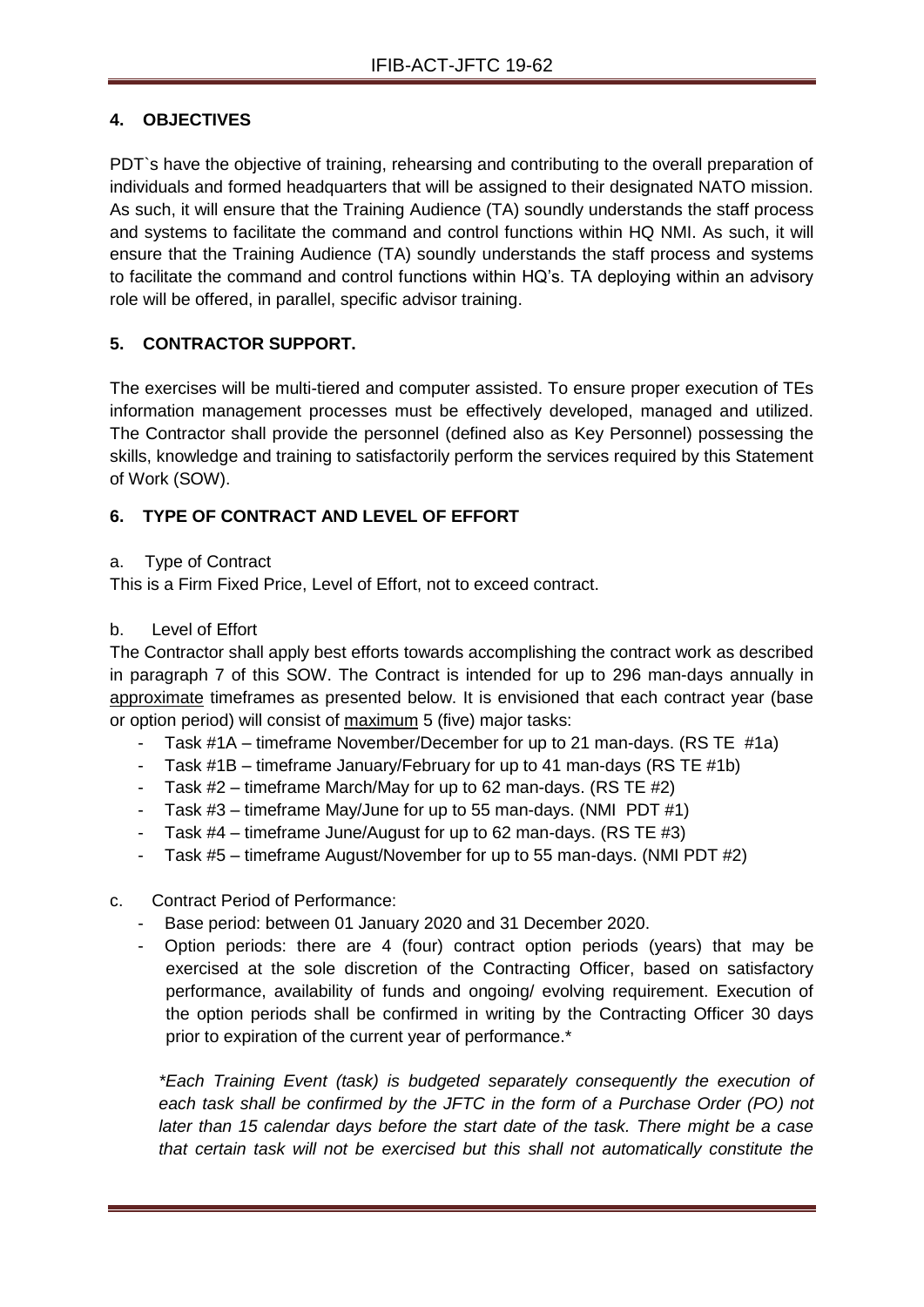*contract termination. Individual Purchase Orders (PO) will contain, as a minimum, the following information:*

- *date of order, contract number and order number,*
- *contract item description, task reference number, quantity and unit price,*
- *performance schedule.*

#### d. Surge capability

Surge capability requirement is included to have a contract vehicle in place should emerging circumstances require a quick and temporary increase in contractor personnel or additional effort from existing personnel (to meet specific requirements within the scope of the existing Statement of Work). Surge capability shall not exceed 40 man-days annually. The rate for surge capability shall not exceed the proposed rate for the applicable function category.

## **7. SCOPE OF WORK**

The Contractor shall support the Exercise Information Manager & FAS Training Officer who will be acting as the Contracting Officer Technical representative (COTR). The Information Knowledge Management Contractor shall:

- Participate in IM planning activities as directed.
- Develop IM procedures.
- Electronic Working Practices (EWP) implementation and integration in JFTC training activities.
- Coordinate re-creation and enabling of the exercise information environment.
- Deliver SharePoint training during Electronic Work Practices (EWP) and Super-User/Functional Services Training (FST).
- Provide Power-User support for the implemented SharePoint portal based solutions.
- Develop and maintain the exercise dashboard portal with all assisted sites and libraries.
- In data capture process execute background coordination for integrated environment, coordination and validation of captured data, coordination of data rebuild. This includes a requirement of deployment to locations outside JFTC, including but not limited to, Islamic Republic of Afghanistan and Iraq.
- Provide operational rebuild of Training Audience replicated portals. This includes, but is not limited to the following:
	- Creation and maintenance of local and replicated SharePoint site collections.
	- Management of SharePoint portals permissions using SharePoint Groups and Active Directory Security Groups
- Provide SharePoint training for EXCON content managers when requested.
- Design and maintain Training Audience and EXCON SharePoint sites and perform SharePoint 2010/2013/2016 portal tasks:
	- Maintenance and integration of all aspects of the SharePoint platform
	- SharePoint platform fault and problem management and liaising with NATO Communications and Information Agency (NCIA) to ensure services are maintained according to agreed service levels.
	- Capturing and maintenance of SharePoint solution documentation and configuration control.
	- Translation of user functional requirements into technical solutions based on SharePoint platform.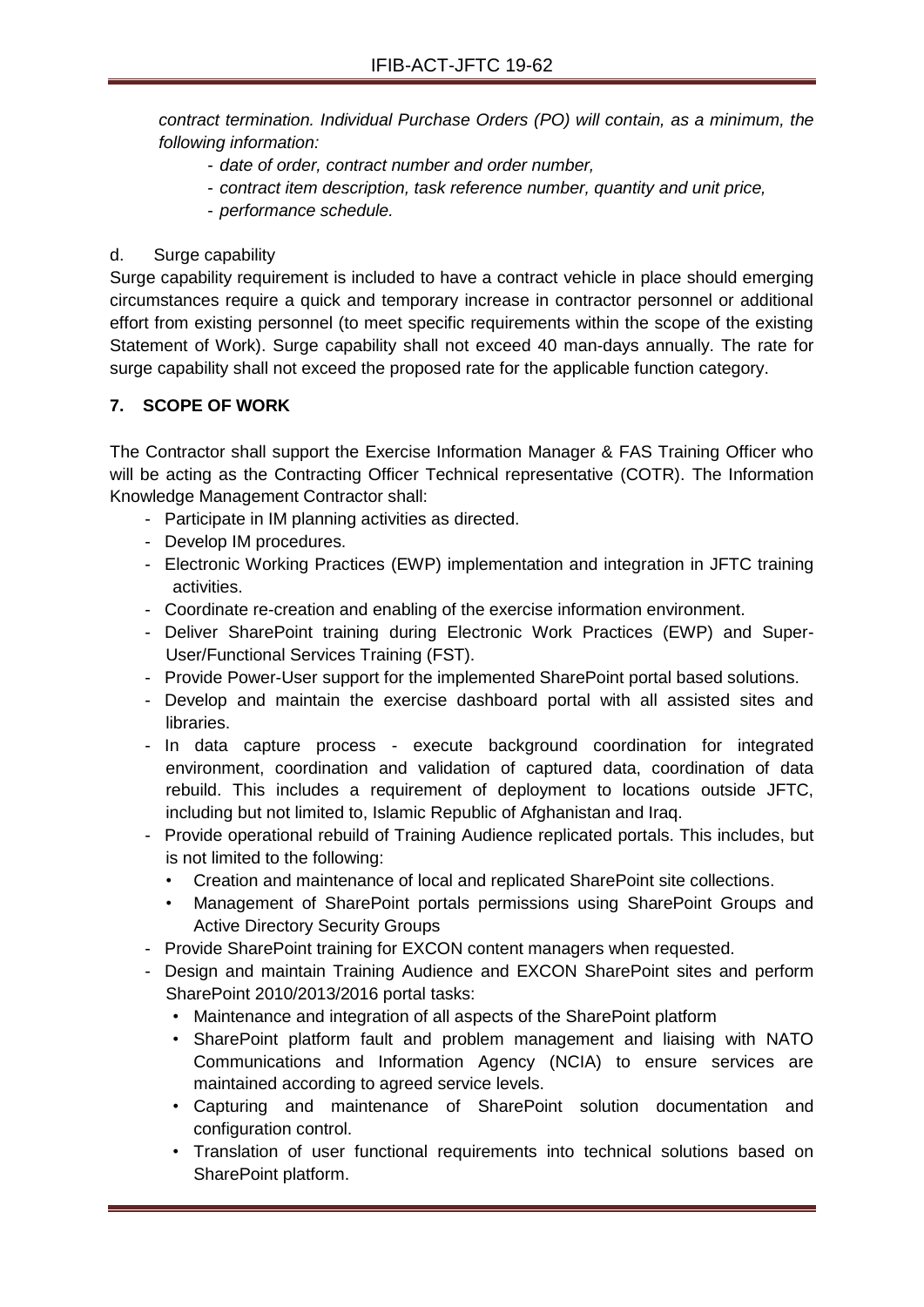- Creation and posting of links to key portals.
- Creation of collaboration workspaces.
- Creation of web pages, wiki pages and blogs as required.
- Management of the portal metadata as directed by Chief Information Manager.
- Maintain Training Audience DHS, including:
	- Monitoring of document management (upload, versioning, Check in/out).
	- Support of web parts management (Lists, libraries, images).
	- Privileges management (roles, site groups, permissions).
	- Site structure management (Site properties, sub sites).
- Liaise with NCIA in the areas of:
	- 'as built' documentation.
	- Custom developed source code.
	- Requests for the changes to SharePoint 2007/2010/2013/2016 platform configuration.
	- Training material used to support the implementation.
	- Back-up and disaster recovery strategy.
	- Management of Service Levels and user expectations.

The duties listed above are intended only as general illustrations of the various types of work that may be performed. Specific statements of duties not included does not exclude them from the function if the work is similar, related, or a logical assignment to the function.

## **8. PROFILE OF PERSONNEL SUPPORTING THE EXECUTION OF THE STATEMENT OF WORK.**

a. Overview

The Contractor shall provide the qualified and experienced resources able to execute the described tasks. The services shall be performed by professional individual educated, experienced, qualified and skilled as described within this SOW.

If the key personnel for whatever reason becomes, or is expected to become, unavailable for work under this Contract for a continuous period exceeding thirty (15) work days, or is expected to devote substantially less effort to the work than indicated in the proposal or initially anticipated, the contractor shall immediately notify the Contracting Officer and shall, subject to the concurrence of the Contracting Officer or his authorised representative, promptly replace such personnel with personnel of at least substantially equal ability and qualifications.

All requests for approval of substitutions hereunder must be in writing and provide a detailed explanation of the circumstances necessitating the proposed substitutions. They must contain a complete resume for the proposed substitute, and any other information requested by the Contracting Officer or needed by him to approve or disapprove the proposed substitution. The Contracting Officer or his authorized representative will evaluate such requests and promptly notify the contractor of his approval or disapproval thereof in writing.

If the Contracting Officer determines that suitable and timely replacement of key personnel who have been reassigned, terminated or have otherwise become unavailable for the contract work is not reasonably forthcoming or that the resultant reduction of productive effort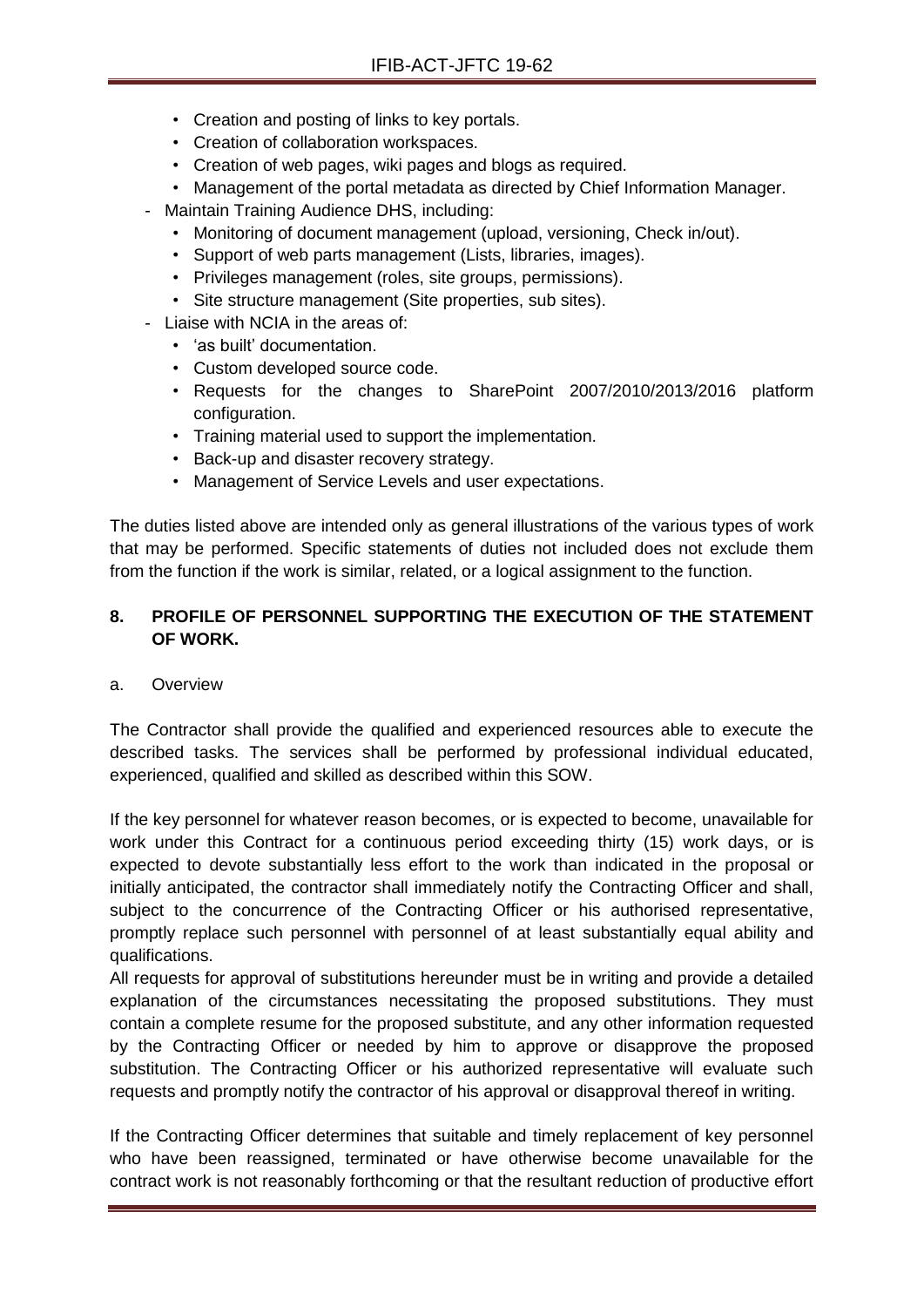would be so substantial as to impair the successful completion of the contract or the services ordered, the contract may be terminated by the Contracting Officer for default or for the convenience of the JFTC, as appropriate, or, at the discretion of the Contracting Officer if he finds the contractor at fault for the condition, the contract price or fixed fee may be equitably adjusted downward to compensate the JFTC for any resultant delay, loss, or damage.

## b. Essential Experience

The Contractor's personnel supporting the execution of the SOW (defined also as Key Personnel) shall meet the following minimum professional requirements. If personnel must be substituted or replaced, the Contracting Officer reserves the right to approve any new personnel prior to their work on this Contract as defined in point a. above.

- Minimum 3 years of experience of using and managing SharePoint (SP2007/SP2010/SP2013/2016) platform with hands on experience in creating and managing SharePoint site collections, including: sites, document libraries, lists.
- Assigning access rights for site / page / library / folder / file permissions from the Active Directory.
- SharePoint instructor experience.
- Java Script practical knowledge.
- Practical knowledge of web content management and implementation of SharePoint Server 2007, 2010, 2013 as well as SharePoint 2016 information management policies.
- Experience in MS SQL Server 2008 and MS SQL Server 2012 implementations and administration within SharePoint environment.
- Fault resolution and problem management skills for SharePoint 2010 and SharePoint 2013.
- In-depth experience in Windows Server 2008 and 2012 environment administration (including Active Directory, patches, security updates, upgrades, antivirus, etc.)
- PowerShell practical knowledge
- Experience in IIS 6.0/7.0/7.5/8.0 (web and Intranet) services configuration and administration.
- Previous working experience within NATO, ISAF, RS or allied military organization.
- Ability to work as a part of a multinational civilian and military team.
- Experience working for NATO or alliance member military force as an Information Manager / part of Information Management Team with hands on experience combined with a detailed knowledge of:
	- Microsoft SharePoint Portal solutions.
	- Microsoft Active Directory.
	- Java Script.
	- MS SQL database management.
	- $\bullet$  TCP/IP.

## c. Education:

Minimum bachelor degree in computer science, information management, or related fields, or a combination of other education and 5 years of essential experience gained.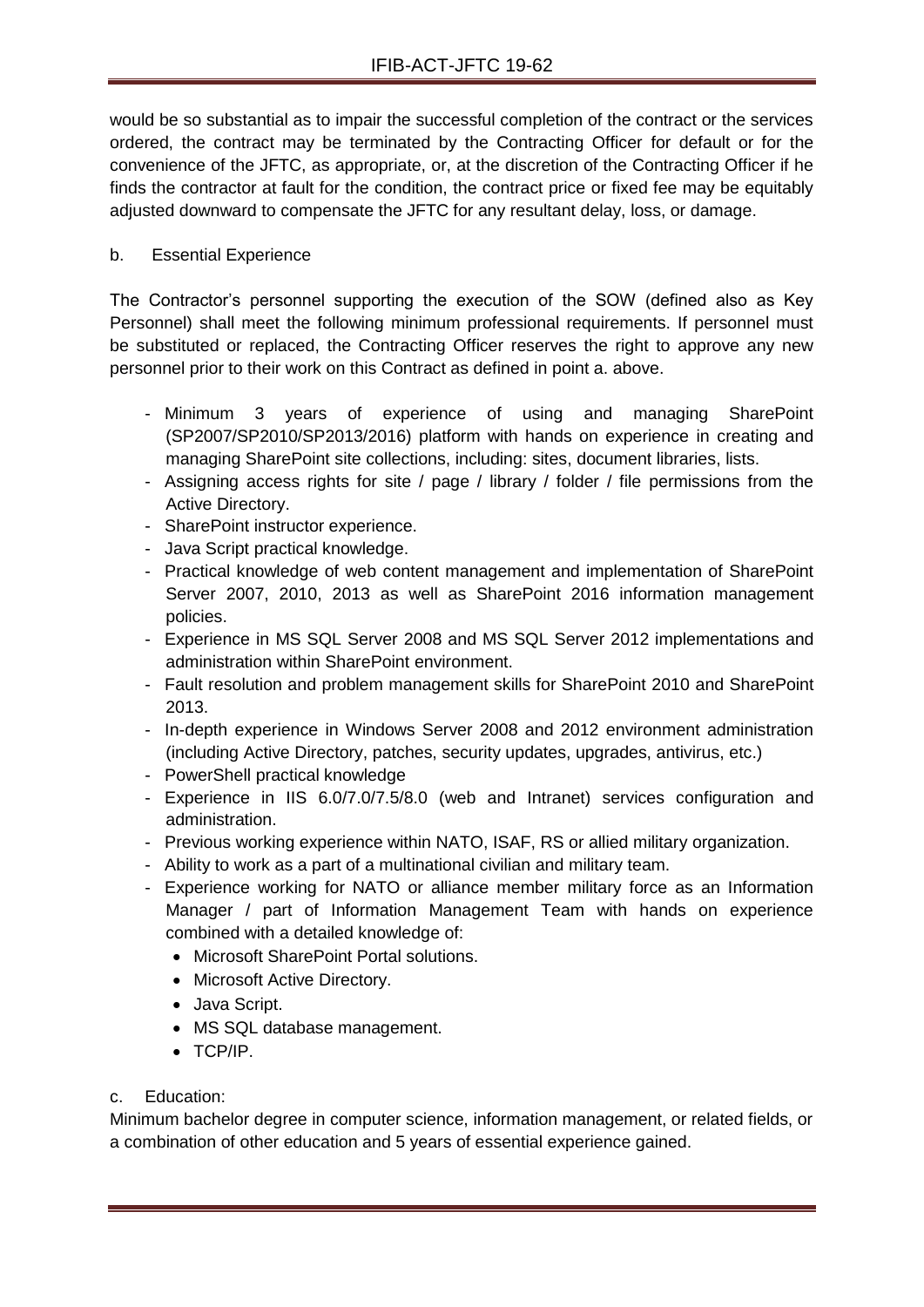## d. Language:

Native English language speaker or individual presenting very good command of spoken and written English, with a proven ability to communicate effectively orally and in writing at the level of (SLP) NATO STANAG 6001 - 3333 (Listening, Speaking, Reading and Writing). To meet this requirement the Contractor must provide one of the following pertaining to the Key Personnel:

- NATO STANAG 6001 3333 certificate,
- Common European Framework (CEF) B2+ Vantage+ certificate,
- Council of Europe (COE) B2 Vantage certificate,
- Association of Langue Testers in Europe (ALTE) level 3 Independent User certificate,
- Cambridge ESOL FCE certificate,
- International English Language Testing System (IELTS) level 5 certificates.

In lieu of the certificates it will be at the discretion of the JFTC contract award authorities, to consider equivalent English proficiency the following:

● Evidence having an English-speaking background<sup>\*</sup>, or

● Evidence of being employed for at least 24 months within last 3 years in a position that's required the Key Personnel to carry its duties in English language as primary. To document fulfilment of this requirement a written reference on company letterhead from the employer providing their contact details and details of employment with them is mandatory, or

● Evidence of provision of the services under the contract (as the prime contractor or sub-contractor) for at least 24 months within last 3 years with tasks required the Key Personnel to carry its duties in English language as primary. To document fulfilment of this requirement a written reference on company letterhead providing their contact details and details of service provided to them is mandatory.

**\*** The JFTC will consider the Key Personnel to have an *English-speaking background* if it can be proved that the Key Personnel:

- $\circ$  completed primary and at least three years' secondary schooling provided in English as primary language, or
- $\circ$  completed at least five years' secondary schooling at schools provided in English as primary language, or
- o completed at least minimum three year's university or post-graduate studies provided in English as primary language 5.

## **9. PLACE OF PERFORMANCE**

The Contractor shall deliver the service mainly at the Joint Force Training Centre located in Bydgoszcz 85-915, ul. Szubinska 2, Poland. Deployments to Afghanistan and Iraq for staff reconnaissance and data capture (for a period of up to three weeks) and to exercise-related locations/training delivery sites for the duration of the respective training event activities may be required.

## **10. CONTRACTOR SUPERVISION**

The Contractor is expected to establish his/her own daily routine based on a self-assessment of defined requirements and priorities. The Contractor shall be assigned to the Contracting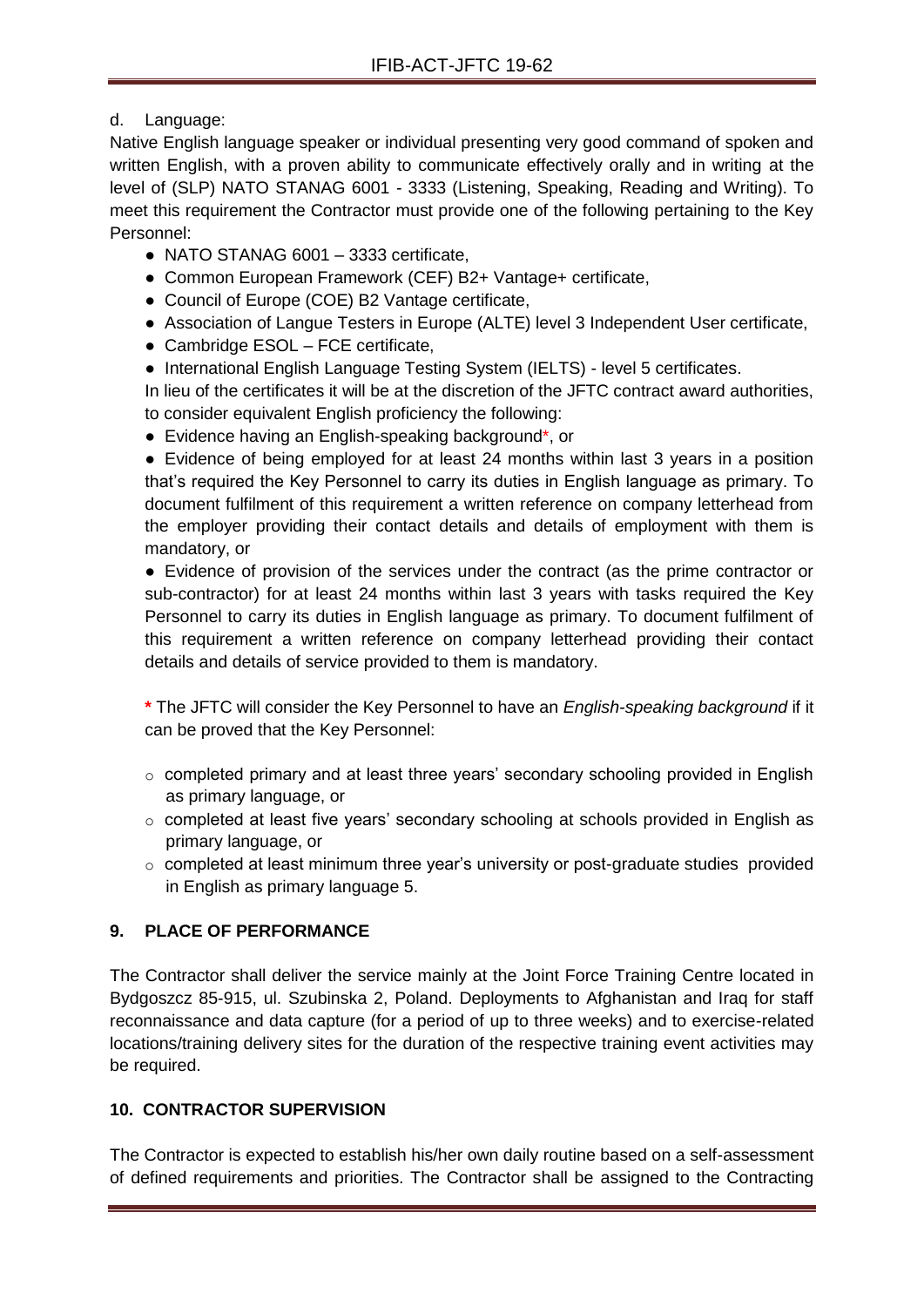Officer Technical Representative (COTR). The COTR may provide additional guidance as required or requested and may prioritise tasks. The Contracting Officer, in consultation with the COTR(s), shall administer the Contract and has final authority to determine if the Contract/SOW should be amended, extended, or cancelled for evolving requirements, new tasking, and/or technical non-performance. The COTR, while authorised to make direct "without commitment" engagement with the contractor, will not have delegated authority to make any commitments or changes that affect price, quality, quantity, delivery, scope or other terms and conditions of the contract The COTR shall:

- Resolve outstanding disputes, problems, deficiencies, and/or questions on the technical aspects of the SOW.
- Review and approve all contractors' duties for completeness and accuracy. The COTR shall document that that contractors' required tasking and deliverables are meeting specifications for completeness and accuracy, quality, and delivery schedule.
- Recommend to the Contracting Officer who has final authority that the Contract/SOW be amended, extended, or cancelled for evolving requirements, new tasking, and/or technical non-performance.

## **11. TRAVEL**

a. The JFTC will reimburse the Contractor an airline economy return flight ticket from the closest airport of Key Personnel habitual residence to Bydgoszcz (Poland) or one of the airports near Bydgoszcz (ie. Poznan, Gdansk, Warsaw). After completion of each Task Order the Contractor shall submit an invoice with copies of flight tickets purchased.

b. Other travel related estimated expenditures shall be included in the man-day rate offered within the bidding price proposal.

## **12. QUALITY AND ACCURACY OF PRODUCT AND SERVICES**

The Contractor is responsible for ensuring the quality and accuracy of its products and services are maintained. The Contractor agrees to:

- Incorporate appropriate management practices for quality assurance of all data, documentation and support the JFTC's inspection and acceptance procedures necessary to ensure that data and documentation is prepared and delivered in accordance with the contract.
- All deliverable documents, whether draft or final, shall be delivered as an electronic file using an appropriate Microsoft Office suite file format compatible with Office 2010 (or newer) prior to final submission for JFTC's review, comment and editing.

## **13. FURNISHED PROPERTY, SERVICES AND RESOURCE MATERIALS**

- a. The Contractor shall:
	- Provide all personnel, equipment, tools, materials, supervision, and other items and services (except as otherwise specified) necessary to support all tasks under this Contract.
	- Ensure that all equipment carried/brought into JFTC premises (i.e. laptops, tablets etc.)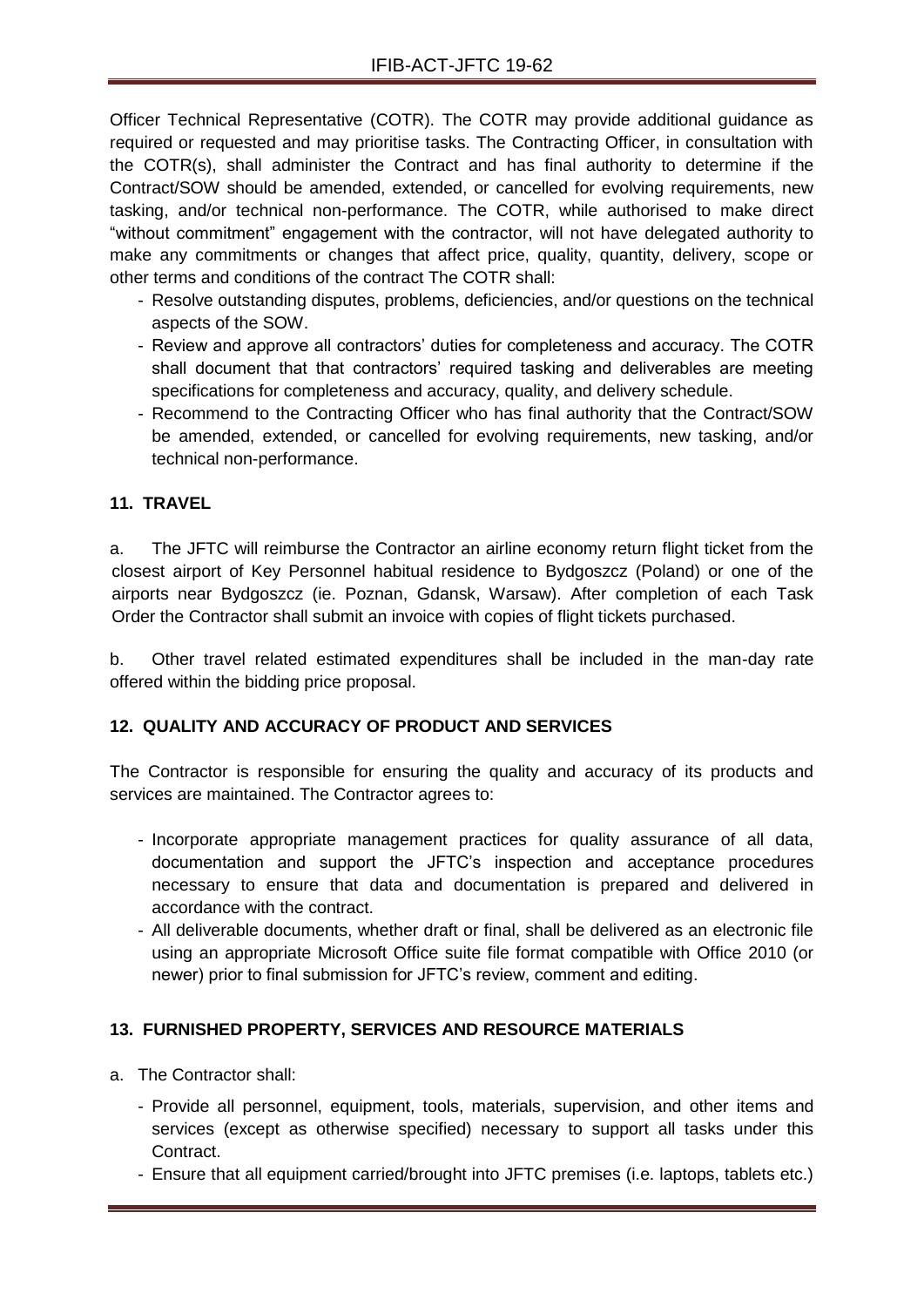is reported to the JFTC. This equipment shall be checked and registered by the JFTC Security Officer prior to its usage.

- Be responsible for proper utilization and safeguarding of all JFTC property provided for Contractor use. At the end of the assignment, all JFTC facilities, equipment, and materials shall be secured. Contractor personnel must immediately report damage to JFTC facilities and equipment upon discovery of such damage. Equipment found to be defective must also be reported in a timely manner to allow for repair or replacement. These reports will be submitted to the designated COTR.
- b. The JFTC will:
	- Provide all necessary onsite: working space, office supplies, workstations etc., and other materials and logistics required in the performance of services under this SOW.

## **14. SECURITY AND CONFIDENTIALITY REQUIREMENTS**

14.1. Security Requirements. With the reference to the personal security clearances (PSC) and facility security clearance (FSC) the Directive on Classified Project and Industrial Security (AC/35-D/2003-REV5) applies.

14.2. Personal Security Clearance (PSC). The Contractor shall be responsible for obtaining all needed security clearances for its personnel performing the services under this SOW prior to starting work on this SOW. The Contractor must secure a NATO Secret PSC to work at JFTC. No waiver to this requirement shall be granted. There is no possibility to assign any personnel without having the needed clearance in place. If the Contractor cannot assign personnel with the required security clearance on the start date, the Contractor shall be liable for bid non-compliance or immediate contract termination. The Contractor must provide advance written proof of the ability to assign fully cleared personnel prior to contract award. Alternatively, Request for Visit signed by National Security Agency confirming clearance to NATO secret level throughout the term of contract at JFTC is admissible.

14.3. Facility Security Clearance (FSC). The facility of the Contractor/Sub-contractor shall hold a NATO Secret Facility Security Clearance without storage capabilities where required by applicable national regulations.

14.4. The Bidders may provisionally participate in a bidding process pending final receipt of the national clearances. However, all clearances required to execute the contract should be in-place prior to contract award.

14.5. Security Conditions. The Contractor must adhere to current security conditions at the JFTC and other work sites. The Contractor personnel shall comply with all local host nation, NATO security provisions and other policies and procedures, as required. NATO classified information made accessible to Contractor personnel on NATO premises shall be treated as if officially provided to the contractor or sub-contractor. Access passes will be provided subject to the JFTC regulations.

14.6. Confidentiality requirements: The Contractor shall keep confidential any information obtained under or in connection with this Contract and shall not divulge the same to any third party without the prior written consent of JFTC. The provisions of this Clause shall continue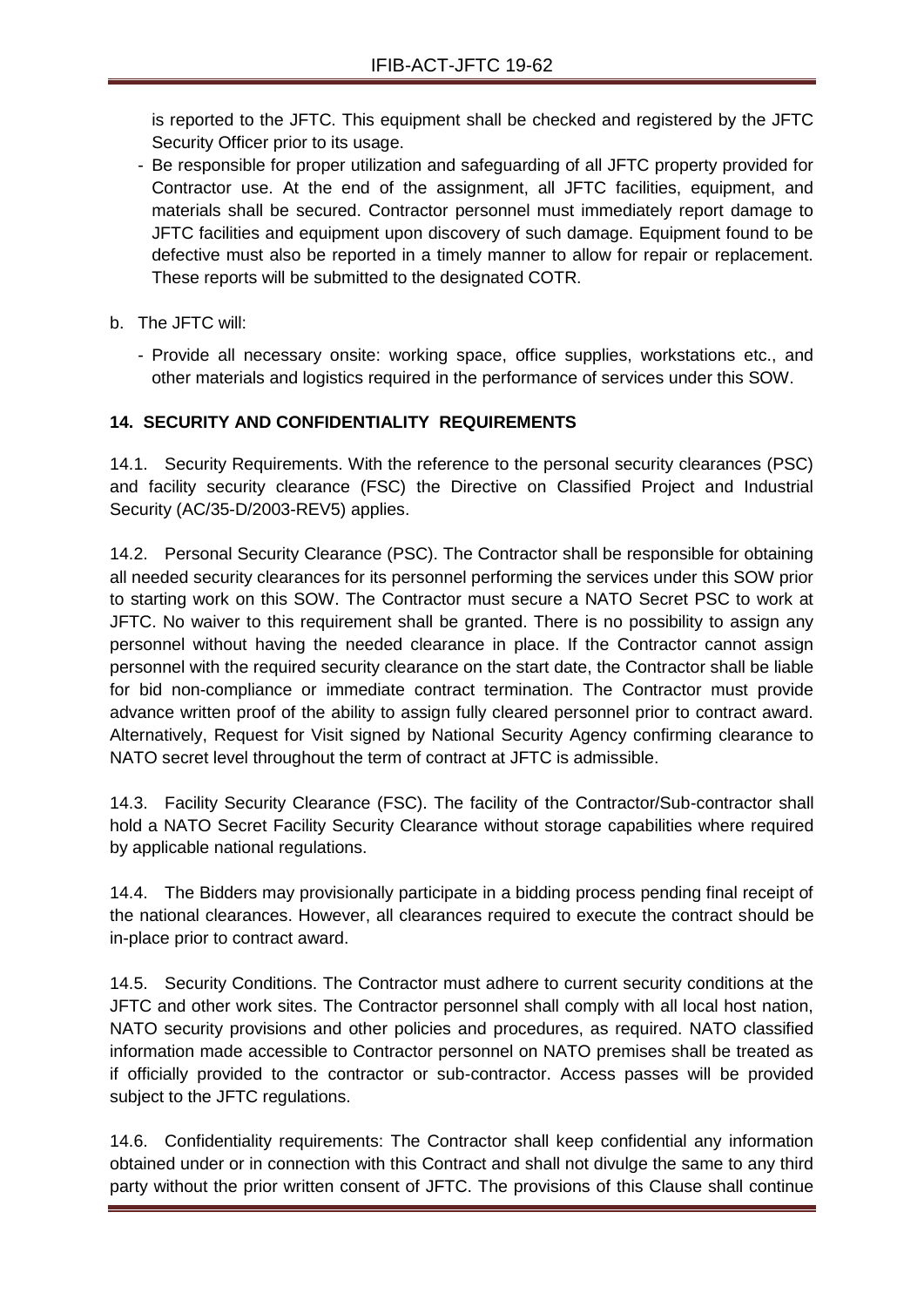in force notwithstanding the termination of this Contract regardless of the cause for termination.

## **15. OWNERSHIP OF WORK**

JFTC will retain ownership of all documents and products produced under the contract. Documents shall be identified as being the property of JFTC and shall not be copied, reproduced or utilized for any other purpose, without the written consent of JFTC. The Contractor shall have the right to retain file copies only when agreed to by JFTC, and it does not infringe upon an individual's rights to confidentiality.

#### **16. NON-COMPLIANCE**

JFTC reserves the right to refuse services and to remove from the Contract any individual provided by the Contractor due to poor performance, misconduct, security breaches, or if found to be or suspected to be under the influence of alcohol, drugs, or other incapacitating agent or any other reason based on a failure to satisfy the requirements of this SOW. The Contractor shall remove immediately the personnel from performing under this Contract upon notification by the Contracting Officer. Once the Contractor is notified that a particular individual has been disqualified, the Contractor shall not provide services of such person in any JFTC function, unless reinstatement is granted by the Contracting Officer.

#### **17. CANCELLATION AND POSTPONEMENT**

In the event that the training is cancelled or postponed to a time not convenient for the Contractor's performance of the services, less than one (1) week prior to start-up or Contractor's services are no longer required due to circumstances that JFTC is not responsible for and JFTC is not able to notify the Contractor at least one week prior to startup, the Contractor shall be reimbursed for documented actual cost incurred by the Contractor up to the date of cancellation or postponement. This reimbursement shall be applicable only to the actual travel booking cost directly linked to the Training Event (airline ticket, hotel booking cancellation fee, etc.).

## **18. PERSONAL ATTIRE AND WORKING HOURS**

18.1. Personal Attire.

Personnel working under this Contract shall present professional attire commensurate with standards delineated for government civilian/military personnel acting in similar capacities.

18.2. Working Hours during Training Event Execution.

The Contractor's Key Personnel shall provide services during period of performance starting from 07:30 a.m. CET until 08:30 p.m. CET every day (lunch time included) regardless of weekends and holidays. The number of working hours may vary depending on Training Event intensity, daily schedule and tasks.